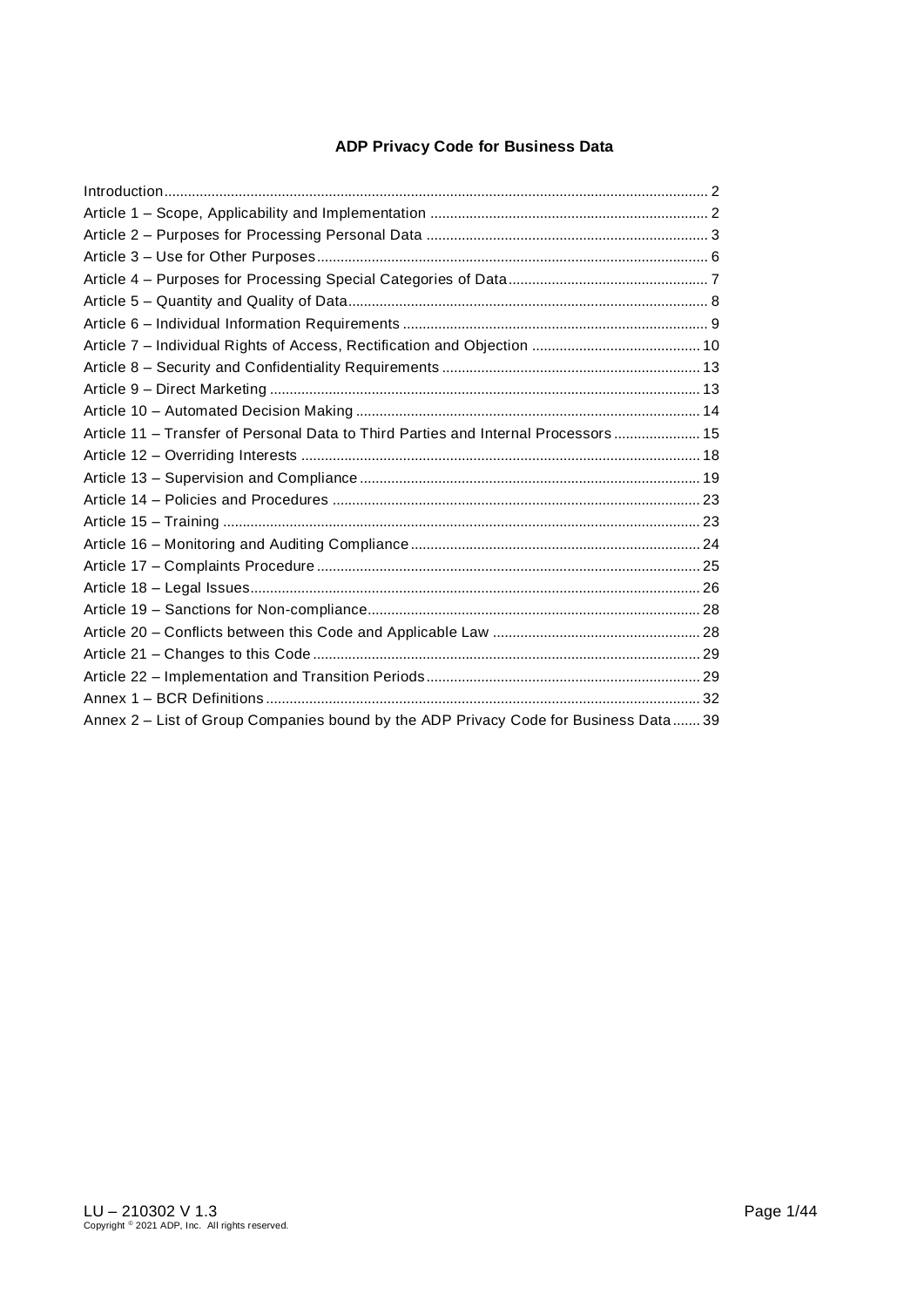### **ADP Privacy Code for Business Data**

#### <span id="page-1-0"></span>**Introduction**

ADP has committed itself to the protection of Personal Data in the **ADP Code of Business Conduct and Ethics.**

This ADP Privacy Code for Business Data indicates how this commitment is implemented for ADP's Processing of Personal Data pertaining to those Individuals with whom ADP has a business relationship (e.g., Individuals who represent ADP's Clients, Suppliers and Business Partners, other Professionals, and Consumers) and other Individuals whose Personal Data are Processed by ADP in the context of its business activities as a Data Controller.

For the rules applicable to ADP's Processing of Personal Data pertaining to its Associates, Contingent Workers and others for its own human resources purposes as a Data Controller, refer to the *ADP Workplace Privacy Code*.

For the rules applicable to ADP's Processing of Personal Data pertaining to Client Employees on behalf of ADP's Clients as a Data Processor, refer to the *ADP Privacy Code for Client Data Processing Services*.

#### <span id="page-1-1"></span>**Article 1 – Scope, Applicability and Implementation**

| <b>Scope</b>                                        | 1.1 | This Code addresses the Processing of Personal Data of Professionals,<br>Consumers, and other Individuals (such as investors) by ADP as a Data<br>Controller in the course of ADP's business operations. This Code does not<br>apply to the Processing of Personal Data of Individuals that is covered by the<br>ADP Workplace Code.                                                                                                                                                                                                                                                                                                                                                                                                                                                               |
|-----------------------------------------------------|-----|----------------------------------------------------------------------------------------------------------------------------------------------------------------------------------------------------------------------------------------------------------------------------------------------------------------------------------------------------------------------------------------------------------------------------------------------------------------------------------------------------------------------------------------------------------------------------------------------------------------------------------------------------------------------------------------------------------------------------------------------------------------------------------------------------|
|                                                     |     | Where there is a question as to the applicability of this Code, the relevant<br>Privacy Steward shall seek the advice of the Global Data Privacy and<br>Governance Team before the Processing takes place.                                                                                                                                                                                                                                                                                                                                                                                                                                                                                                                                                                                         |
| Opt-out for<br>Local-for-Local<br><b>Processing</b> | 1.2 | A Group Company not established in the EEA and not covered by an<br>Adequacy Decision may opt-out of the applicability of this Code in respect of<br>Processing of Personal Data collected in connection with the activities of such<br>Group Company, provided such Personal Data are subsequently Processed<br>in the relevant jurisdiction of such Group Company only and are not subject<br>to the EEA Applicable Laws (Local-for-Local Processing). The opt-out by a<br>Group Company for Local-to-Local Processing requires the prior<br>authorization of the Global Chief Privacy Officer. Notwithstanding such an<br>authorization, the Local-for-Local Processing shall at least be compliant with<br>applicable local laws and the security and governance requirements of this<br>Code. |
| <b>Electronic and</b><br>Paper-based                | 1.3 | This Code applies to the Processing of Personal Data by electronic means<br>and in systematically accessible paper-based filing systems.                                                                                                                                                                                                                                                                                                                                                                                                                                                                                                                                                                                                                                                           |

**Paper-based Processing**  and in systematically accessible paper-based filing systems.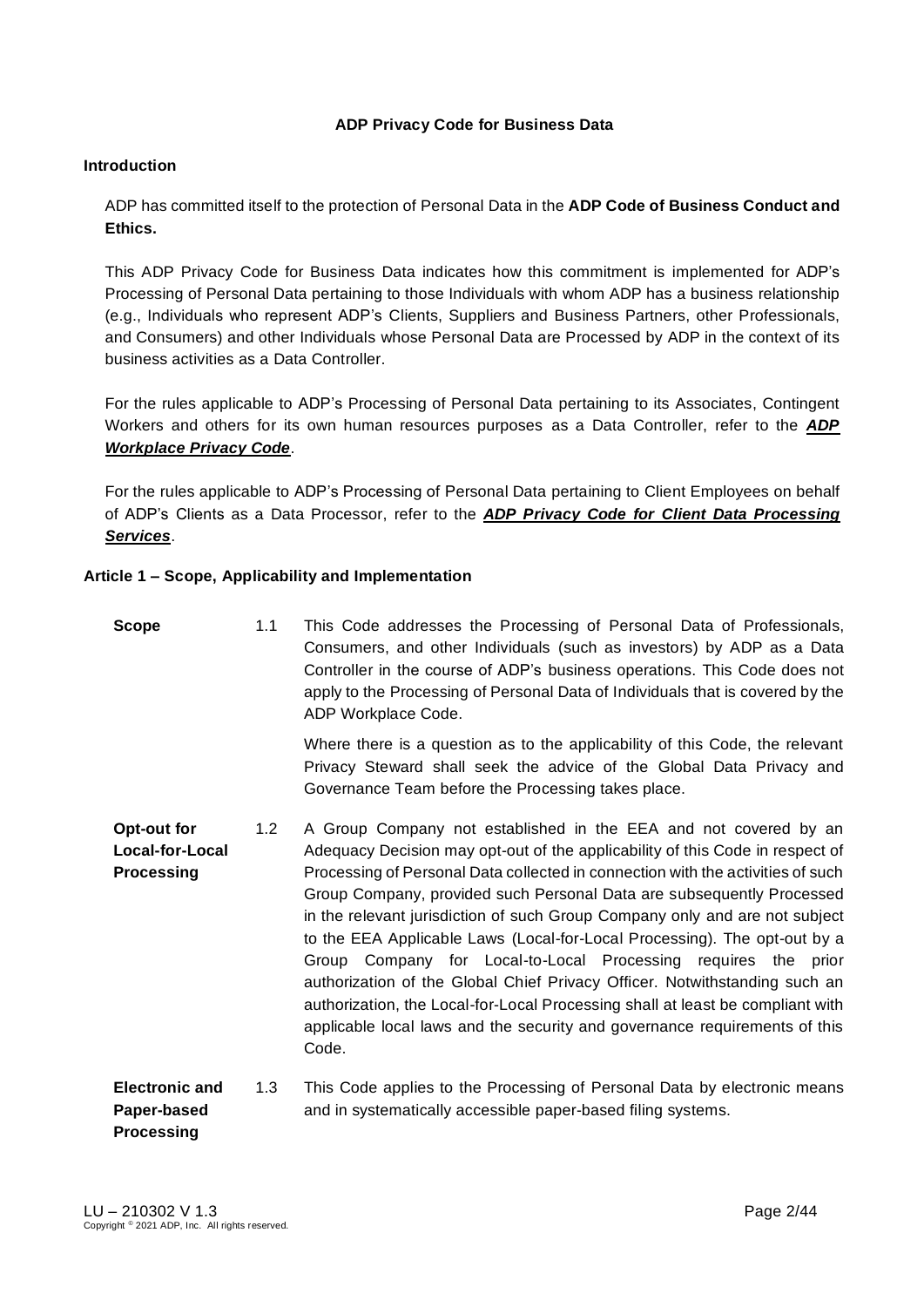- **Applicability of Local Law and Code** 1.4 Nothing in this Code shall be construed to take away any rights or remedies that Individuals may have under Applicable Law. Where Applicable Law provides more protection than this Code, the relevant provisions of Applicable Law shall apply. Where this Code provides more protection than Applicable Law, or where it provides additional safeguards, rights, or remedies for Individuals, this Code shall apply.
- **Policies and Guidelines** 1.5 ADP may supplement this Code through policies, standards, guidelines, and instructions that are consistent with this Code.
- **Accountability** 1.6 This Code is binding upon ADP. The Responsible Executives shall be accountable for their business organizations' compliance with this Code. ADP Staff must comply with this Code.
- **Effective Date** 1.7 This Code has been approved by the General Counsel, upon presentation by the Global Chief Privacy Officer, and has been adopted by the ADP Executive Committee and will enter into force as of 11 April 2018 (**Effective Date**). The Code shall be published on the [www.adp.com](http://www.adp.com/) website. It shall also be made available to Individuals upon request.

This Code shall be implemented by the ADP Group based on the timeframes specified in Article 22.

- **Prior Policies** 1.8 This Code supplements ADP's privacy policies and supersedes previous statements to the extent they are in contradiction with this Code.
- **Role of ADP Delegated Entity**  1.9 Automatic Data Processing, Inc. has appointed ADP Nederland B.V., having its registered seat in Lylantse Baan 1, 2908 LG CAPELLE AAN DENIJSSEL, The Netherlands, as the ADP Delegated Entity, in charge with enforcing this Code within the ADP Group, and ADP Nederland, B.V., has accepted this appointment.

#### <span id="page-2-0"></span>**Article 2 – Purposes for Processing Personal Data**

- **Legitimate Business Purposes** 2.1 Personal Data may be Processed by ADP in the context of its business operations for one or more of the following purposes (collectively, the **Business Purposes**):
	- (a) **Business Purposes for Processing Personal Data pertaining to Professionals.** Personal Data pertaining to Professionals with whom ADP has a business relationship may be Processed as needed:
		- (1) To initiate, assess, develop, maintain, or expand a business relationship, including negotiating, contracting, and fulfilling obligations under contracts;
		- (2) For due diligence regarding the Individual's qualifications and eligibility for the relationship, including verifying the identity, qualification, authority, and creditworthiness of the Professional and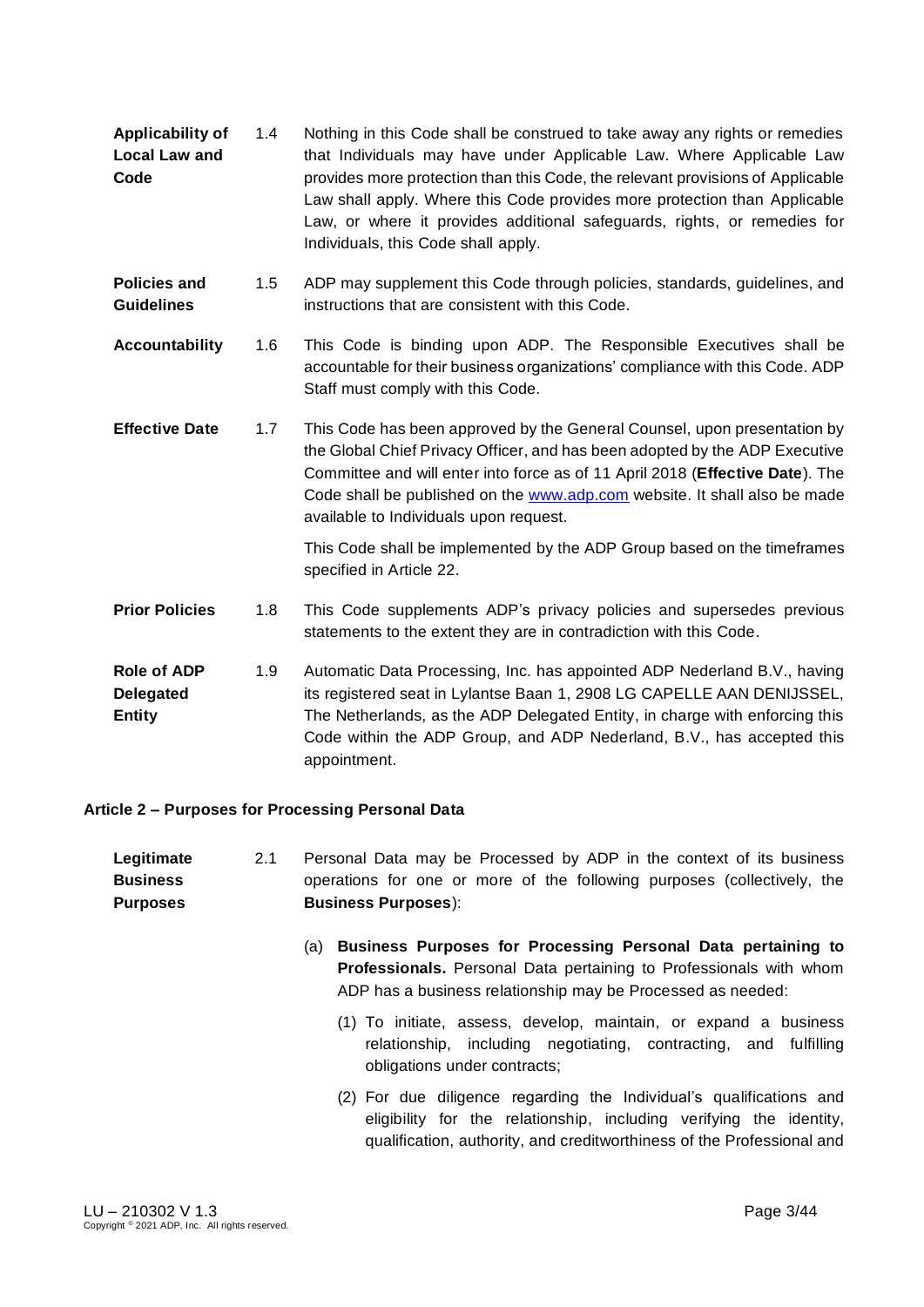obtaining publicly-available information from Third Parties (such as publicly-available sanction lists from screening companies);

- (3) To send transactional communications (such as requests for information, responses to requests for information, orders, confirmations, training, and service updates);
- (4) For account management, accounting, finance, and dispute resolution purposes (such as accounts receivable, accounts payable, account reconciliation, cash management, or money movement) and for consolidated management and reporting;
- (5) To assure quality control and to enforce company standards and policies;
- (6) For risk management and mitigation, including for audit and insurance functions, and as needed to license and protect intellectual property and other assets;
- (7) For security management, including monitoring Individuals with access to ADP's websites, applications, systems, or facilities, investigation of threats, and as needed for any Data Security Breach notification; and
- (8) To anonymize or de-identify the Personal Data.
- (b) **Business Purposes for Processing Personal Data pertaining to Consumers and other Individuals.** Personal Data pertaining to Consumers and other Individuals with whom ADP has a business relationship may be Processed as needed:
	- (1) To provide the information, product, or service requested by the Individual, and as would be reasonably expected by the Individual given the context in which the Personal Data were collected, and the information provided in the applicable privacy statement given to the Individual (such as for personalization, remembering preferences, or respecting Individual rights);
	- (2) For due diligence, including verifying the identity of the Individual, as well as the eligibility of the Individual to receive information, products, or services (such as verifying age, employment, or account status);
	- (3) To send transactional communications (such as requests for information, responses to requests for information, orders, confirmations, training materials, and service updates);
	- (4) To manage the Individual's account, such as for customer service, finance, and dispute resolution purposes;
	- (5) For risk management and mitigation, including for audit and insurance functions, and as needed to license and protect intellectual property and other assets,
	- (6) For security management, including monitoring Individuals with access to ADP's websites, applications, systems, or facilities,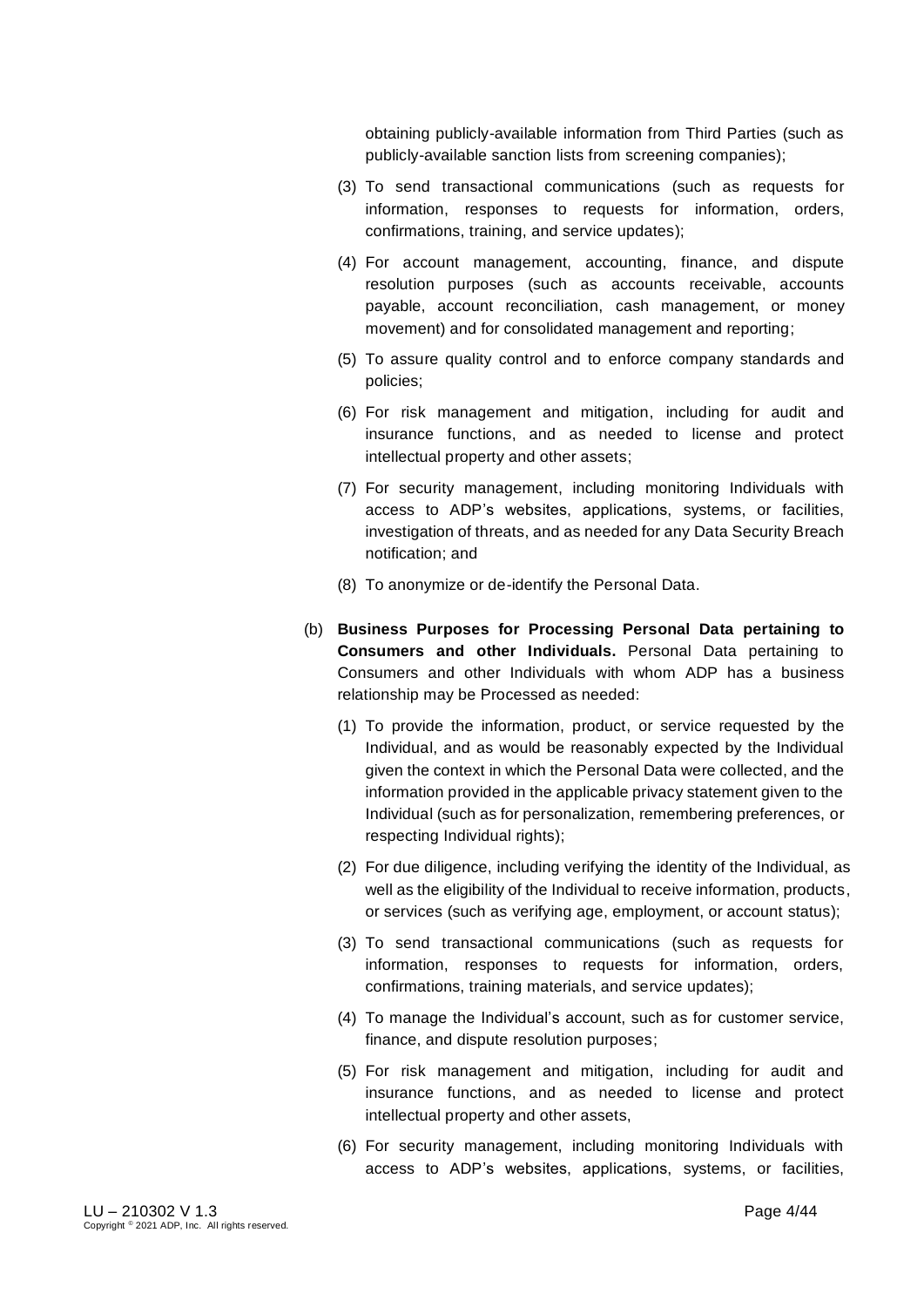investigation of threats, and as needed for any Data Security Breach notification; and

- (7) To anonymize or de-identify the Personal Data.
- (c) **Business-necessary Processing activities.** ADP may Process Personal Data as needed (i) to protect the privacy and security of the Personal Data it maintains, such as in connection with advanced security initiatives and threat detection; (ii) for treasury operations and money movement activities; (ii) for compliance functions, including screening Individuals against sanction lists in connection with anti-money laundering programs; (iv) for business structuring activities, including mergers, acquisitions, and divestitures; and (v) business activities, management reporting, and analysis.
- (d) **Development and improvement of products and/or services.** ADP may Process Personal Data to develop and improve ADP's products and/or services, and for research, development, analytics, and business intelligence.
- (e) **Relationship management and marketing.** ADP may Process Personal Data for relationship management and marketing. This purpose includes sending marketing and promotional communications to Individuals who have not objected to receiving such messages as may be appropriate given the nature of the relationship, such as product and service marketing, investor communications, Client communications (*e.g.,* HR compliance alerts, product updates, and training opportunities and invitations to ADP events), customer satisfaction surveys, supplier communications (*e.g.,* requests for proposals), corporate communications, and ADP news.
- **Consent** 2.2 If a Business Purpose does not exist (or if Applicable Law so requires it), ADP shall seek consent from the Individual for the Processing. Consent must be unambiguous, freely given, specific and informed. When seeking such consent to Process Personal Data, ADP must inform the Individual of the purpose(s) for which the Personal Data will be Processed and provide other relevant and legally-required information (*e.g.*, the nature and categories of the Processed Data, the categories of Third Parties to which the Data will be disclosed (if any), and how Individuals can exercise their rights to withdraw consent and that withdrawal of consent will not affect the lawfulness of the relevant Processing before such withdrawal).

Where Processing is undertaken at the Individual's request (*e.g.*, he or she subscribes to a service or seeks a benefit), he or she is deemed to have provided consent to the Processing for that purpose.

#### **Denial or Withdrawal of Consent** 2.3 When Processing is based on an Individual's consent, the Individual may deny consent, in which case the Personal Data shall not be Processed. Individuals may also withdraw consent at any time by giving notice to ADP.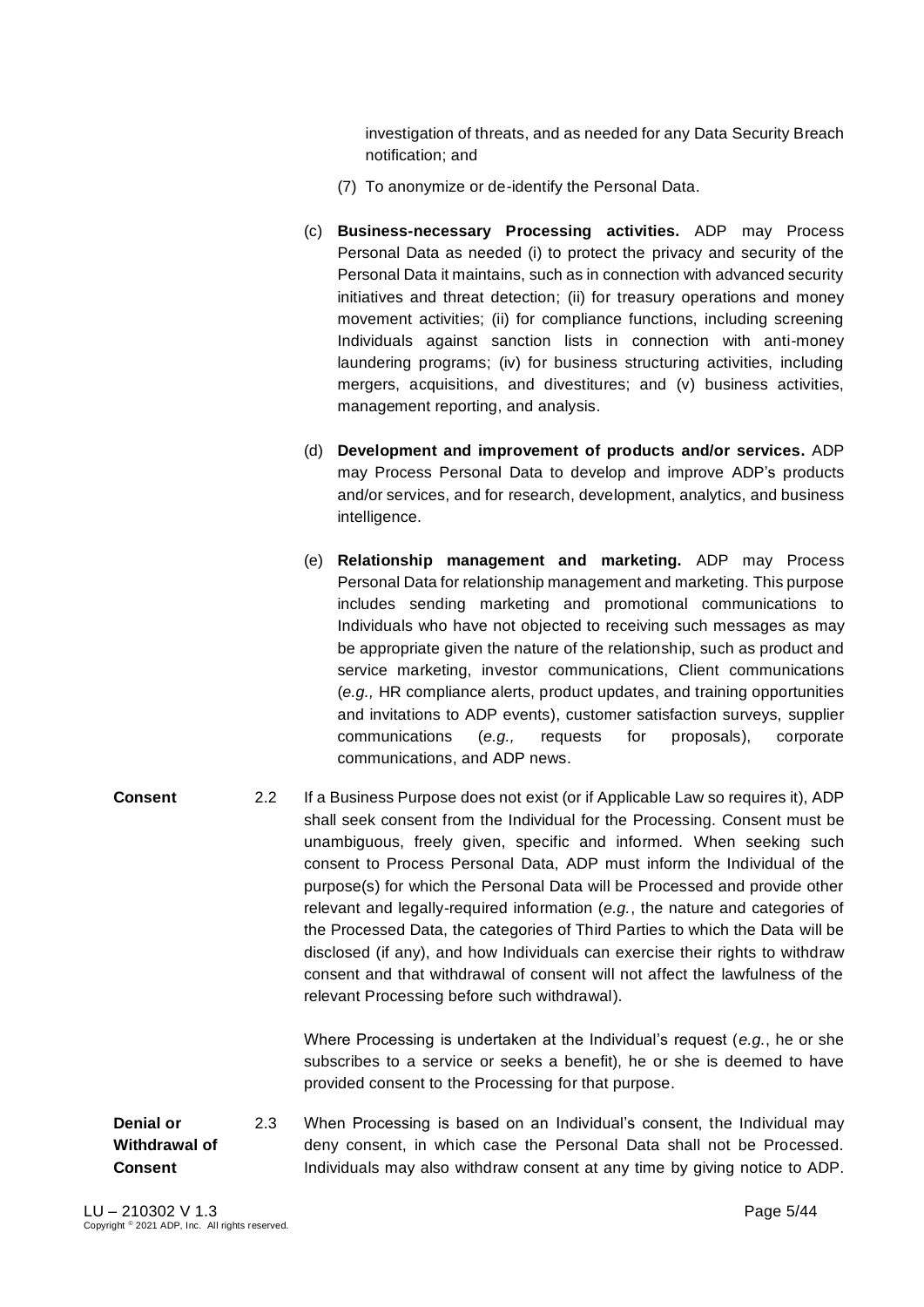In this case, ADP shall cease Processing the Personal Data as soon as practically possible. The withdrawal of consent shall not affect (i) the lawfulness of the Processing based on such consent before its withdrawal; and (ii) the lawfulness of Processing for Business Purposes not based on consent after withdrawal.

#### <span id="page-5-0"></span>**Article 3 – Use for Other Purposes**

#### **Use of Data for Secondary Purposes** 3.1 Personal Data shall be Processed only for the Business Purposes. Personal Data may be Processed for a legitimate Business Purpose other than the Business Purposes (a **Secondary Purpose**) only if the Secondary Purpose is closely-related to the Business Purpose(s).

Should any Group Company want to Process Personal Data for a Secondary Purpose, the relevant Privacy Steward shall consult with the Global Data Privacy and Governance Team.

Depending on the sensitivity of the relevant Personal Data and whether use of the Data for the Secondary Purpose has potential negative consequences for the Individual, the Processing may require additional measures such as:

- (a) Limiting access to the Personal Data;
- (b) Imposing additional confidentiality requirements;
- (c) Taking additional security measures, including encryption or pseudonymization;
- (d) Informing the Individual about the Secondary Purpose;
- (e) Providing an opt-out opportunity; or
- (f) Obtaining an Individual's consent in accordance with Article 2.2 or Article 4.3 (if applicable).

**Generally Permitted Secondary Purposes**

- 3.2 It is generally permissible to Process Personal Data for the following purposes (even if not listed as a Business Purpose), provided appropriate additional measures are taken in accordance with Article 3.1:
	- (a) Disaster recovery and business continuity, including transferring the Information to an Archive;
	- (b) Internal audits or investigations;
	- (c) Implementation or verification of business controls;
	- (d) Statistical, historical, or scientific research;
	- (e) Dispute resolution;
	- (f) Legal or business counseling;
	- (g) Compliance with laws and company policies; or
	- (h) Insurance purposes.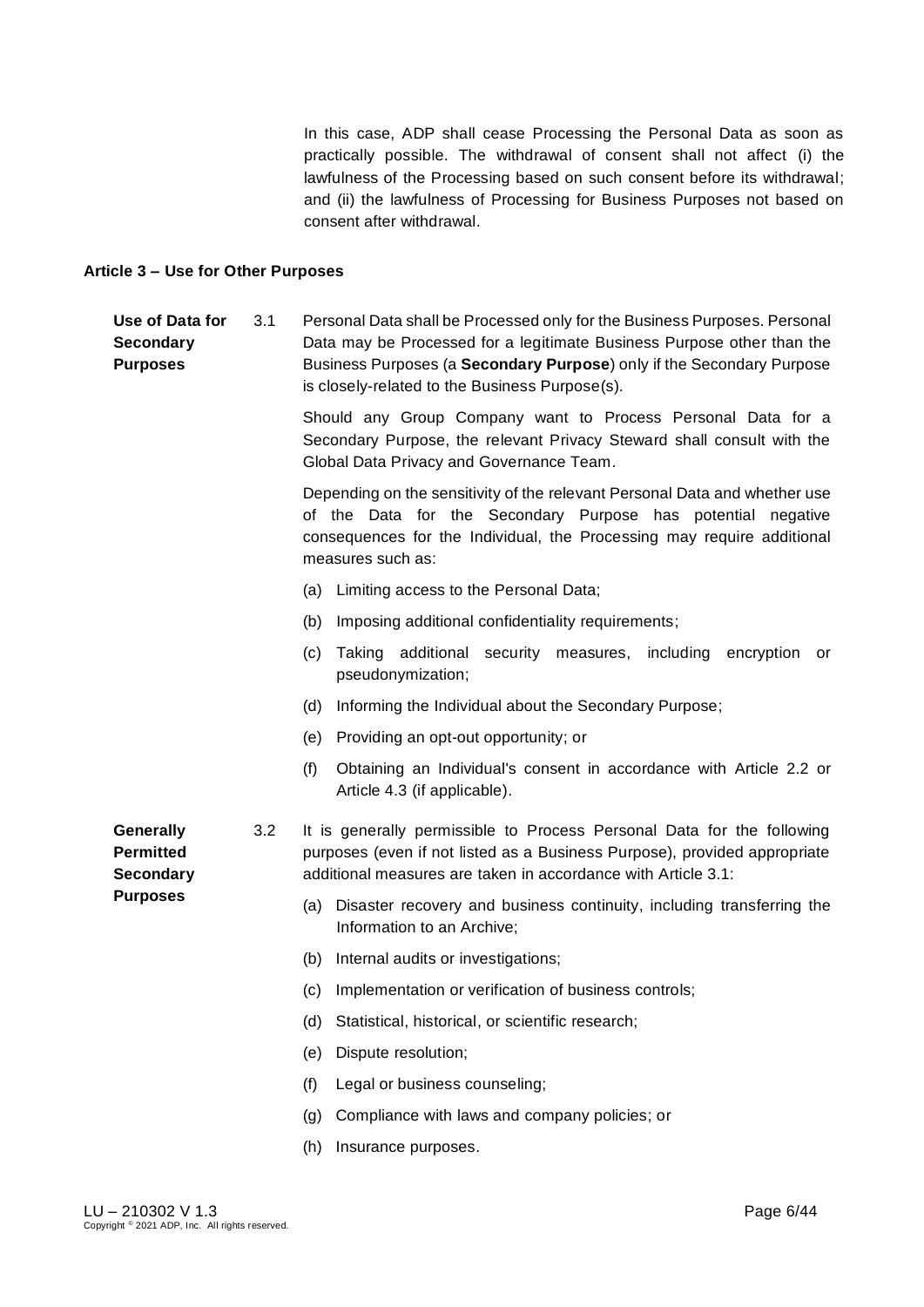#### <span id="page-6-0"></span>**Article 4 – Purposes for Processing Special Categories of Data**

| <b>Specific</b>      | 4.1 | This Article sets forth specific rules for Processing Special Categories of |
|----------------------|-----|-----------------------------------------------------------------------------|
| <b>Purposes for</b>  |     | Data. ADP shall Process Special Categories of Data only to the extent       |
| <b>Processing</b>    |     | necessary to serve the applicable Business Purpose.                         |
| <b>Special</b>       |     |                                                                             |
| <b>Categories of</b> |     | The following Special Categories of Data may be Processed by ADP for the    |
| Data                 |     | purposes specified below:                                                   |

- (a) **Special Categories of Data revealed by Photographic Images.** ADP recognizes that photographic images and video recordings may reveal Special Categories of Data (such as racial or ethnic information, physical health information and disabilities, and religious inclinations). ADP may view, collect, and otherwise Process images as reasonably needed for security and compliance purposes (such as for identification/authentication or premise monitoring activities). ADP may also Process images for other legitimate business reasons, such as when Individuals participate in video conferences.
- (b) **Racial or ethnic data.** ADP may Process racial and ethnic data as needed to facilitate Supplier and other diversity programs.
- (c) **Criminal data (including data relating to criminal behavior, criminal records, or proceedings regarding criminal or unlawful behavior)**. ADP may Process criminal data as needed to conduct appropriate due diligence on Individuals and in connection with security and compliance activities as needed to protect the interests of ADP, its Staff, Clients, Client Employees, Business Partners, and Individuals against injury, fraud, theft, liability, or abuse. For example, ADP will investigate allegations of identify fraud as needed to protect itself, its Clients, and Individuals.
- (d) **Physical or mental health data.** ADP may Process physical or mental health data as needed to accommodate a person's disability or dietary needs, address emergency health needs, or in similar circumstances. ADP may also Process heath data for accessibility purposes, such as working with visually-impaired Individuals to ensure that ADP's software products interact properly with screen reader technology, or as otherwise needed to enable Individuals to use its products and services.
- (e) **Biometric data (such as fingerprints)**: ADP may Process biometric data for the protection of ADP and Staff assets, system and site access, security and fraud prevention reasons;
- (f) **Religion or beliefs.** ADP may Process data pertaining to religion or beliefs as needed to meet an Individual's specific needs, such as accommodating dietary requests (for kosher or halal meals) or respecting religious holidays.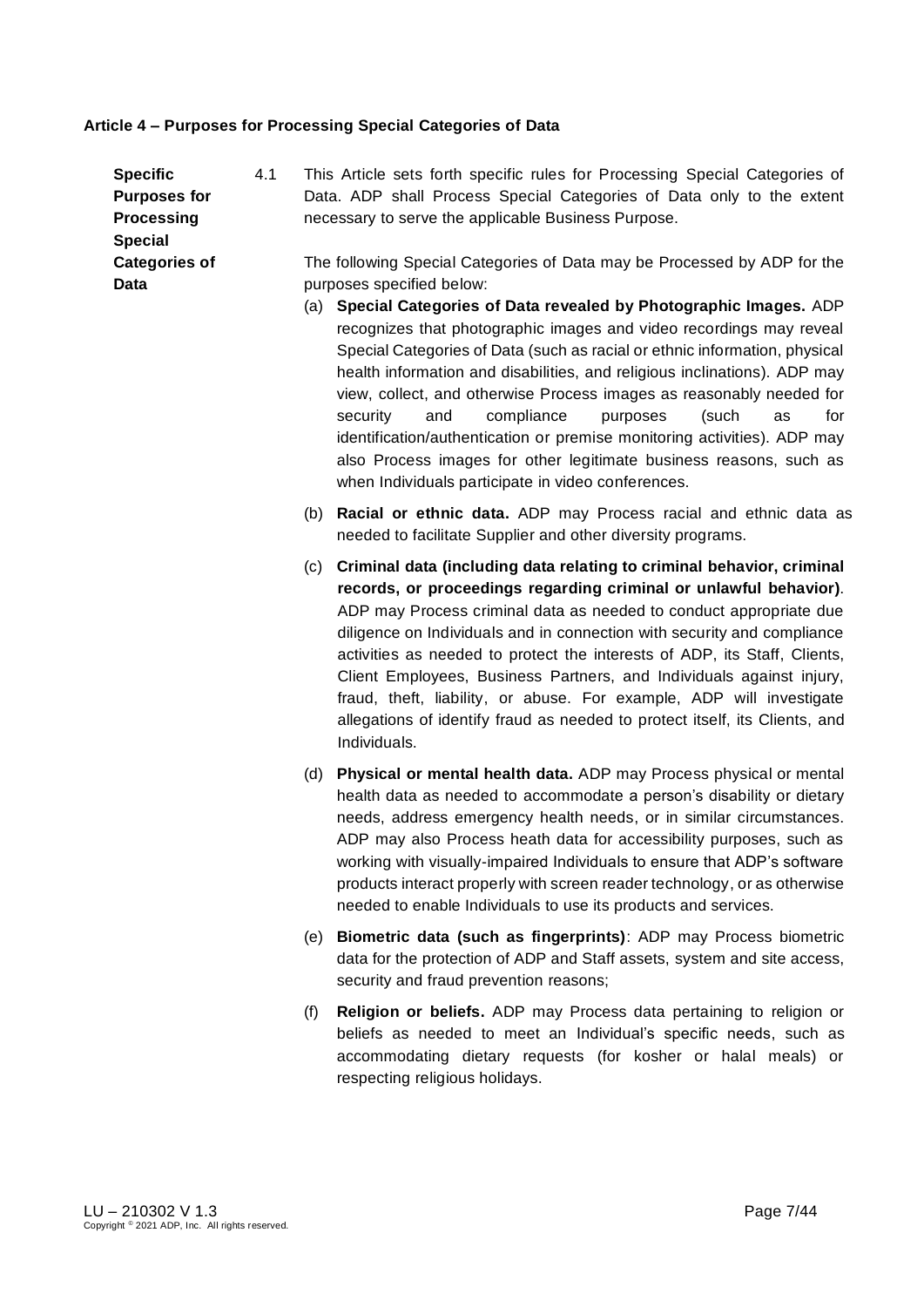| General<br><b>Purposes for</b>                                                        | 4.2 | In addition to the specific purposes listed in Article 4.1 above, Special<br>Categories of Data may be Processed:                                                                                                                                                                                      |  |  |  |
|---------------------------------------------------------------------------------------|-----|--------------------------------------------------------------------------------------------------------------------------------------------------------------------------------------------------------------------------------------------------------------------------------------------------------|--|--|--|
| Processing of<br><b>Special</b><br><b>Categories of</b>                               |     | (a) As permitted by law, such as for the performance of a task carried out to<br>comply with a legal obligation;                                                                                                                                                                                       |  |  |  |
| Data                                                                                  |     | (b)<br>For the establishment, exercise, or defense of a legal claim;                                                                                                                                                                                                                                   |  |  |  |
|                                                                                       |     | To protect a vital interest of an Individual, but only where it is impossible<br>(c)<br>first to obtain the Individual's consent; or                                                                                                                                                                   |  |  |  |
|                                                                                       |     | (d) If the Special Categories of Data have manifestly been made public by<br>the Individual.                                                                                                                                                                                                           |  |  |  |
| <b>Other Purposes</b><br>for Processing<br>of Special<br><b>Categories of</b><br>Data | 4.3 | Special Categories of Data may be Processed for any other legitimate<br>purpose, if ADP obtains the prior explicit consent of the Individual.                                                                                                                                                          |  |  |  |
| <b>Denial or</b><br>Withdrawal of<br><b>Consent</b>                                   | 4.4 | If ADP seeks consent from the Individual for the Processing of Special<br>Categories of Data, the requirements set out in Article 2.2 and Article 2.3<br>above shall apply to the denial or withdrawal of consent.                                                                                     |  |  |  |
| <b>Prior</b><br>Authorization                                                         | 4.5 | Where Special Categories of Data are Processed based on a requirement of<br>law other than the Applicable Law to the Processing, or pursuant to consent<br>obtained in accordance with Article 4.3, the Processing requires the prior<br>authorization of the Global Data Privacy and Governance Team. |  |  |  |
| <b>Secondary</b><br><b>Purposes</b>                                                   | 4.6 | Special Categories of Data of Individuals may be Processed for Secondary<br>Purposes in accordance with Article 3.                                                                                                                                                                                     |  |  |  |

## <span id="page-7-0"></span>**Article 5 – Quantity and Quality of Data**

| <b>No Excessive</b><br>Data        | 5.1 | ADP shall restrict the Processing of Personal Data to those data elements that<br>are reasonably adequate for and relevant to the applicable Business<br>Purposes.                                                                                                                             |
|------------------------------------|-----|------------------------------------------------------------------------------------------------------------------------------------------------------------------------------------------------------------------------------------------------------------------------------------------------|
| <b>Retention</b><br><b>Periods</b> | 5.2 | ADP shall establish and implement retention schedules so that records<br>containing Personal Data are only retained as needed to fulfill the applicable<br>Business Purposes, to comply with applicable legal requirements, or as<br>advisable in light of applicable statutes of limitations. |
|                                    |     | Promptly after the applicable retention period has ended, the relevant<br>business unit or functional area will take one of the following steps:                                                                                                                                               |
|                                    |     | (a) Securely delete or destroy the Personal Data;                                                                                                                                                                                                                                              |
|                                    |     | De-identify the Personal Data; or<br>(b)                                                                                                                                                                                                                                                       |
|                                    |     | Transfer the Personal Data to an Archive (unless this is prohibited by<br>(C)<br>law or an applicable records retention schedule).                                                                                                                                                             |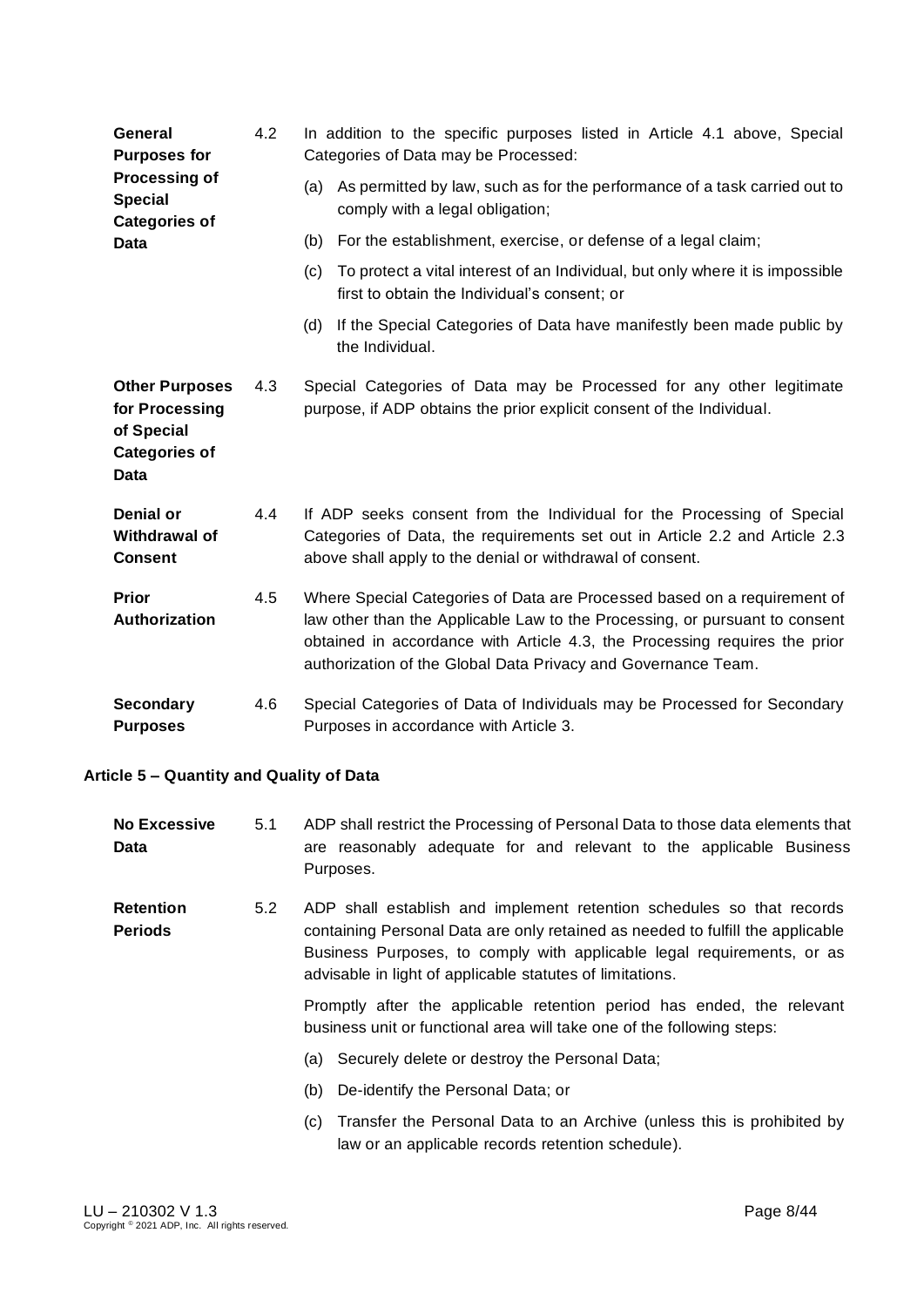| <b>Quality of Data</b>            | 5.3              | Personal Data should be accurate, complete, and kept up-to-date to the<br>extent reasonably necessary for the applicable Business Purposes. ADP<br>shall update Personal Data as needed to maintain the quality of the data and<br>shall refrain from Processing any Personal Data that is not of appropriate<br>quality for the applicable Business Purpose. |
|-----------------------------------|------------------|---------------------------------------------------------------------------------------------------------------------------------------------------------------------------------------------------------------------------------------------------------------------------------------------------------------------------------------------------------------|
| Privacy by<br>Design              | 5.4              | ADP shall take commercially reasonable technical and organizational steps<br>to ensure that the requirements of this Article 5 are implemented into the<br>design of new systems and processes that Process Personal Data.                                                                                                                                    |
| <b>Accuracy of</b><br><b>Data</b> | 5.5 <sub>1</sub> | It is the responsibility of Individuals to ensure that their Personal Data are<br>accurate, complete, and up-to-date. Individuals shall inform ADP of any<br>changes to their Personal Data in accordance with Article 7.                                                                                                                                     |

### <span id="page-8-0"></span>**Article 6 – Individual Information Requirements**

| <b>Information</b><br><b>Requirements</b> | 6.1 |     | ADP shall publish privacy statements to inform Individuals about:                                                                                                                                         |
|-------------------------------------------|-----|-----|-----------------------------------------------------------------------------------------------------------------------------------------------------------------------------------------------------------|
|                                           |     | (a) | The Business Purposes (including Secondary Purposes) for which their<br>Personal Data are Processed;                                                                                                      |
|                                           |     | (b) | The Group Companies responsible for the Processing;                                                                                                                                                       |
|                                           |     | (c) | The categories of Third Parties to which the Personal Data are disclosed<br>(if any) and, (if applicable) whether a Third Party is not covered by an<br>Adequacy Decision; and                            |
|                                           |     |     | (1) Other relevant information, such as the nature and categories of the<br>Personal Data and how Individuals can exercise their rights;                                                                  |
|                                           |     |     | (d) A contact person to whom requests under Article 7.1 can be addressed.                                                                                                                                 |
|                                           |     |     | If EEA Applicable Law so requires, ADP will provide the relevant Individuals<br>with the following additional information:                                                                                |
|                                           |     |     | (a) the period for which the Personal Data will be stored or (if not possible)<br>the criteria used to determine this period;                                                                             |
|                                           |     |     | (b) an overview of the rights of Individuals under this Code, how these can<br>be exercised, including the right to obtain compensation;                                                                  |
|                                           |     |     | (c) the existence of automated decision making referred to in Article 10 as<br>well as meaningful information about the logic involved and potential<br>negative consequences thereof for the Individual; |
|                                           |     |     | (d) the source of the Personal Data (where the Personal Data have not been<br>obtained from the Individual), including whether the Personal Data came<br>from a public source.                            |
|                                           |     |     | (e) When Personal Data are transferred to a Third Party not covered by an<br>Adequacy Decision, information on the data transfer mechanism as                                                             |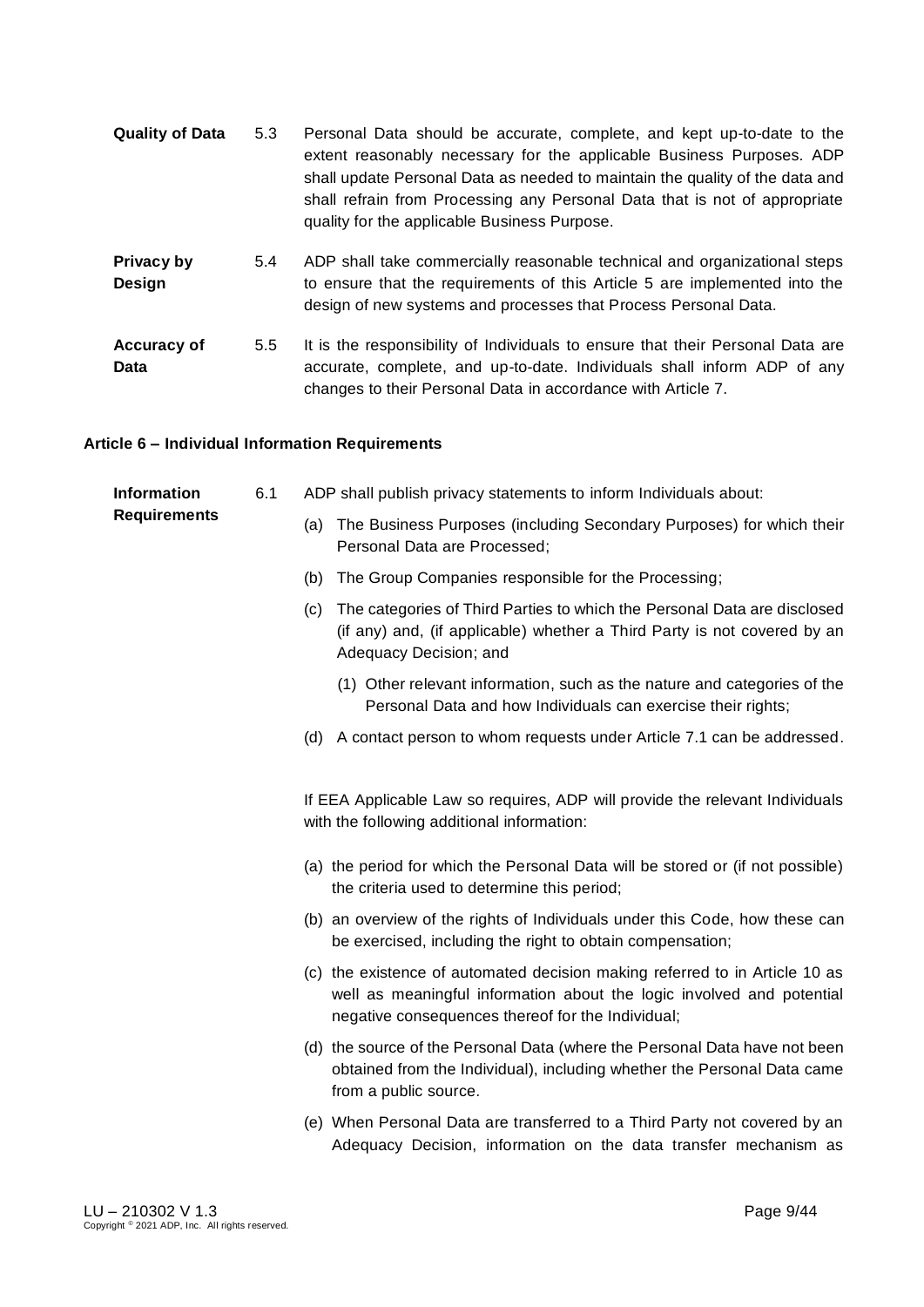referred to in Article 11.6(b), (c) and (d) as well as the means to get a copy of thereof or where these have been made available to Individuals.

| <b>Personal Data</b><br><b>Not Obtained</b><br>from the | 6.2 | If Applicable Law so requires, where Personal Data have not been obtained<br>directly from the Individual, ADP shall provide the Individual with the<br>information set out in Article 6.1: |
|---------------------------------------------------------|-----|---------------------------------------------------------------------------------------------------------------------------------------------------------------------------------------------|
| Individual                                              |     | (a) At the time that the Personal Data are recorded in an ADP database;                                                                                                                     |
|                                                         |     | (b) Within a reasonable and legally permitted period after collection,<br>considering the specific circumstances of Personal Data collection and<br>the Processing Purposes;                |
|                                                         |     | (c) At the time that the Personal Data are used for a mailing or other<br>communication with the Individual; or                                                                             |
|                                                         |     | (d) If a disclosure to another recipient is envisaged, at the latest when<br>Personal Data are first disclosed to the recipient.                                                            |
| <b>Exceptions</b>                                       | 6.3 | The requirements of Articles 6.1 and 6.2 may be set aside if:                                                                                                                               |
|                                                         |     | (a) The Individual already has the information as set out in Article 6.1; or                                                                                                                |
|                                                         |     | (b) It would be impossible, or would involve a disproportionate effort to<br>provide the information to Individuals;                                                                        |
|                                                         |     | (c) Obtaining Personal Data is expressly laid down in Applicable Law; or                                                                                                                    |
|                                                         |     | (d) The information is confidential or subject to an obligation of professional<br>secrecy regulated by Applicable Law, including a statutory obligation of<br>secrecy.                     |
|                                                         |     | These exceptions to the above requirements qualify as Overriding Interests.                                                                                                                 |

### <span id="page-9-0"></span>**Article 7 – Individual Rights of Access, Rectification and Objection**

**Rights of Individuals** 7.1 Individuals have the right to request a copy of the Personal Data maintained by or on behalf of ADP. Where reasonably possible, the overview shall contain information regarding the source of the Personal Data, the nature of the data elements, the purposes for which the Personal Data are Processed, and the categories of recipients of the Personal Data (if any).

> If the Personal Data are incorrect, incomplete, or not Processed in compliance with Applicable Law or this Code, the Individual has the right to have the Personal Data rectified, restricted or erased (as appropriate).

> In case the Personal Data have been made public by ADP, and the Individual is entitled to deletion of the Personal Data under EEA Applicable Law, in addition to deleting the relevant Personal Data, ADP shall take commercially reasonable steps to inform Third Parties that are Processing the relevant Personal Data or linking to the relevant Personal Data, that the Individual has requested the deletion of the Personal Data by such Third parties.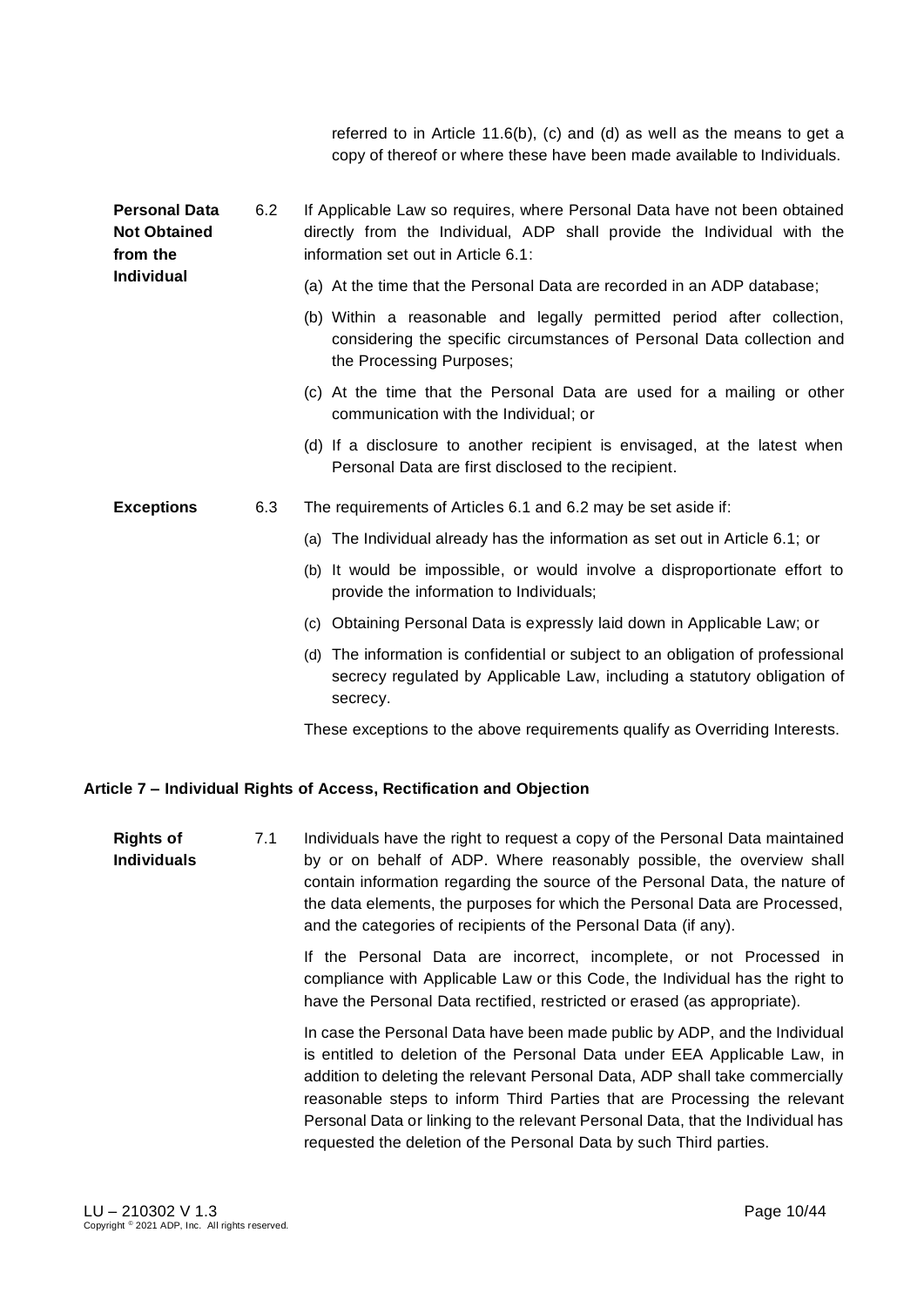In addition, the Individual has the right to object to: (a) The Processing of his or her Personal Data on the basis of compelling grounds related to his or her particular situation, unless ADP can demonstrate a prevailing legitimate interest for the Processing; and (b) Receiving marketing communications on the basis of Article 9.3 (including any profiling based thereon). Individuals may also raise with ADP any data protection right they benefit under Applicable Law. When a request or objection is justified, ADP will take steps to rectify, restrict, or erase the relevant Personal Data or cease the relevant Processing (as appropriate) within the time period required by Applicable Law. **Procedure** 7.2 Individuals should send their requests to the contact person indicated in the relevant privacy statement. Individuals may also send their requests to ADP's Global Data Privacy and Governance Team via email to *privacy* @adp.com. Prior to fulfilling Individuals' requests for access to Personal Data, ADP may require the Individuals to specify their request when needed to provide an adequate response: (a) Specify for example, to the extent reasonably possible, the concerned categories of Personal Data, the data system, business unit or functional area; (b) Specify the circumstances in which ADP obtained the Personal Data; (c) Provide proof of identity (if applicable) or provide additional information enabling identification; (d) Pay a fee to compensate ADP for the reasonable costs relating to fulfilling the request provided ADP can reasonably demonstrate that the request is manifestly unfounded or excessive, e.g., because of its repetitive character; and (e) In the case of a request for rectification, deletion, or restriction, specify the reasons why the Personal Data are incorrect, incomplete, or not Processed in accordance with Applicable Law or this Code. **Response Period** 7.3 Within four weeks of ADP receiving the request, the Global Data Privacy and Governance Team shall inform the Individual in writing either (i) of ADP's position with regard to the request and any action ADP has taken or will take in response, or (ii) the ultimate date on which the Individual will be informed of ADP's position and the reasons for the delay, which date shall be no later than eight weeks thereafter. **Complaint** 7.4 An Individual may file a complaint in accordance with Article 17.3 and/or file a complaint or claim with the authorities or the courts in accordance with Article 18 if: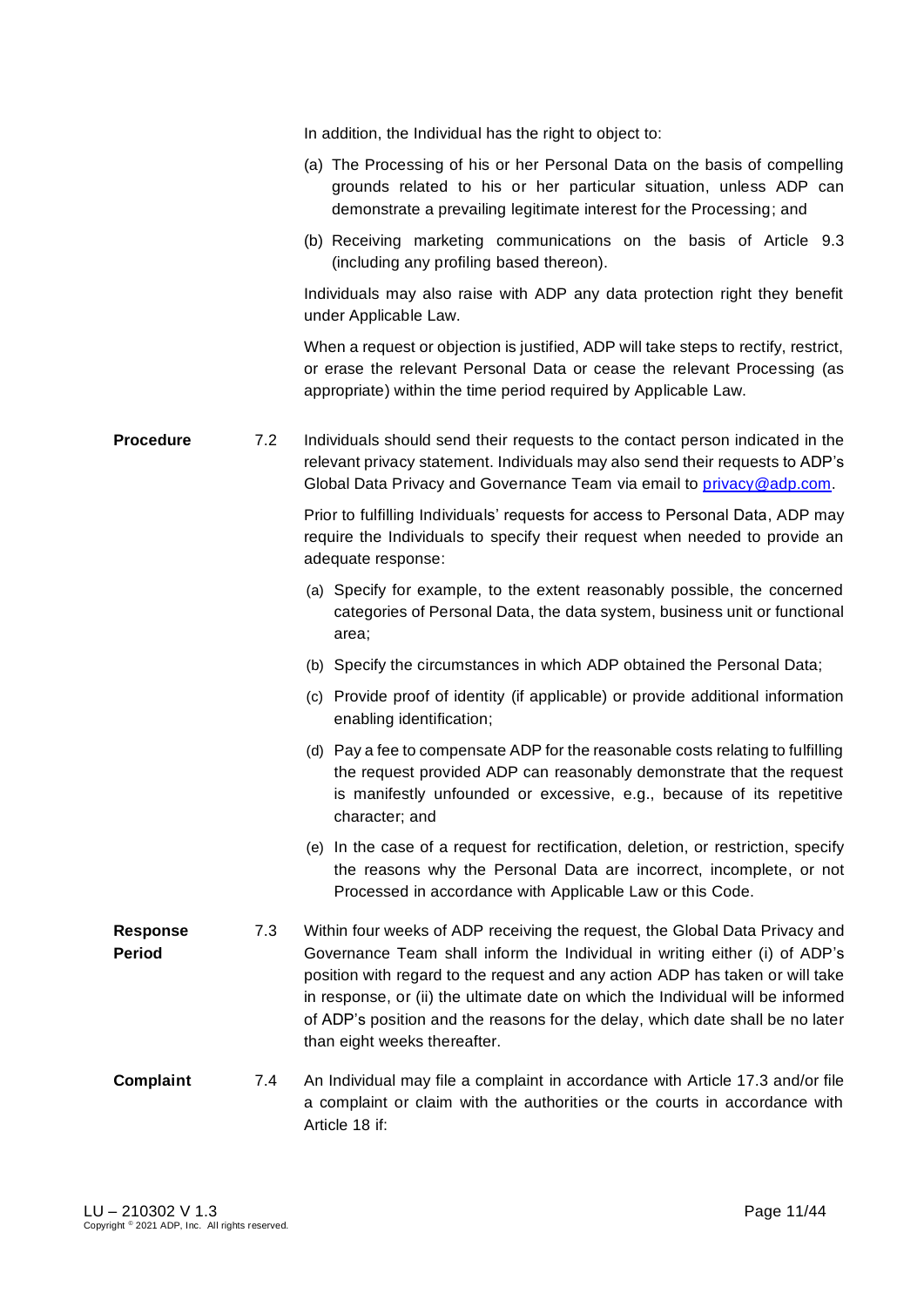- (a) ADP's response to the request is unsatisfactory to the Individual (*e.g*., the request is denied);
- (b) The Individual has not received a response as required by Article 7.3; or
- (c) The time period provided to the Individual in accordance with Article 7.3 is, in light of the relevant circumstances, unreasonably long and the Individual has objected but has not been provided with a shorter, more reasonable time period in which the Individual will receive a response.
- 7.5 ADP may deny an Individual's request if:
	- (a) The request does not meet the requirements of Articles 7.1 and 7.2;
	- (b) The request is not sufficiently specific;
	- (c) The identity of the relevant Individual cannot be established by reasonable means;
	- (d) It is impossible to provide the information, or if providing such information would require a disproportionate effort or result in a disproportionate expense that is not outweighed by the rights and interests of the Individual;
	- (e) Where Personal Data must remain confidential, subject to an obligation of professional secrecy regulated by Applicable Law, including a statutory obligation of secrecy;
	- (f) ADP can reasonably demonstrate that the request is unreasonable or excessive depending on the circumstances specific to the Individuals, such as in the event of repetitive requests. A time interval between requests of 6 months or less shall generally be deemed to be an unreasonable time interval;
	- (g) The Processing is required or allowed for the performance of a task carried out to comply with a legal obligation of ADP;
	- (h) The Processing is required by or allowed for a task carried out in the public interest, including in the area of public health and for archiving, scientific or historical research or statistical purposes;
	- (i) The Processing is necessary for exercising the right of freedom of expression and information;
	- (j) For dispute resolution purposes;
	- (k) In so far as the request violates the rights and freedoms of ADP or others; or
	- (l) In case a specific restriction of the rights of Individuals applies under Applicable Law.

#### **Not Required to Process Information** ADP is not obliged to Process additional information in order to be able to identify the Individual for the sole purpose of facilitating the rights of the Individual under this Article 7.

**Denial of Requests**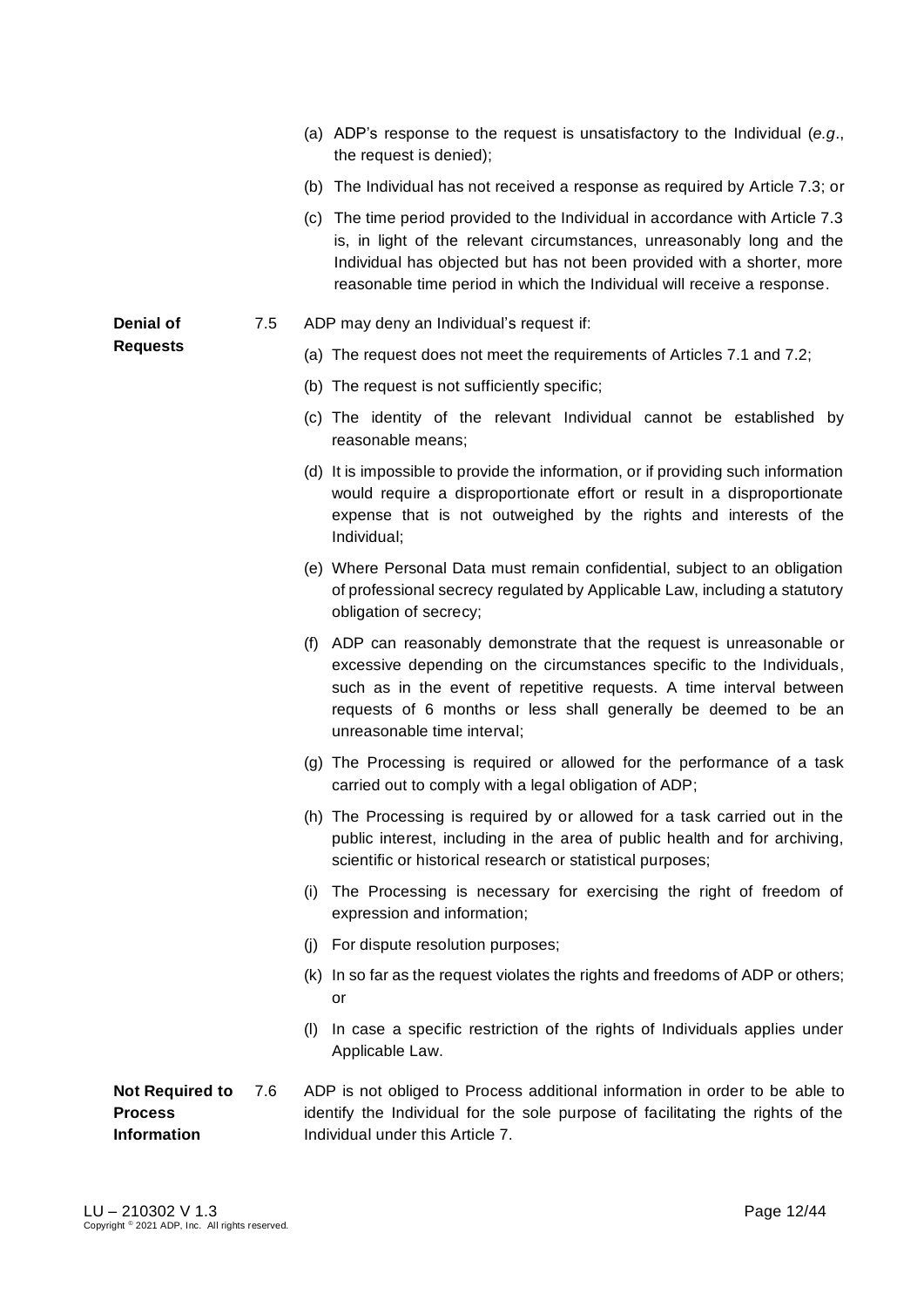### <span id="page-12-0"></span>**Article 8 – Security and Confidentiality Requirements**

**Data Security** 8.1 ADP shall employ appropriate, commercially-reasonable technical, physical, and organizational measures to protect Personal Data from misuse and from accidental, unlawful, or unauthorized destruction, loss, alteration, disclosure, acquisition, or access. To achieve this, ADP has developed and implemented a comprehensive information security program that is implemented through various policies, standards and controls, and that addresses the confidentiality, integrity, and availability of Personal Data with enhanced protection afforded to Special Categories of Data and other sensitive data elements.

> The ADP Security, Risk and Privacy Policies and Standards are available to Staff via the ADP's Global Management Policy Platform on ADP's Associate web portals.

- **Staff Access** 8.2 Staff shall be authorized to access Personal Data only to the extent necessary to serve the applicable Business Purposes.
- **Confidentiality**  8.3 Staff who access Personal Data must meet ADP's confidentiality obligations.
- **Data Security Breaches**  8.4 ADP shall investigate all known or suspected Data Security Breaches and shall document the facts relating thereto, its effects and the remedial actions taken, which documentation will be made available to the Lead DPA and a DPA competent to audit under Article 16.2 upon request. Group Companies shall inform the Global Chief Privacy Officer of a Data Security Breach without delay. ADP shall notify Individuals of a Data Security Breach within a reasonable period of time following determination of such Data Security Breach if (a) the Individual is at a high risk of harm as a result of the Data Security Breach or, (b) (even if the Individual is not at a high risk of harm), if an applicable breach notification law requires Individual notification. ADP may delay notification if a law enforcement or other regulatory authority determines that notification would impede a criminal investigation or cause damage to national security. In this case, notification shall be delayed as instructed by such authority. ADP shall respond promptly to inquiries of Individuals and Data Protection Authorities relating to such Data Security Breach.

#### <span id="page-12-1"></span>**Article 9 – Direct Marketing**

**Obligations**

| Direct    | 9.1 | This Article sets forth requirements concerning the Processing of Personal                                                                                                           |
|-----------|-----|--------------------------------------------------------------------------------------------------------------------------------------------------------------------------------------|
| Marketing |     | Data for direct marketing purposes (e.g., contacting the Individual by email,<br>fax, phone, SMS, or otherwise, to offer the opportunity to purchase goods or<br>services from ADP). |
|           |     |                                                                                                                                                                                      |

**Consent for Direct Marketing** 9.2 If Applicable Law so requires, ADP shall send to Individuals unsolicited marketing communication with the prior consent of the Individual ("opt-in"). If Applicable Law does not require prior consent of the Individual, ADP shall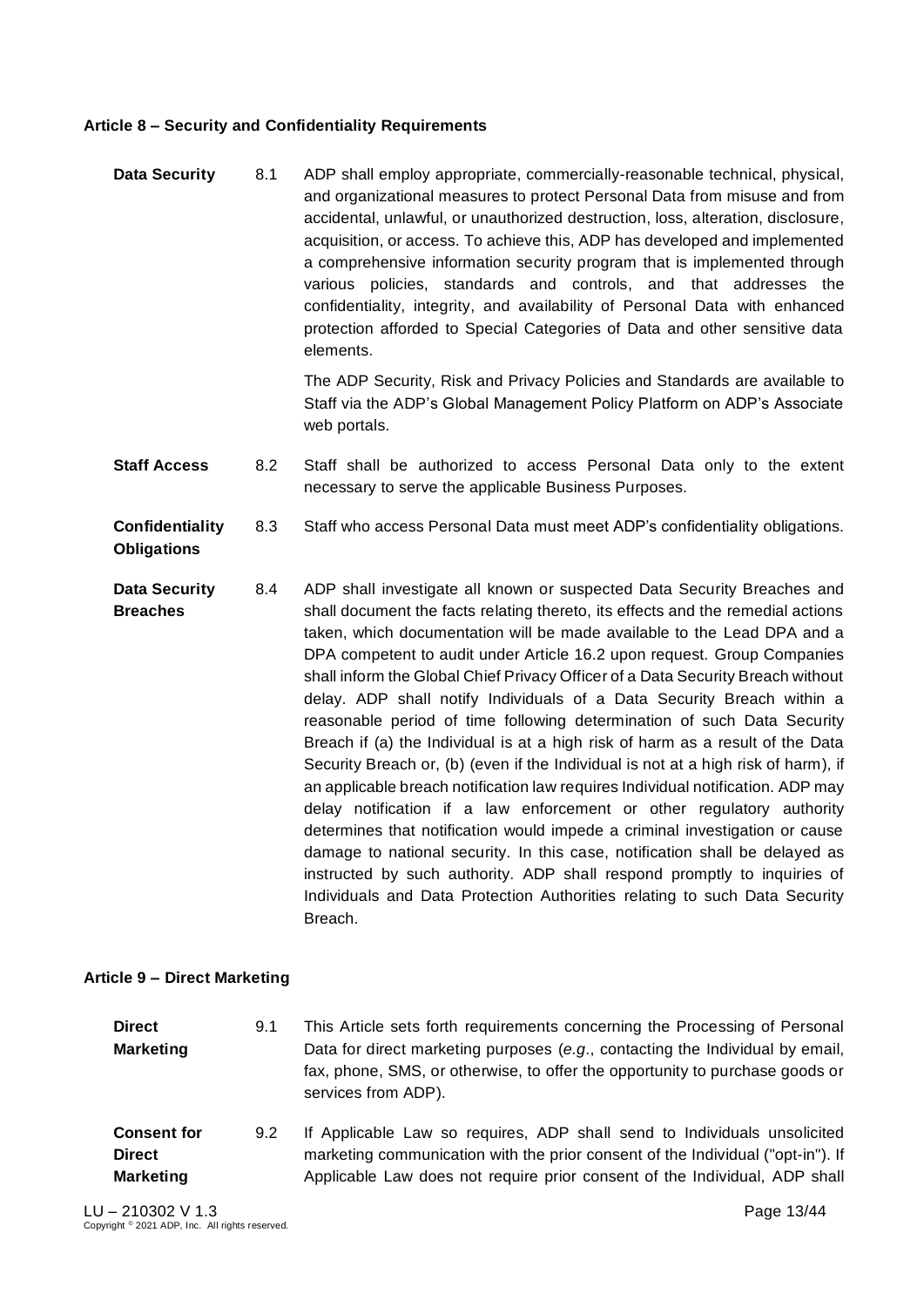respect the Individual's right to opt-out of receiving unsolicited marketing communications.

If Applicable Law permits ADP to send marketing communications without explicit consent based on an existing business relationship, ADP may use this exception.

- **Information to be Provided**  9.3 Every direct marketing communication shall provide the Individual with the opportunity and information about how to opt-out of further direct marketing communications.
- **Objection to Direct Marketing** 9.4 If an Individual objects to receiving marketing communications from ADP, or withdraws consent to receive such materials, ADP will take steps to refrain from sending further marketing materials as specifically requested by the Individual. ADP will do so within the time period required by Applicable Law.
- **Third Parties and Direct**  9.5 ADP shall not allow Third Parties to use Personal Data for their own direct marketing purposes without the prior consent of the Individual.

**marketing** Professionals that utilize services from ADP Marketplace Business Partners (or other partners who provide services directly to ADP Clients) may provide their consent for data sharing with and direct marketing from those Business Partners in the course of utilizing such services.

**Marketing to Children** 9.6 ADP shall not use any Personal Data of Children for direct marketing, without the prior consent of their parent or guardian.

**Direct Marketing Records** 9.7 ADP shall keep records reflecting Individual marketing preferences as needed to comply with this Article 9. Where required by Applicable Law or industry standards, ADP will update its records to reflect publicly-maintained suppression list data, such as government-mandated no-call lists. These records may be maintained at the corporate business unit or functional area level, as appropriate.

#### <span id="page-13-0"></span>**Article 10 – Automated Decision Making**

| Automated        | 10.1 | ADP will comply with all Applicable Laws that regulate automated decision-  |
|------------------|------|-----------------------------------------------------------------------------|
| <b>Decisions</b> |      | making. Where such laws restrict the use of automated decision-making       |
|                  |      | tools, ADP will not make adverse decisions about an Individual solely based |
|                  |      | on the results provided by the automated tool unless:                       |

- (a) The use of the automated decision-making tool is necessary to comply with a legal obligation (such as automated screening against watch lists) or to protect the interests of ADP, its Staff, Clients, Client Employees, Business Partners, or Individuals (such as automated fraud detection and suspicious transaction blocking);
- (b) The decision is made by ADP for purposes of entering into or performing a contract, provided suitable measures are taken to safeguard the privacy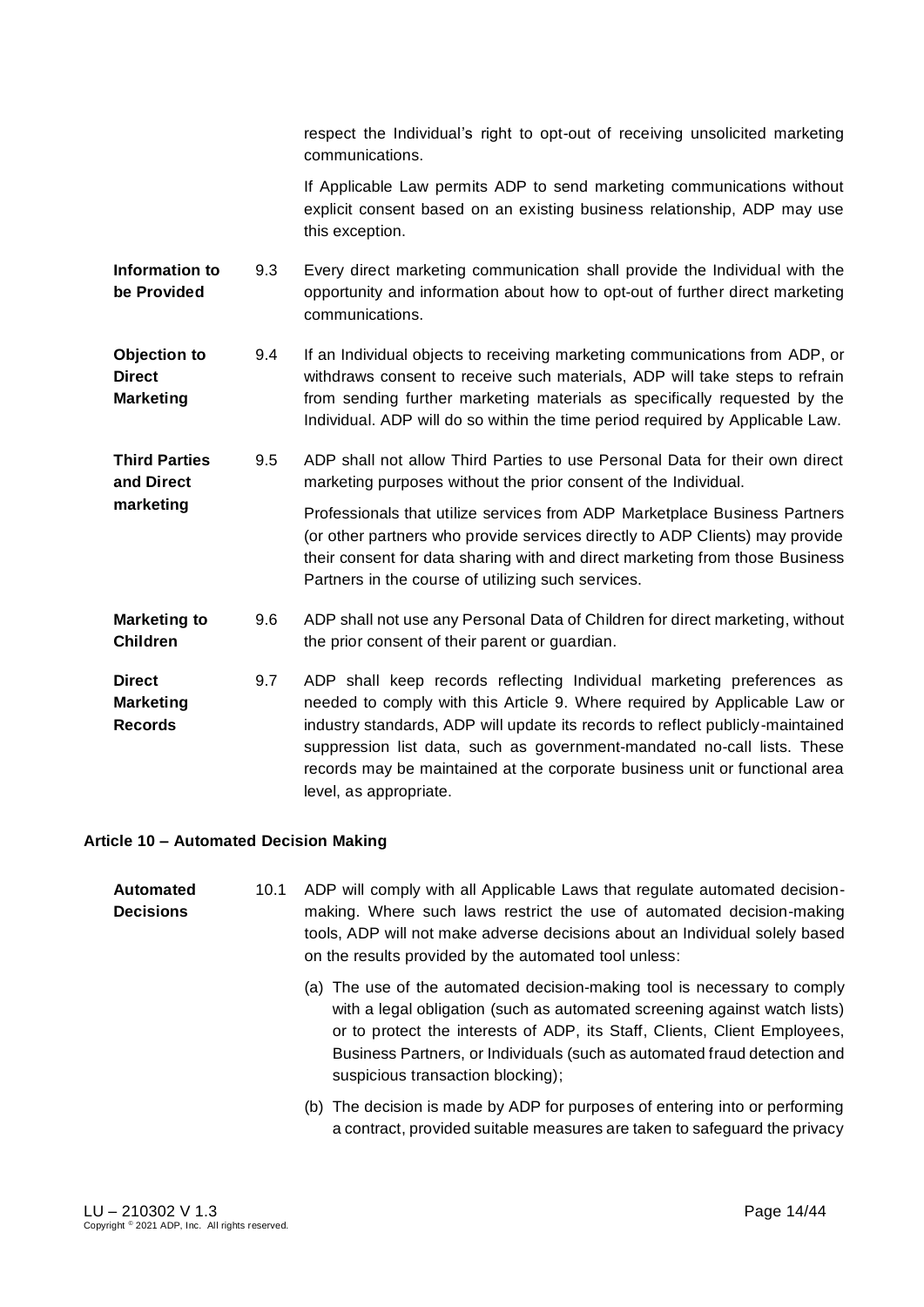and legitimate interests of the Individual (*e.g.*, the Individual has been provided with an opportunity to express his or her point of view); or

(c) The decision is made based on the explicit consent of the Individual.

Items (a) and (c) only apply if suitable measures are taken to safeguard the legitimate interests of the Individual (e.g., the Individual has been provided with an opportunity to express his or her point of view).

#### <span id="page-14-0"></span>**Article 11 – Transfer of Personal Data to Third Parties and Internal Processors**

- **Transfer to Third Parties** 11.1 This Article sets forth requirements concerning the transfer of Personal Data from ADP to a Third Party. For purposes of this Article, "transfer" includes transmitting Personal Data to Third Parties as well as enabling Third Parties to remotely access such Personal Data maintained by ADP.
- **Categories of Third Parties** 11.2 There are two categories of Third Parties: Third Party Controllers and Third Party Processors.
- **Transfer for Applicable Business Purposes Only** 11.3 ADP may transfer Personal Data to a Third Party to the extent necessary to serve the applicable Business Purposes (as well as Secondary Purposes per Article 3, or purposes for which the Individual has provided consent in accordance with Article 2).
- **Third Party Controller Contracts** 11.4 Third Party Controllers may Process Personal Data only if they have a written or electronic agreement with ADP. In the agreement, ADP shall safeguard the data protection interests of Individuals when Personal Data are transferred to Third Party Controllers. The Global Data Privacy and Governance Team shall provide guidance on these agreements. This requirement shall not apply to disclosures to Third Parties Controllers that are:
	- (a) Directly subject to a legal obligation to provide adequate protection for the Personal Data;
	- (b) Required by law (such as disclosures to government agencies); or
	- (c) Made at the direction of the Individual (such as pursuant to an Individual's request that ADP provides the Individual's information to another company in order to enable the company to provide integrated service information directly to the Individual).
- **Third Party Processor Agreements** 11.5 Third Party Processors may Process Personal Data only if they have a written or electronic agreement with ADP (**Processor Contract**). The agreement with the Third Party Processor must include at a minimum, in compliance with Applicable Law, provisions which will address the following:
	- (a) The Third Party Processor shall Process the Personal Data only in accordance with ADP's instructions and for purposes authorized by ADP;
	- (b) The Third Party Processor shall keep the Personal Data confidential;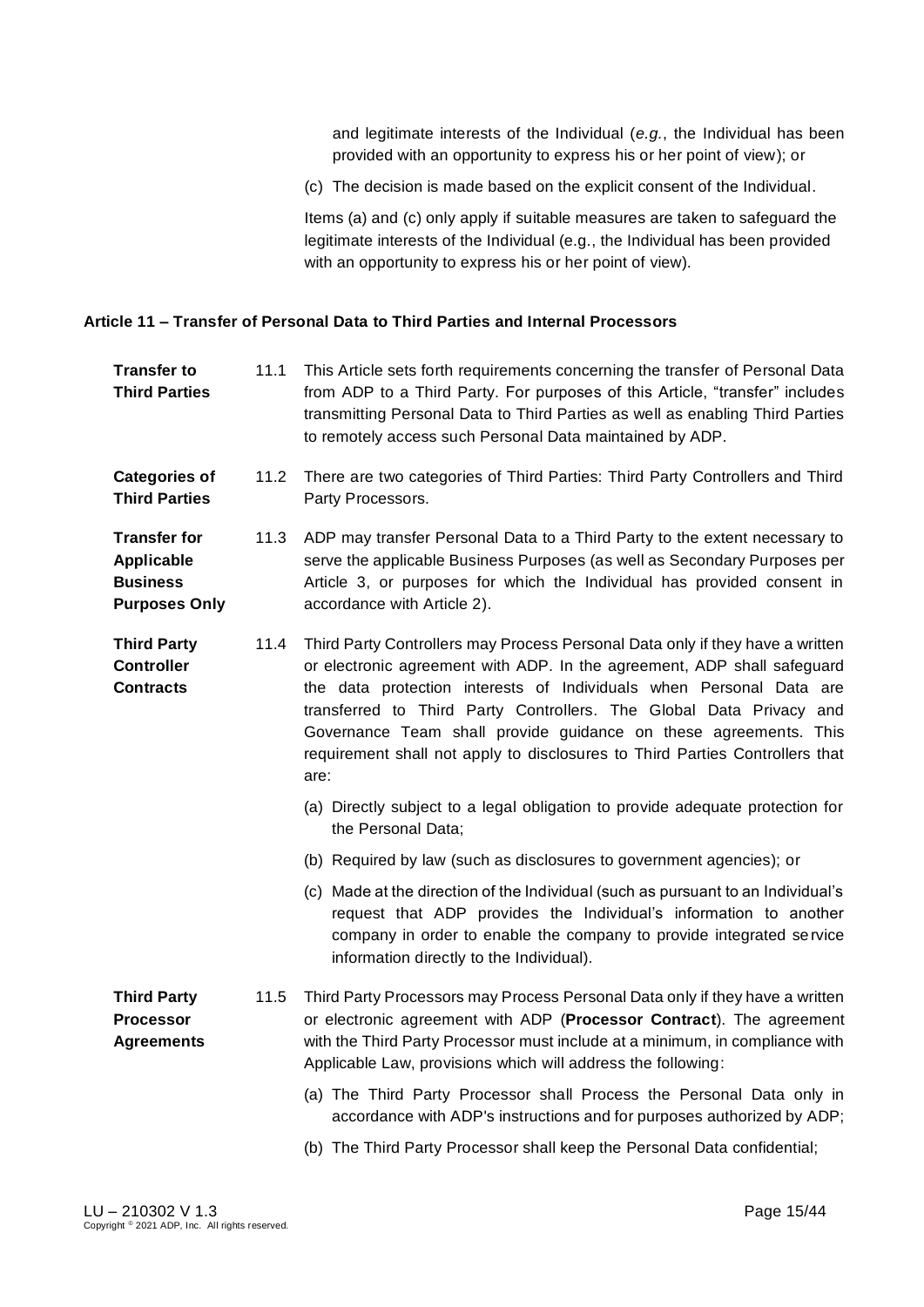- (c) The Third Party Processor shall take appropriate technical, physical and organizational security measures to protect the Personal Data;
- (d) Other than as expressly needed to perform the services, the Third Party Processor shall not permit subcontractors to Process the Personal Data without the prior written consent of ADP;
- (e) ADP may review and verify the security measures taken by the Third Party Processor. Where required by law (and subject to appropriate conditions), the Third Party Processor shall at ADP's option (i) subject its relevant data processing facilities to audits and inspections by ADP, a third party assessor on behalf of ADP, or any relevant government authority, or (ii) provide ADP a statement issued by a qualified independent third party assessor certifying that the Processor has implemented appropriate technical and organizational security controls at its data processing facilities;
- (f) The Third Party Processor shall promptly (i) respond to any inquiries from ADP regarding its Processing activities; (ii) provide assistance to ADP to address any DPA query and to perform required DPA formalities on the basis of the information available to the Third Party Processor and (iii) inform ADP of any Data Security Breach involving Personal Data. With regard to any such Data Security Breach, the Third Party Processor shall also take adequate remedial measures and provide ADP with all relevant information and assistance as may be reasonably requested by ADP);
- (g) Upon termination of the agreement, the Third Party Processor shall, at the option of ADP, return the Personal Data and copies thereof to ADP or shall securely delete such Personal Data, except to the extent the agreement or Applicable Law provides otherwise.

If EEA Applicable Law so requires, the Processor Contract will also address the following:

- (a) The Third Party Processor shall Process the Personal Data only in accordance with ADP's documented instructions, including on transfers of Personal Data to any Third Party Processor not covered by an Adequacy Decision, unless the Third Party Processor is required to do so under mandatory requirements applicable to the Third Party Processor and notified to ADP;
- (b) The Third Party Processor shall impose confidentiality obligations on Staff with access to Personal Data;
- (c) Other than as expressly needed to perform the services, the Third Party Processor shall only permit subcontractors to Process the Personal Data (i) with the prior written consent of ADP; and (ii) based on a validly entered into written or electronic agreement with the subcontractor, which imposes similar privacy protection-related Processing terms as those imposed on the Third Party Processor under the Processor Contract and provided that the Third Party Processor remains liable to ADP for the performance of the subcontractor in accordance with the terms of the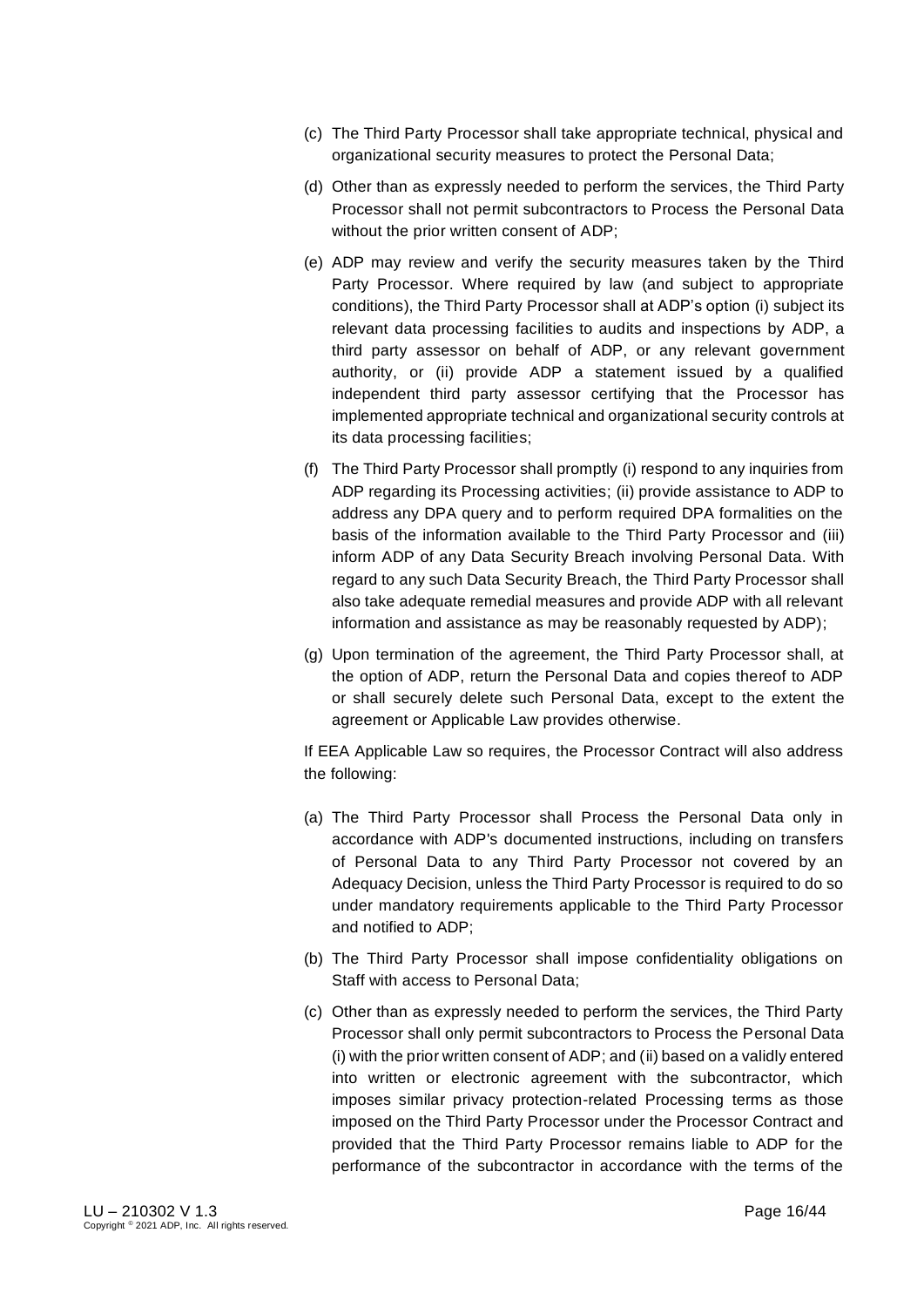Processor Contract. In case ADP provides generic consent for involvement of subcontractors, the Third Party Processors shall provide notice to ADP of any changes in its subcontractors and will provide ADP the opportunity to object to such changes based on reasonable grounds;

(d) The Third Party Processor shall deal promptly and appropriately with (i) requests for information necessary to demonstrate compliance of the Third Party Processor with its obligations under its Processor Contract and will inform ADP if any instructions of ADP in this respect violate EEA Applicable Law; (ii) requests and complaints of individuals as instructed by ADP; (iii) requests for assistance of ADP as reasonably required to ensure compliance of the Processing of the Personal Data with EEA Applicable Law; (iv) respond to any inquiries from ADP regarding its Processing activities;

**Transfer of Data to Third Party not covered by an Adequacy Decision**  11.6 This Article sets forth additional rules for the transfer of Personal Data that were collected in connection with the activities of a Group Company in countries that restrict cross-border transfers based on an assessment of the adequacy of the level of data protection in the recipient country. With regard to transfers of Personal Data subject to such transfer restrictions to a Third Party not covered by an Adequacy Decision, the Personal Data may only be transferred if:

- (a) The transfer is necessary for (i) the performance of a contract (1) with the Individual, (2) with a Client, Supplier, or Business Partner for whom the Individual works, or (3) made in the interest of the Individual between ADP and the Third Party, or (ii) for contract execution and management (such as due diligence, negotiations, or other steps prior to contract execution);
- (b) A contract has been concluded between ADP and the relevant Third Party (i) requiring that such Third Party shall be bound by the terms of this Code as if it was a Group Company, (ii) providing for a similar level of Personal Data protection as provided by this Code, or (iii) meeting applicable legal requirements for adequacy (*e.g.,* the contract conforms to any model contract requirement under Applicable Law);
- (c) The transfer is necessary for the conclusion or performance of a contract concluded in the interest of the Individual between ADP and a Third Party;
- (d) The Third Party has been certified to a program that is recognized under Applicable Law as providing an adequate level of data protection;
- (e) The Third Party has implemented Binding Corporate Rules or a similar transfer control mechanism which provides adequate safeguards under Applicable Law;
- (f) The transfer is necessary to protect a vital interest of the Individual;
- (g) The transfer is necessary for the establishment, exercise, or defense of a legal claim;
- (h) The transfer is necessary to satisfy a pressing need to protect the public interests of a democratic society;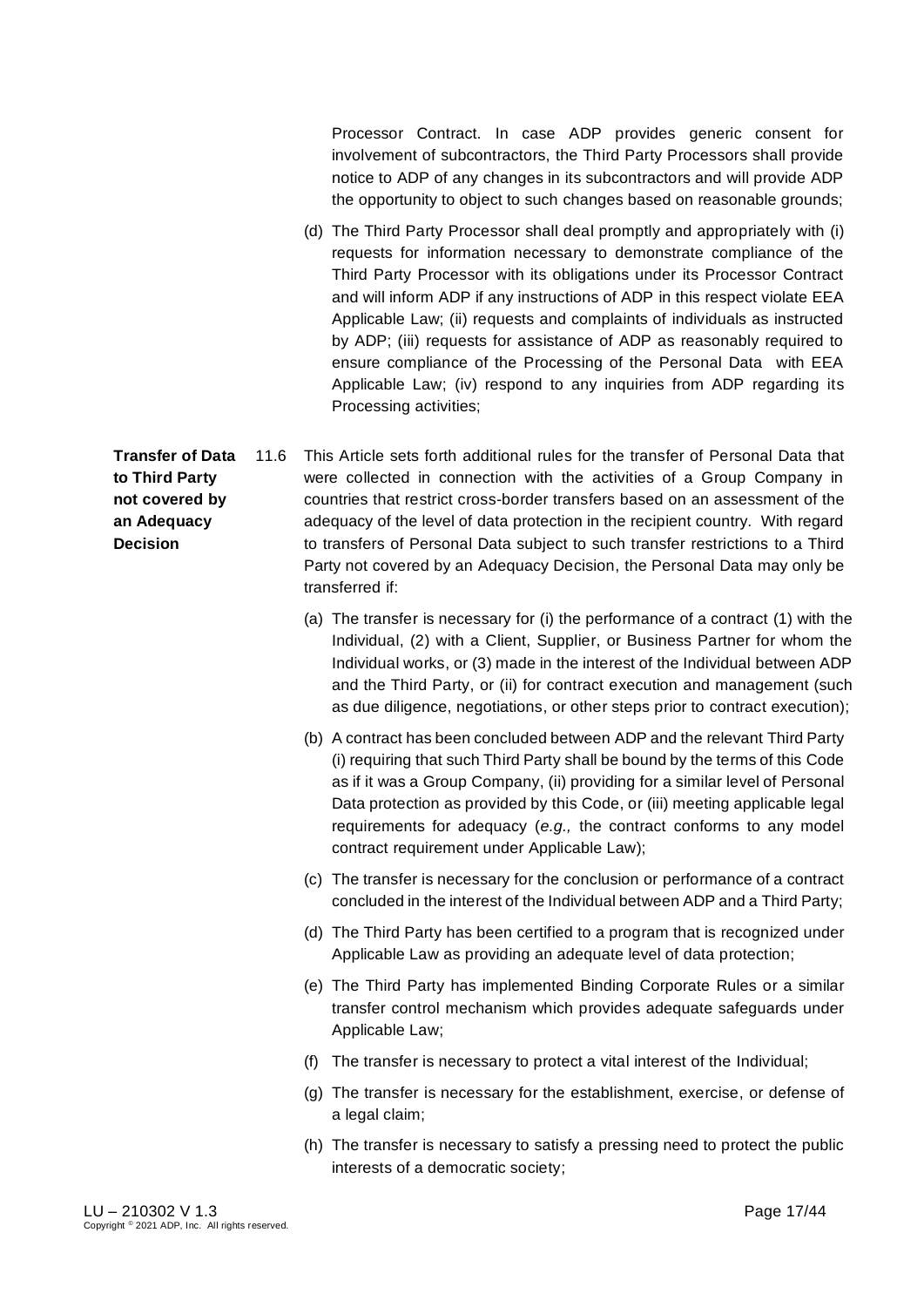|                                       |      | (i) The transfer is necessary for the performance of a task carried out to<br>comply with a legal obligation to which the relevant Group Company is<br>subject; or                                                                                                                              |
|---------------------------------------|------|-------------------------------------------------------------------------------------------------------------------------------------------------------------------------------------------------------------------------------------------------------------------------------------------------|
|                                       |      | (j) The transfer is otherwise permissible under Applicable Law.                                                                                                                                                                                                                                 |
|                                       |      | Items (h) and (i) above require the prior approval of the Global Data Privacy<br>and Governance Team.                                                                                                                                                                                           |
| <b>Consent for</b><br><b>Transfer</b> | 11.7 | If Applicable Law so requires, in addition to having one of the grounds listed<br>in Article 11.6, ADP shall also seek consent for the relevant transfer.                                                                                                                                       |
|                                       |      | If none of the grounds listed in Article 11.6 applies, ADP may request consent<br>for transfer of the Personal Data. Prior to requesting consent, the Individual<br>shall be provided with the information required for the consent to be deemed<br>as informed consent, such as:               |
|                                       |      | (a) The purpose of the transfer;                                                                                                                                                                                                                                                                |
|                                       |      | (b) The identity or categories of Third Parties to which the Data will be<br>transferred;                                                                                                                                                                                                       |
|                                       |      | (c) The categories of Data that will be transferred;                                                                                                                                                                                                                                            |
|                                       |      | (d) Countries to which the Data will be transferred (and that the Data will be<br>transferred to a Third Party not covered by an Adequacy Decision, if<br>applicable); and                                                                                                                      |
|                                       |      | (e) Information about possible adverse consequences (if any) that may be<br>foreseen as a result of the transfer.                                                                                                                                                                               |
| <b>Internal</b><br><b>Processors</b>  | 11.8 | Internal Processors may Process Personal Data only if they have a validly<br>entered into written or electronic contract with the Group Company being the<br>Data Controller of the relevant Personal Data, which contract must in any<br>event include the provisions set out in Article 11.5. |

### <span id="page-17-0"></span>**Article 12 – Overriding Interests**

**Overriding Interests** 12.1 Some of the obligations of ADP or rights of Individuals under this Code may be overridden if, under specific circumstances, a pressing need exists that outweighs the interest of the Individual. An Overriding Interest exists if there is a need to:

- (a) Protect the legitimate business interests of ADP including:
	- (1) The health, security, or safety of Staff, Client Employees, or other Individuals;
	- (2) ADP's intellectual property rights, trade secrets, or reputation;
	- (3) The continuity of ADP's business operations;
	- (4) The preservation of confidentiality in a proposed sale, merger, or acquisition of a business; or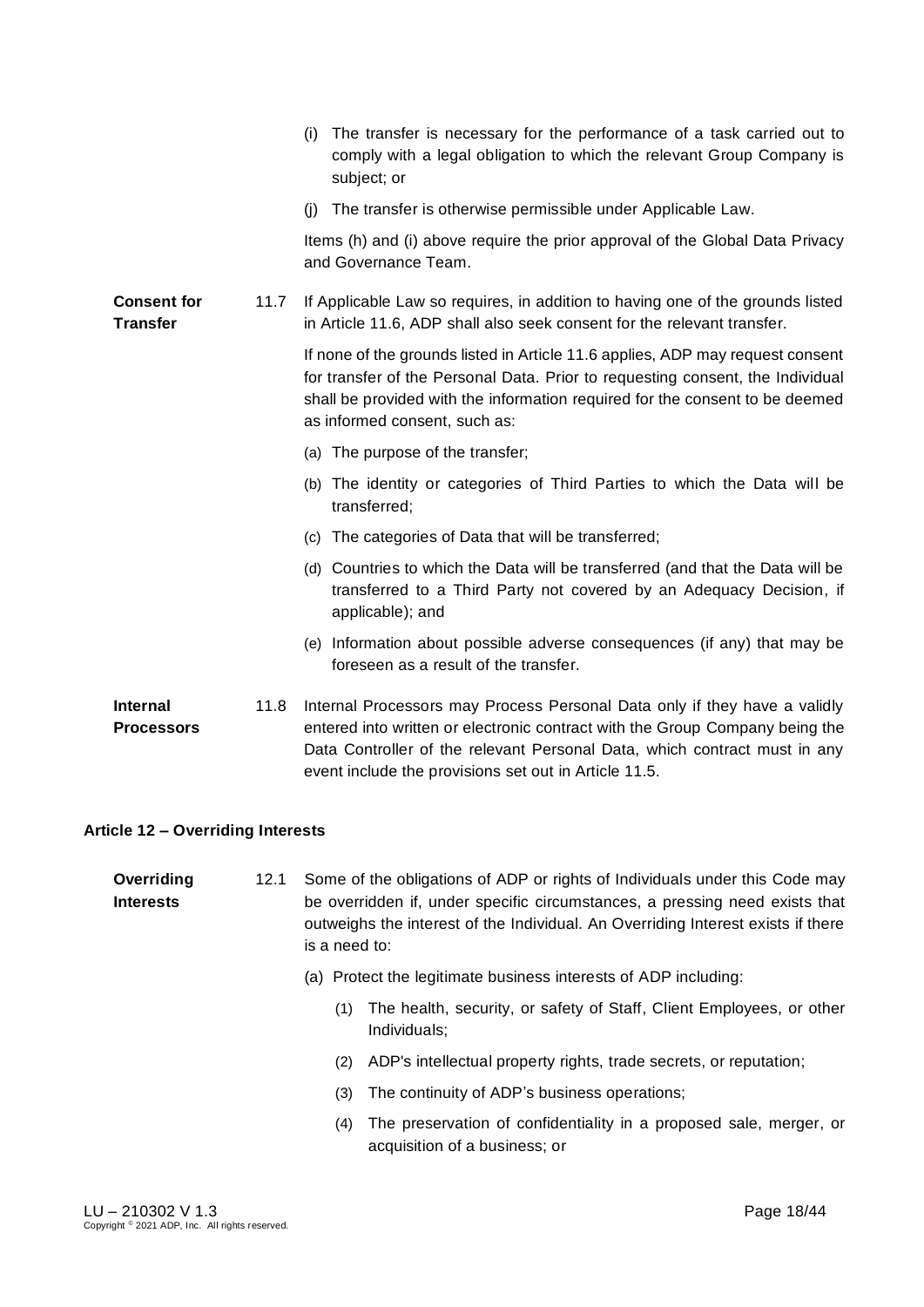|                                                                                            |      | The involvement of trusted advisors or consultants for business,<br>(5)<br>legal, tax, or insurance purposes;                                                                                                            |
|--------------------------------------------------------------------------------------------|------|--------------------------------------------------------------------------------------------------------------------------------------------------------------------------------------------------------------------------|
|                                                                                            |      | (b) Prevent or investigate (including cooperating with law enforcement and<br>Third Parties) suspected or actual violations of law; or                                                                                   |
|                                                                                            |      | (c) Otherwise protect or defend the rights or freedoms of ADP, its Staff,<br>Client Employees, or other Individuals.                                                                                                     |
| <b>Exceptions in</b><br>the event of                                                       | 12.2 | If an Overriding Interest exists, one or more of the following obligations of<br>ADP or rights of the Individual may be set aside:                                                                                       |
| Overriding<br><b>Interests</b>                                                             |      | (a) Article 3.1 (the requirement to Process Personal Data for closely related<br>purposes);                                                                                                                              |
|                                                                                            |      | (b) Article 5.2 (data storage and deletion);                                                                                                                                                                             |
|                                                                                            |      | (c) Article 6.1 and 6.2 (information provided to Individuals, Personal Data not<br>obtained from the Individuals);                                                                                                       |
|                                                                                            |      | (d) Article 7 (rights of Individuals);                                                                                                                                                                                   |
|                                                                                            |      | (e) Articles 8.2 and 8.3 (Access limitations and confidentiality requirements);<br>and                                                                                                                                   |
|                                                                                            |      | (f) Articles 11.4, 11.5 and 11.6 (ii) (contracts with Third Parties).                                                                                                                                                    |
| <b>Special</b><br><b>Categories of</b><br><b>Data</b>                                      | 12.3 | The requirements of Articles 4.1, 4.2, and 4.3 (Special Categories of Data)<br>may be set aside only for the Overriding Interests listed in Article 12.1 (a)(i)-<br>(iii), $(v)$ , $(b)$ and $(c)$ .                     |
| <b>Consultation</b><br>with the Global<br><b>Data Privacy</b><br>and<br>Governance<br>Team | 12.4 | Setting aside the obligations of ADP or rights of Individuals based on an<br>Overriding Interest requires prior consultation with the Global Data Privacy<br>and Governance Team, which shall document the advice given. |
| Information to<br><b>Individual</b>                                                        | 12.5 | Upon request of the Individual, ADP shall inform the Individual that an<br>Overriding Interest exists for which the obligations of ADP or rights of the<br>Individual have been set aside.                               |

# <span id="page-18-0"></span>**Article 13 – Supervision and Compliance**

| <b>Global Chief</b><br><b>Privacy Officer</b> | 13.1 | The ADP Group shall have a Global Chief Privacy Officer who is responsible<br>for:                                                                         |
|-----------------------------------------------|------|------------------------------------------------------------------------------------------------------------------------------------------------------------|
|                                               |      | (a) Chairing the Privacy Leadership Council;                                                                                                               |
|                                               |      | (b) Supervising compliance with this Code;                                                                                                                 |
|                                               |      | (c) Supervising, coordinating, communicating, and consulting with the<br>relevant members of the Privacy Network on privacy and data protection<br>issues: |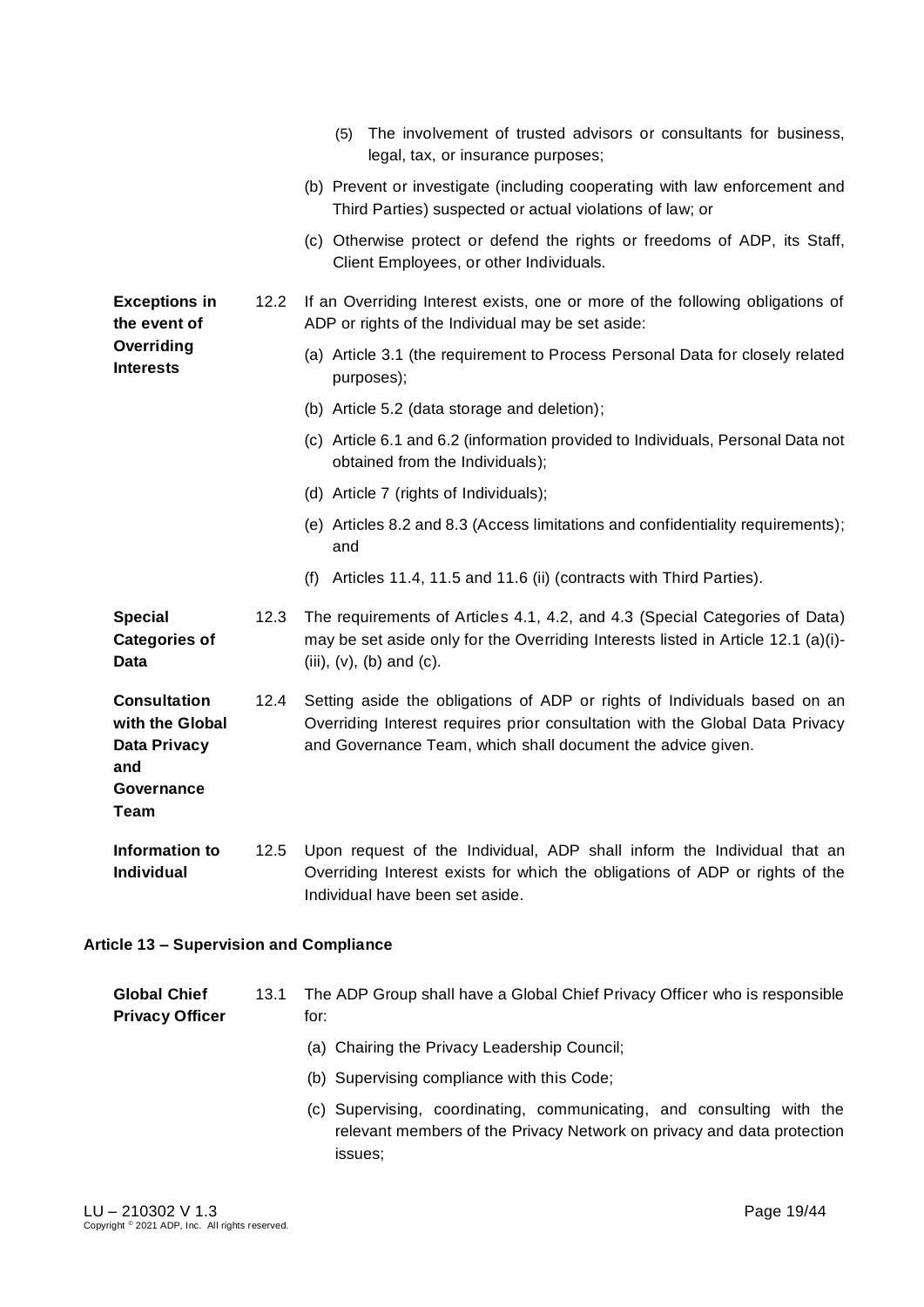- (d) Providing annual privacy reports on data protection risks and compliance issues to the ADP Executive Committee;
- (e) Coordinating official investigations or inquiries into the Processing of Personal Data by a government authority, in conjunction with the relevant members of the Privacy Network and ADP's Legal department;
- (f) Dealing with conflicts between this Code and Applicable Law;
- (g) Approving data transfers as described in Articles 20.1 and 11.6;
- (h) Monitoring the process by which Data Protection Impact Assessments are conducted and reviewing PIAs as appropriate;
- (i) Monitoring the documentation, notification, and communication of Data Security Breaches;
- (j) Resolving complaints as described in Article 17;
- (k) Advising on the data management processes, systems, and tools to implement the framework for privacy and data protection management as established by the Privacy Leadership Council, including:
	- (1) Maintaining, updating, and publishing this Code and related policies and standards;
	- (2) Advising on the tools to collect, maintain, and update inventories containing information about the structure and functioning of all systems that Process Personal Data;
	- (3) Providing, assisting, or advising on the privacy training to Staff so that they understand and comply with their responsibilities under this Code;
	- (4) Coordinating with ADP's Internal Audit department and others to develop and maintain an appropriate assurance program to monitor, audit, and report compliance with this Code, and to enable ADP to verify and certify such compliance as needed;
	- (5) Implementing procedures as needed to address privacy and data protection inquiries, concerns, and complaints;
	- (6) Advising as to appropriate sanctions for violations of this Code (*e.g.*, disciplinary standards); and
- (l) Other responsibilities as required by Applicable Law.
- **Privacy Network** 13.2 ADP shall establish a Privacy Network sufficient to direct compliance with this Code within the ADP global organization.

The Privacy Network shall create and maintain a framework to support the Global Chief Privacy Officer and to undertake oversight of those tasks set forth in Article 13.1 and other tasks as may be appropriate to maintain and update this Code. The members of the Privacy Network shall perform, as relevant to their role in the region or organization, the following additional tasks: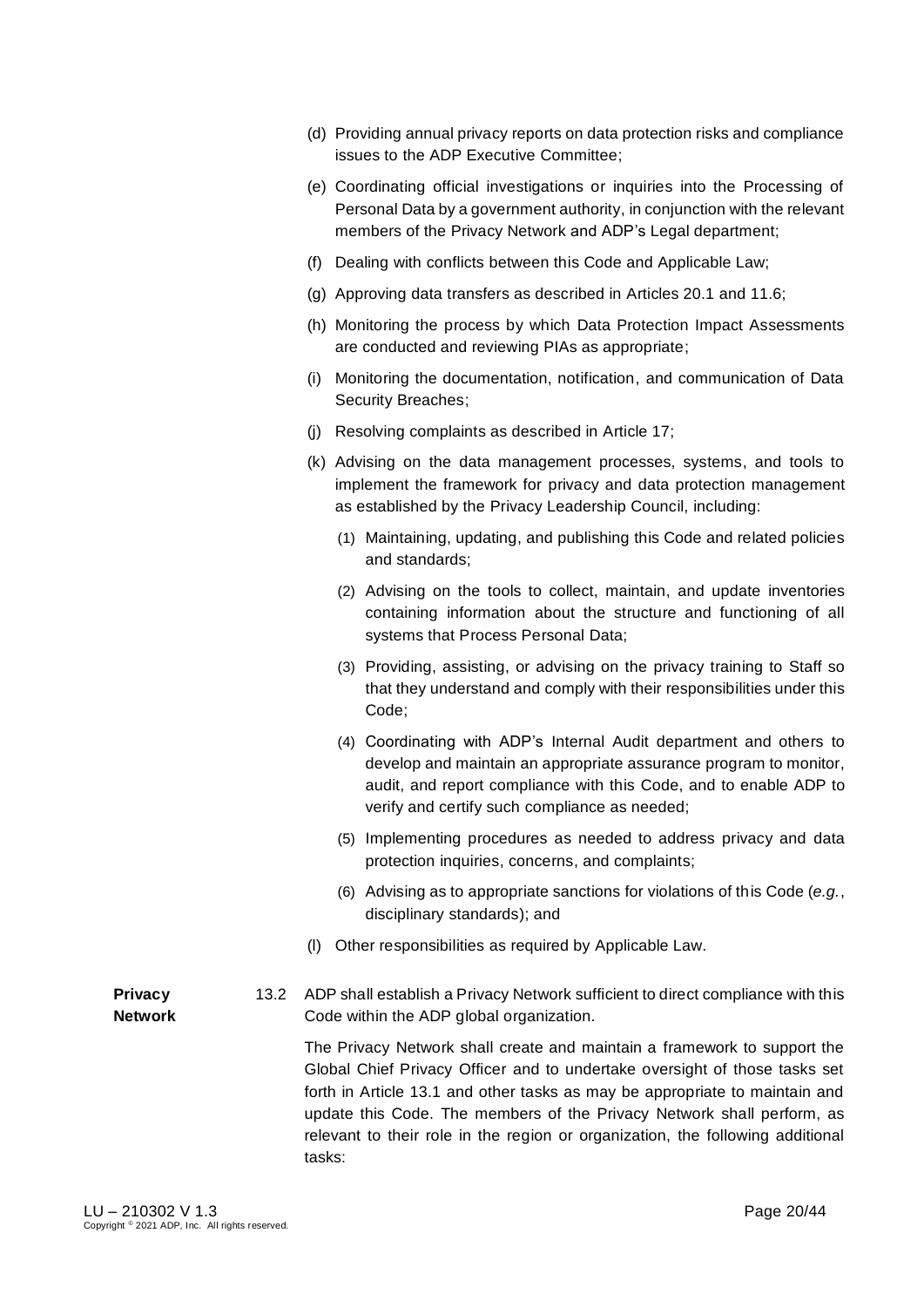- (a) Oversee implementation of the data management processes, systems, and tools that enable adherence to the Code by the Group Companies in their respective regions or organizations;
- (b) Support and assess overall privacy and data protection management and compliance of the Group Companies within their regions;
- (c) Regularly advise Privacy Stewards and the Global Chief Privacy Officer on regional or local privacy risks and compliance issues;
- (d) Verify that appropriate inventories of the systems that Process Personal Data are being maintained;
- (e) Be available to respond to requests for privacy approvals or advice;
- (f) Provide information needed by the Global Chief Privacy Officer to complete the annual privacy report;
- (g) Assist the Global Chief Privacy Officer in the event of official investigations or inquiries by government authorities;
- (h) Develop and publish privacy policies and standards appropriate for their regions or organizations;
- (i) Advise Group Companies on data retention and destruction;
- (j) Notify the Global Chief Privacy Officer of complaints and cooperate with the Global Data Privacy and Governance Team as described in Article 17; and
- (k) Assist the Global Chief Privacy Officer, other members of the Privacy Network, Privacy Stewards and others as needed to:
	- (1) Enable the Group Companies or organizations to comply with the Code, using the instructions, tools, and trainings that have been developed;
	- (2) Share best practices for privacy and data protection management within the region;
	- (3) Confirm that privacy and data protection requirements are taken into account whenever new technology is implemented in the Group Companies or organizations; and
	- (4) Assist the Privacy Stewards, Group Companies, business units, functional areas, and procurement personnel with data transfers and the use of Third Parties and Subprocessors.
- **Privacy Stewards** 13.3 Privacy Stewards are ADP executives who have been appointed by the Responsible Executives and/or ADP's Executive Leadership to implement and enforce the Codes within an ADP business unit or functional area. Privacy Stewards are accountable for effective implementation of the Code within the relevant business unit or functional area. In particular, Privacy Stewards must verify that effective privacy and data protection management controls are integrated into all business practices that impact Personal Data and that adequate resources and budget are available to meet the obligations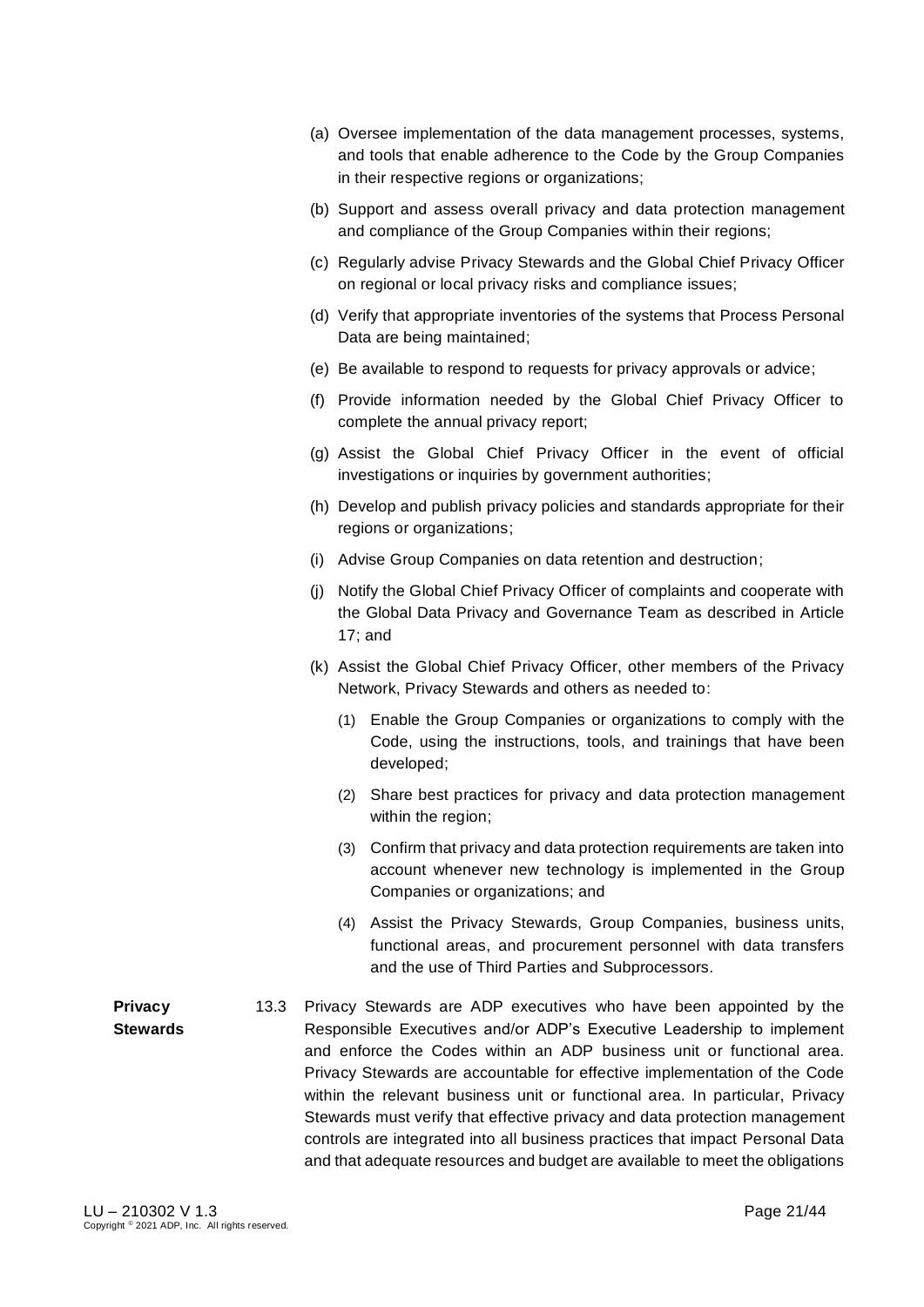of the Codes. Privacy Stewards may delegate tasks and shall allocate appropriate resources, as needed, to meet their responsibilities and achieve compliance goals.

Privacy Stewards' responsibilities include:

- (a) Monitoring overall privacy and data protection management and compliance within their Group Company, business unit, or functional area, and verifying that all processes, systems, and tools devised by the Global Data Privacy and Governance Team have been implemented effectively;
- (b) Confirming that privacy and data protection management and compliance tasks are appropriately delegated in the normal course of business, as well as during and following organizational restructuring, outsourcing, mergers and acquisitions, and divestures;
- (c) Collaborating with the Global Chief Privacy Officer and the relevant members of the Privacy Network to understand and address any new legal requirements, and verifying that the privacy and data protection management processes are updated to address changing circumstances and legal and regulatory requirements;
- (d) Consulting with the Global Chief Privacy Officer and the relevant members of the Privacy Network in all cases where there is an actual or potential conflict between Applicable Law and this Code as described in Article 20.2;
- (e) Monitoring Third Parties used by the Group Company, business unit, or functional area to confirm ongoing compliance by the Third Parties with this Code;
- (f) Confirming that all Staff in the Group Company, business unit, or functional area have completed the required privacy training courses; and
- (g) Directing that stored Personal Data be deleted, destroyed, de-identified, or transferred as required by Article 5.2.
- **Responsible Executives** 13.4 The Responsible Executives, as heads of business units or functional areas, are responsible for ensuring that effective privacy and data protection management is implemented in their organizations. Each Responsible Executive shall (a) appoint appropriate Privacy Stewards, (b) ensure that adequate resources and budget are available for compliance, and (c) provide support to the Privacy Steward as needed to address compliance weaknesses and manage risk.
- **Privacy Leadership Council**  13.5 The Global Chief Privacy Officer shall chair a Privacy Leadership Council comprised of the Privacy Stewards, members of the Privacy Network selected by the Global Chief Privacy Officer, and others who may be necessary to assist in the Council's mission. The Privacy Leadership Council shall create and maintain a framework to support the tasks as may be appropriate for the business units or functional areas to comply with this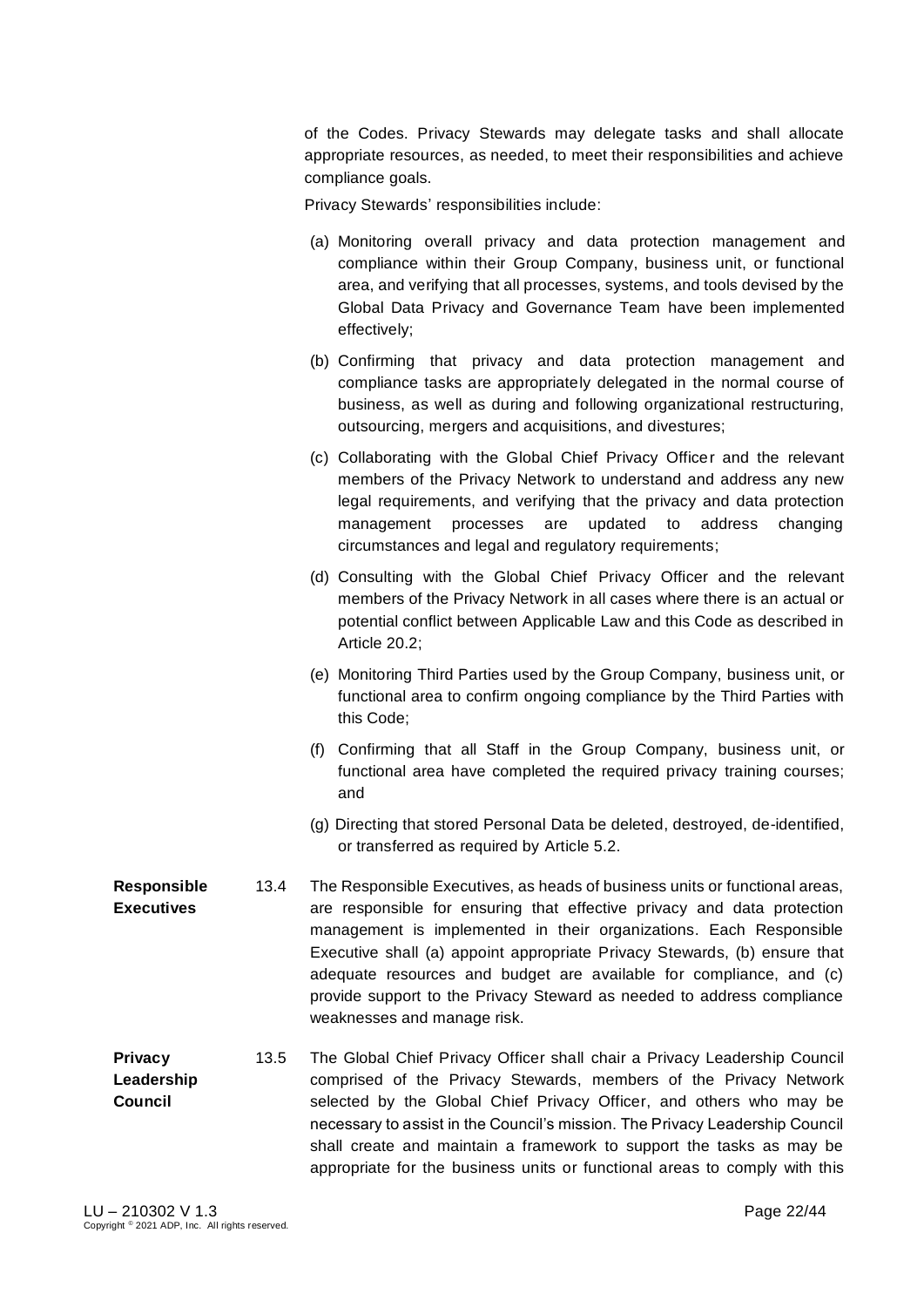Code, to undertake the tasks set forth herein, and to support the Global Chief Privacy Officer.

**Default Privacy Network Members and Privacy Stewards** 13.6 If at any time there is no Global Chief Privacy Officer appointed or in capacity to perform the functions assigned to the role, then the General Counsel shall appoint a person to act as interim Global Chief Privacy Officer. If at any time there is no member of the Privacy Network designated for a particular region or organization, the Global Chief Privacy Officer shall undertake the tasks of such member of the Privacy Network as set forth in Article 13.2.

If at any time there is no Privacy Steward designated for a Group Company, business unit, or functional area, the Responsible Executive shall appoint an appropriate person to undertake the tasks set forth in Article 13.3.

**Statutory Positions** 13.7 Where members of the Privacy Network, e.g., data protection officers under EEA Applicable Law, hold their positions pursuant to law, they shall carry out their job responsibilities to the extent they do not conflict with their statutory positions.

#### <span id="page-22-0"></span>**Article 14 – Policies and Procedures**

| <b>Policies and</b><br><b>Procedures</b>                     | 14.1 | ADP shall develop and implement policies, standards, guidelines, and<br>procedures to comply with this Code.                                                                                                                                                                                                                                                                                                                                                                                                                                                                                                                                       |
|--------------------------------------------------------------|------|----------------------------------------------------------------------------------------------------------------------------------------------------------------------------------------------------------------------------------------------------------------------------------------------------------------------------------------------------------------------------------------------------------------------------------------------------------------------------------------------------------------------------------------------------------------------------------------------------------------------------------------------------|
| <b>System</b><br><b>Information</b>                          | 14.2 | ADP shall maintain readily available information regarding the structure and<br>functioning of all systems and processes that Process Personal Data, such<br>as inventories of systems and processes that impact Personal Data, along<br>with information generated in the course of Data Protection Impact<br>Assessments. A copy of this information will be provided to the Lead DPA or<br>to a DPA competent to audit under Article 16.2 upon request.                                                                                                                                                                                         |
| <b>Data Protection</b><br><b>Impact</b><br><b>Assessment</b> | 14.3 | ADP shall maintain a procedure to conduct and document a prior assessment<br>of the impact which a given Processing may have on the protection of<br>Personal Data, where such Processing is likely to result in a high risk for the<br>rights and freedoms of Individuals, in particular where new technologies are<br>used (Data Protection Impact Assessment). Where the Data Protection<br>Impact Assessment shows that, despite mitigating measures taken by ADP,<br>the Processing still presents a residual high risk for the rights and freedoms<br>of Customers, the Lead DPA will be consulted prior to such Processing taking<br>place. |

#### <span id="page-22-1"></span>**Article 15 – Training**

**Staff Training** 15.1 ADP shall provide training on this Code and on related confidentiality and security obligations to all Staff who have access to Personal Data.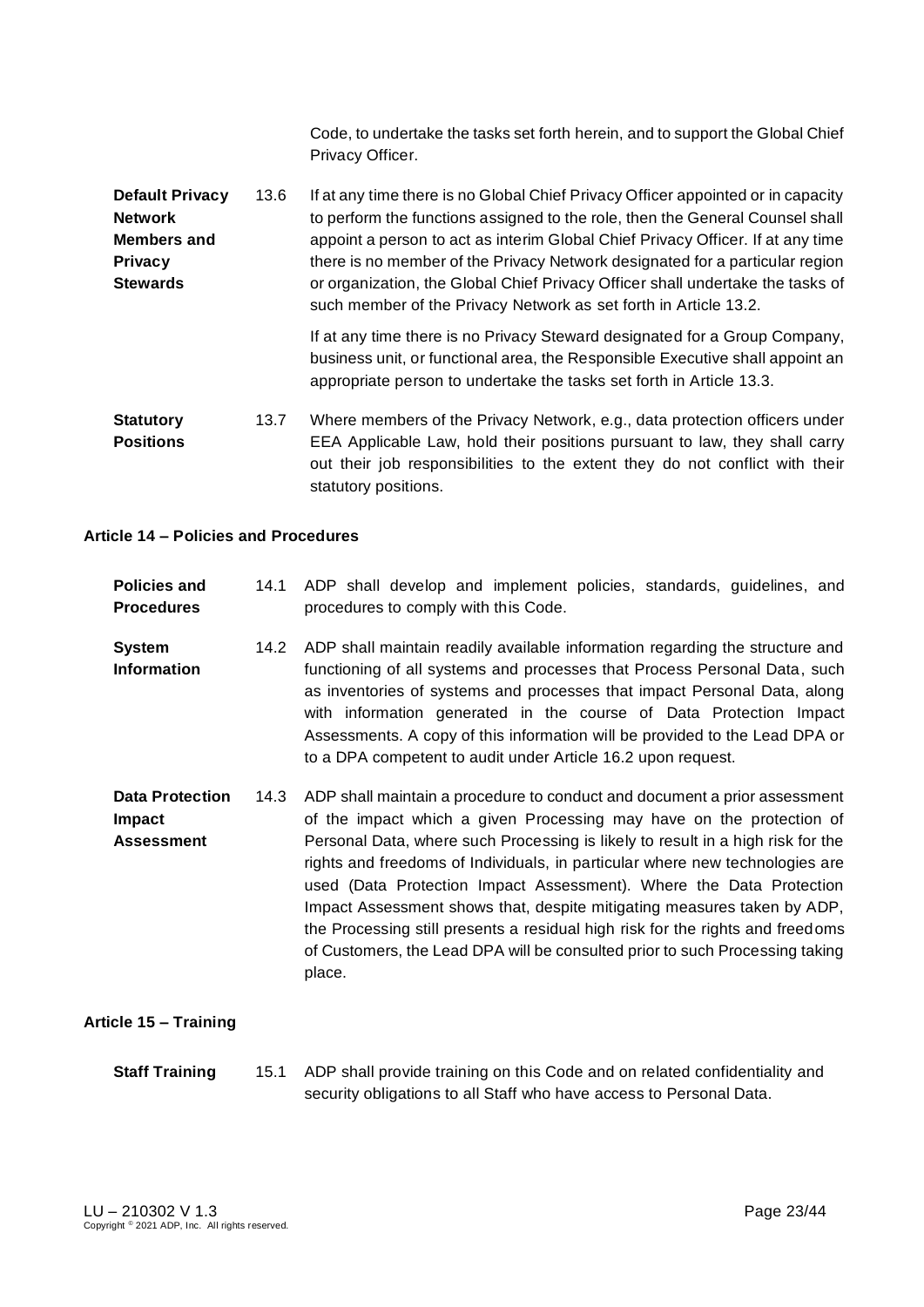## <span id="page-23-0"></span>**Article 16 – Monitoring and Auditing Compliance**

| <b>Audits</b>                        | 16.1 | ADP shall audit business processes and procedures that involve the<br>Processing of Personal Data for compliance with this Code. In particular:                                                                                                                                                                                                                                                                                                                                                                    |
|--------------------------------------|------|--------------------------------------------------------------------------------------------------------------------------------------------------------------------------------------------------------------------------------------------------------------------------------------------------------------------------------------------------------------------------------------------------------------------------------------------------------------------------------------------------------------------|
|                                      |      | (a) The audits may be carried out in the course of the regular activities of<br>ADP Internal Audit (including through the use of independent Third<br>Parties), other internal teams engaged in assurance functions, and on<br>an ad-hoc basis at the request of the Global Chief Privacy Officer;                                                                                                                                                                                                                 |
|                                      |      | (b) The Global Chief Privacy Officer may also request that an audit be<br>conducted by an external auditor and will inform the Responsible<br>Executive of the relevant business unit and/or the ADP Executive<br>Committee as appropriate;                                                                                                                                                                                                                                                                        |
|                                      |      | (c) Applicable professional standards of independence, integrity, and<br>confidentiality shall be observed during the audit process;                                                                                                                                                                                                                                                                                                                                                                               |
|                                      |      | (d) The Global Chief Privacy Officer and the appropriate member of the<br>Privacy Network shall be informed of the results of the audits;                                                                                                                                                                                                                                                                                                                                                                          |
|                                      |      | (e) To the extent that the audit reveals non-compliance with this Code,<br>those findings will be reported to the applicable Privacy Stewards and<br>Responsible Executives. The Privacy Stewards will cooperate with the<br>Global Data Privacy and Governance Team to develop and execute<br>an appropriate remediation plan;                                                                                                                                                                                    |
|                                      |      | A copy of the audit results related to compliance with this Code will be<br>(f)<br>provided to the competent DPA upon request.                                                                                                                                                                                                                                                                                                                                                                                     |
| <b>DPA Audit</b>                     | 16.2 | The Lead DPA is authorized to audit the facilities used by ADP for the<br>Processing of Personal Data for compliance with this Code. In addition, a<br>DPA competent pursuant to Article 18.2 will be authorized to audit the<br>relevant data transfer for compliance with this Code.                                                                                                                                                                                                                             |
| <b>DPA Audit</b><br><b>Procedure</b> | 16.3 | To facilitate any audit based on Article 16.2, the following procedure will<br>be followed:                                                                                                                                                                                                                                                                                                                                                                                                                        |
|                                      |      | (a) Information sharing: ADP will attempt to resolve the request using<br>alternative methods of providing information to the DPA including ADP<br>audit reports, discussion with ADP subject matter experts, and review<br>of security, privacy, and operational controls in place.                                                                                                                                                                                                                               |
|                                      |      | (b) Examinations: If the information available through these mechanisms<br>is insufficient to address the DPA's stated objectives, ADP will provide<br>the DPA with the opportunity to communicate with ADP's auditor and<br>if required, a direct right to examine ADP's data processing facilities<br>used to process the Personal Data on giving reasonable prior notice<br>and during business hours, with full respect to the confidentiality of the<br>information obtained and to the trade secrets of ADP. |
|                                      |      | This Article 16.3 supplements or clarifies the audit rights which DPAs may<br>have under Applicable Law. In case of contradiction, the provisions of<br>Applicable Law shall prevail.                                                                                                                                                                                                                                                                                                                              |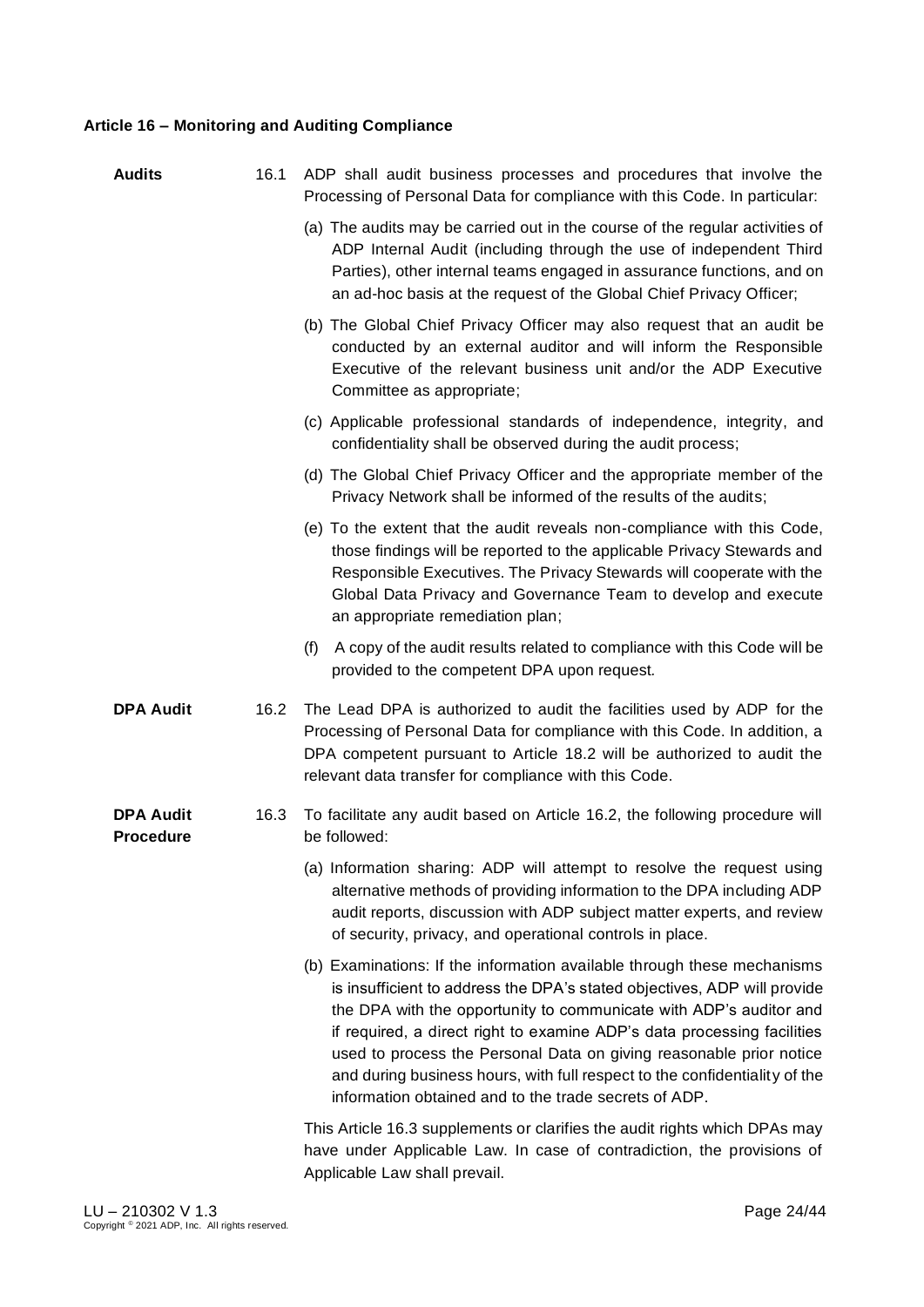- **Annual Report** 16.4 The Global Chief Privacy Officer shall produce an annual report for the ADP Executive Committee on compliance with this Code, data protection risks, and other relevant issues. This report will reflect the information provided by the Privacy Network and others regarding local developments and specific issues within Group Companies.
- **Mitigation** 16.5 ADP shall take appropriate steps to address any instances of noncompliance with this Code identified during compliance audits.

#### <span id="page-24-0"></span>**Article 17 – Complaints Procedure**

**Complaints** 17.1 Individuals may file written complaints, including by electronic means, in respect of any claim they have under Article 18.1 or violations of their rights under Applicable Law. Each privacy statement shall include the procedure by which these complaints may be filed. Should any complaint be received through another channel it will be forwarded to the Global Data Privacy and Governance Team directly or via email to [privacy@adp.com.](mailto:privacy@adp.com)

> The Global Data Privacy and Governance Team shall be responsible for complaint handling. Each complaint will be assigned to an appropriate Staff member (either within the Global Data Privacy and Governance Team or within the applicable business unit or functional area). These Staff will:

- (a) Promptly acknowledge receipt of the complaint;
- (b) Analyze the complaint and, if needed, initiate an investigation;
- (c) If the complaint is well-founded, advise the applicable Privacy Steward and the relevant member of the Privacy Network so that a remediation plan can be developed and executed; and
- (d) Maintain records of all complaints received, responses given, and remedial actions taken by ADP.
- **Reply to Individual** 17.2 ADP will use reasonable efforts to resolve complaints without undue delay, so that a response is given to the Individual within four weeks of the date the complaint was filed. The response will be in writing and will be sent to the Individual via the means that the Individual originally used to contact ADP (*e.g.*, via mail or email). The response will outline the steps that ADP has taken to investigate the complaint and will indicate ADP's decision regarding what steps (if any) it will take as a result of the complaint.

In the event that ADP cannot reasonably complete its investigation and response within four weeks, it shall inform the Individual within eight weeks that the investigation is ongoing and that a response will be provided within the next four week period.

#### **Complaints Privacy Network** 17.3 An Individual may file a written complaint, including by electronic means, directly with designated members of the Privacy Network or with the Global Chief Privacy Officer if: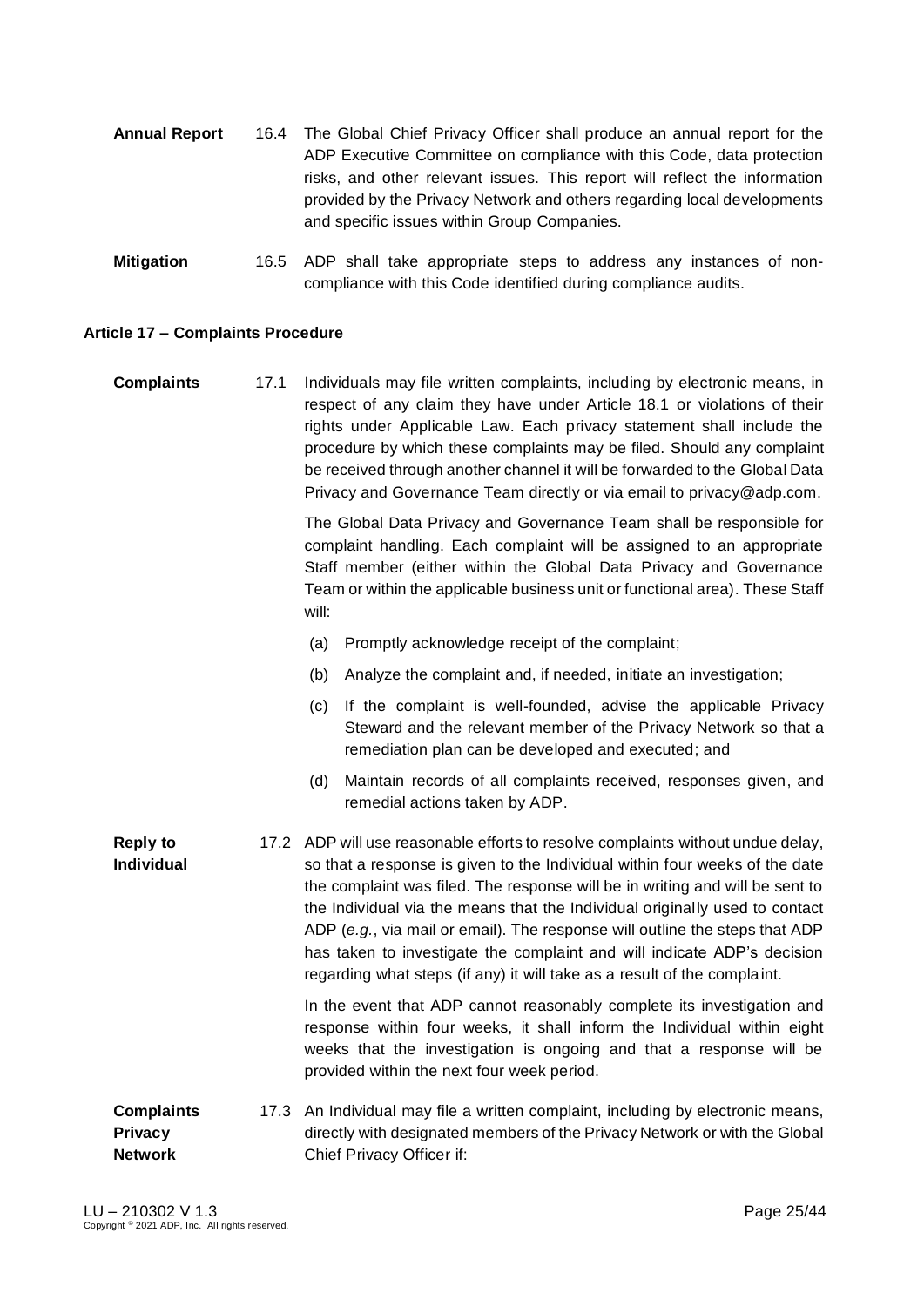- (a) The resolution of the complaint by the Global Data Privacy and Governance Team is unsatisfactory to the Individual (*e.g*., the complaint is rejected);
- (b) The Individual has not received a response as required by Article 17.2;
- (c) The time period provided to the Individual pursuant to Article 17.2 is, in light of the relevant circumstances, unreasonably long and the Individual has objected but has not been provided with a shorter, more reasonable time period in which he or she will receive a response; or
- (d) The complaint stems from the Individual's attempt to exercise the rights set forth in Article 7, as described in Article 7.4.

Upon receipt of a direct complaint, the relevant member of the Privacy Network or the Global Chief Privacy Officer (as applicable) shall acknowledge the complaint and conduct an appropriate investigation. The procedures described in Article 17.2 shall apply to complaints filed with the designated members of the Privacy Network or the Global Chief Privacy Officer under this Article.

If the response of the designated member of the Privacy Network or the Global Chief Privacy Officer to the complaint is unsatisfactory to the Individual (e.g., the request is denied), the Individual can file a complaint or claim with the authorities or the courts in accordance with Article 18.2.

#### <span id="page-25-0"></span>**Article 18 – Legal Issues**

| <b>Rights of</b>   | 18.1 If ADP violates this Code with respect to the Personal Data of an Individual |
|--------------------|-----------------------------------------------------------------------------------|
| <b>Individuals</b> | (Affected Individual) covered by this Code, the Affected Individual can           |
|                    | as a third party beneficiary enforce any claim as a result of a breach of         |
|                    | Articles 1.6, 2 – 11, 12.5, 16.2, 17, 18 and 20.4 – 20.5 in accordance with       |
|                    | Article 18.2.                                                                     |

The rights contained in this Article are in addition to, and shall not prejudice, any other rights or remedies that an Individual may otherwise have by law.

**Local Law and Jurisdiction** 18.2 Individuals are encouraged to first follow the complaints procedure set forth in Article 17 of this Code before filing any complaint or claim with the authorities or the courts.

> In case of a violation of this Code, the Individual may, at his or her choice, submit a complaint or a claim to the DPA or the courts:

- (a) in the EEA country at the origin of the data transfer, against the Group Company being the Data Controller responsible for the relevant data transfer;
- (b) in the Netherlands, against the ADP Delegated Entity; or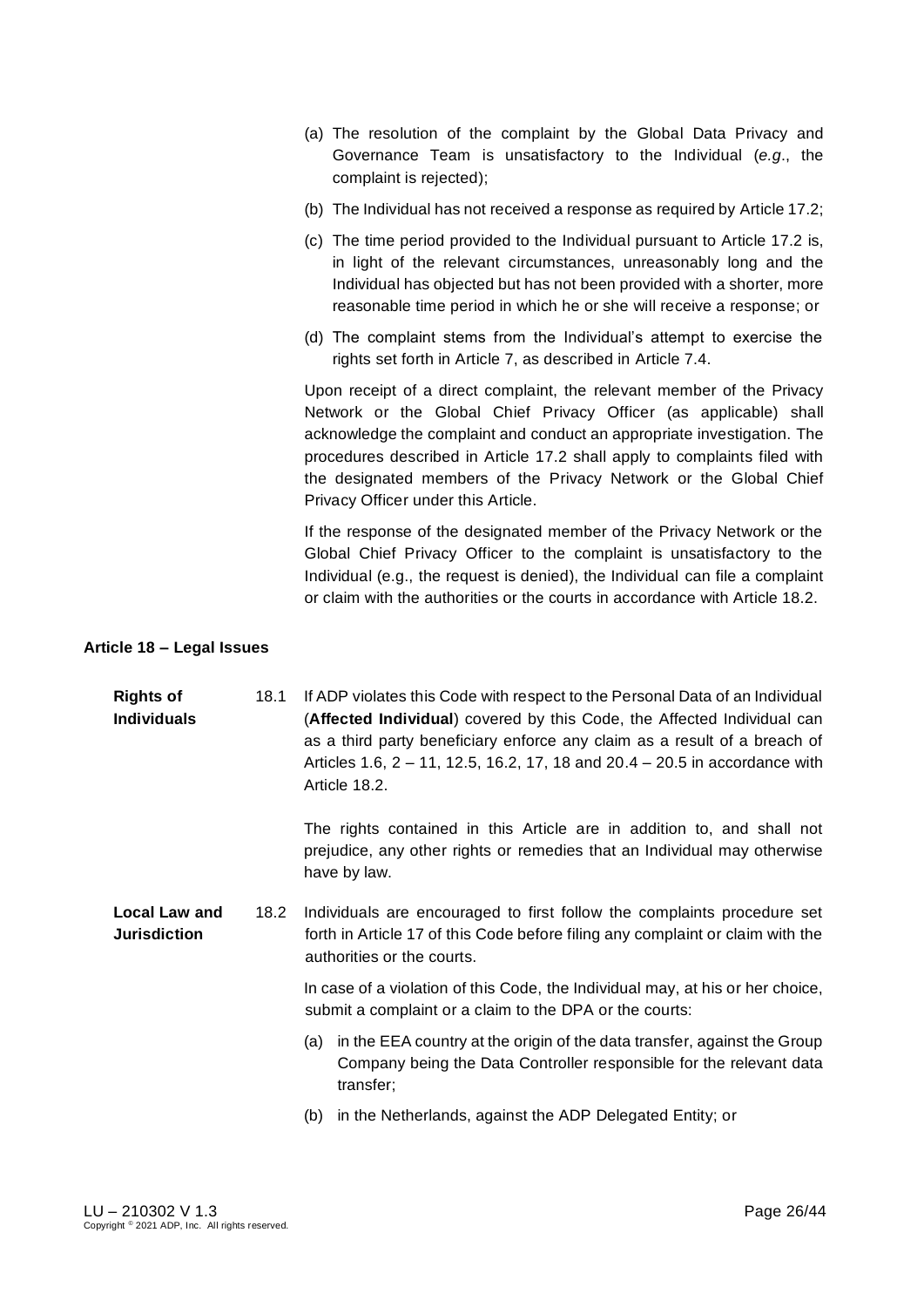|                                                                 |      | (c) in the EEA country where (a) the Individual has his or her habitual<br>residence or place of work; or (b) the infringement took place, against<br>the Group Company being the Data Controller of the relevant Data.                                                                                                                                                                                                                                           |
|-----------------------------------------------------------------|------|-------------------------------------------------------------------------------------------------------------------------------------------------------------------------------------------------------------------------------------------------------------------------------------------------------------------------------------------------------------------------------------------------------------------------------------------------------------------|
|                                                                 |      | The Group Company against which the complaint or claim is brought<br>(relevant Group Company), may not rely on a breach by another Group<br>Company or a Third Party Processor to avoid liability except to the extent<br>any defense of such other Group Company or Third Party Processor would<br>also constitute a defense of the relevant Group Company.                                                                                                      |
|                                                                 |      | The DPAs and courts shall apply their own substantive and procedural<br>laws to the dispute. Any choice made by the Individual will not prejudice<br>the substantive or procedural rights he or she may have under applicable<br>law.                                                                                                                                                                                                                             |
| <b>Right to claim</b><br>damages                                | 18.3 | In case an Individual has a claim under Article 18.2, such Individual shall<br>be entitled to compensation of any damages to the extent provided by<br>applicable EEA law, suffered as a result of a violation of this Code.                                                                                                                                                                                                                                      |
| <b>Burden of proof</b><br>in respect of<br>claim for<br>damages | 18.4 | In case an Individual brings a claim for damages under Article 18.2, it will<br>be for the Individual to demonstrate that he or she has suffered damages<br>and to establish facts which show it is plausible that the damage has<br>occurred because of a violation of this Code. It will subsequently be for the<br>relevant Group Company to prove that the damages suffered by the<br>Individual due to a violation of this Code are not attributable to ADP. |
|                                                                 |      |                                                                                                                                                                                                                                                                                                                                                                                                                                                                   |
| <b>Mutual</b><br>assistance and                                 | 18.5 | All Group Companies shall co-operate and assist to the extent reasonably<br>possible with:                                                                                                                                                                                                                                                                                                                                                                        |
| redress                                                         |      | handling requests, complaints, or claims made by an Individual; or<br>(a)                                                                                                                                                                                                                                                                                                                                                                                         |
|                                                                 |      | complying with a lawful investigation or inquiry by a competent DPA<br>(b)<br>or government authority.                                                                                                                                                                                                                                                                                                                                                            |
|                                                                 |      | The Group Company that receives a request, complaint or claim from an<br>Individual is responsible for handling any communication with the Individual<br>regarding his or her request, complaint, or claim except where<br>circumstances dictate otherwise.                                                                                                                                                                                                       |
| Advice of the<br><b>Competent</b><br><b>DPA</b>                 | 18.6 | ADP shall, in good faith, cooperate with and use all reasonable efforts to<br>follow the advice of the Lead DPA and the competent DPA under Article<br>18.2 issued on the interpretation and application of this Code. ADP shall<br>abide by binding decisions of competent DPAs.                                                                                                                                                                                 |
| <b>Mitigation</b>                                               | 18.7 | The ADP Delegated Entity shall ensure that adequate steps are taken to<br>address violations of this Code by a Group Company.                                                                                                                                                                                                                                                                                                                                     |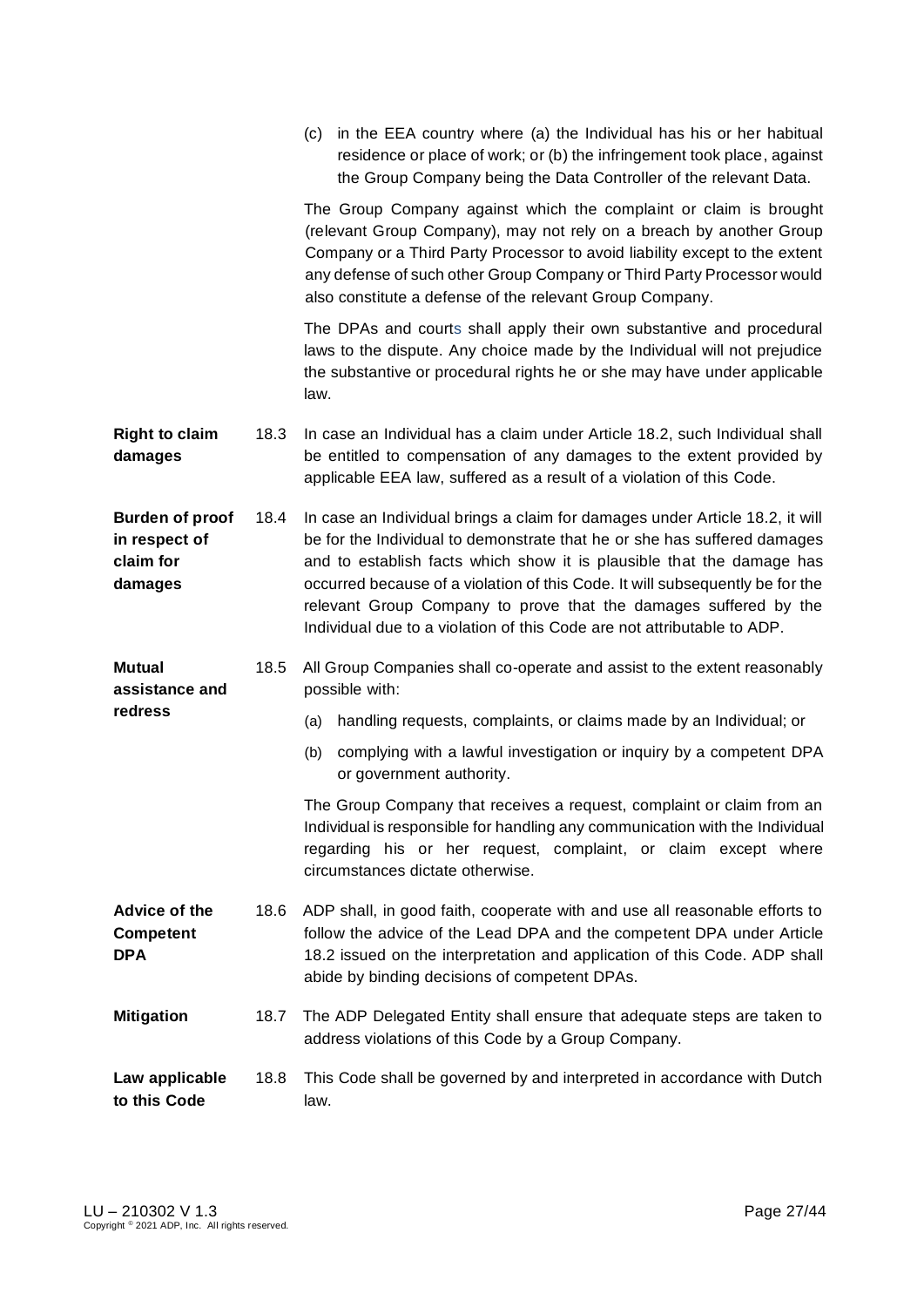#### <span id="page-27-0"></span>**Article 19 – Sanctions for Non-compliance**

**Noncompliance** 19.1 Non-compliance of Staff with this Code may result in appropriate disciplinary measures in accordance with Applicable Law and ADP policies, up to and including termination of the employment relationship or contract.

#### <span id="page-27-1"></span>**Article 20 – Conflicts between this Code and Applicable Law**

- **Conflict of Law when Transferring Data from the EEA**  20.1 Where a legal requirement to transfer Personal Data conflicts with the laws of the Member States of the EEA, the transfer requires the prior approval of the Global Data Privacy and Governance Team. The privacy officer for Europe and/or the Global Chief Privacy Officer may also consult with the Lead DPA or another competent government authority.
- **Conflict between Code and Law** 20.2 In all other cases, where there is a conflict between Applicable Law and this Code, the Responsible Executive, or the Privacy Steward shall consult with the Global Chief Privacy Officer, the relevant member(s) of the Privacy Network (as appropriate), and the business unit's Legal department to determine how to comply with this Code, and resolve the conflict to the extent reasonably practicable given the legal requirements applicable to ADP.
- **New Conflicting Legal Requirements** 20.3 Members of the Legal department, ADP Business Security Officers, and Privacy Stewards shall promptly inform the Global Data Privacy and Governance Team of any new legal requirements which they become aware of that may interfere with ADP's ability to comply with this Code.

The relevant Privacy Stewards, in consultation with the Legal department, shall promptly inform the Responsible Executive of any new legal requirement that may interfere with ADP's ability to comply with this Code.

- **Reporting to Lead DPA** 20.4 If ADP becomes aware that applicable local law of a non-EEA country is likely to have a substantial adverse effect on the protection offered by this Code, ADP will report this to the Lead DPA.
- **Requests for Disclosure of Personal Data** 20.5 If ADP receives a request for disclosure of Personal Data from a law enforcement authority or state security body of a non-EEA country (**Authority**), it will first assess on a case-by-case basis whether this request (**Disclosure Request**) is legally valid and binding on ADP. Any Disclosure Request that is not legally valid and binding on Company will be resisted in accordance with applicable law.

Subject to the following paragraph, ADP shall promptly inform the Lead DPA of any legally valid and binding Disclosure Requests, and will request the Authority to put such Disclosure Requests on hold for a reasonable delay in order to enable the Lead DPA to issue an opinion on the validity of the relevant disclosure.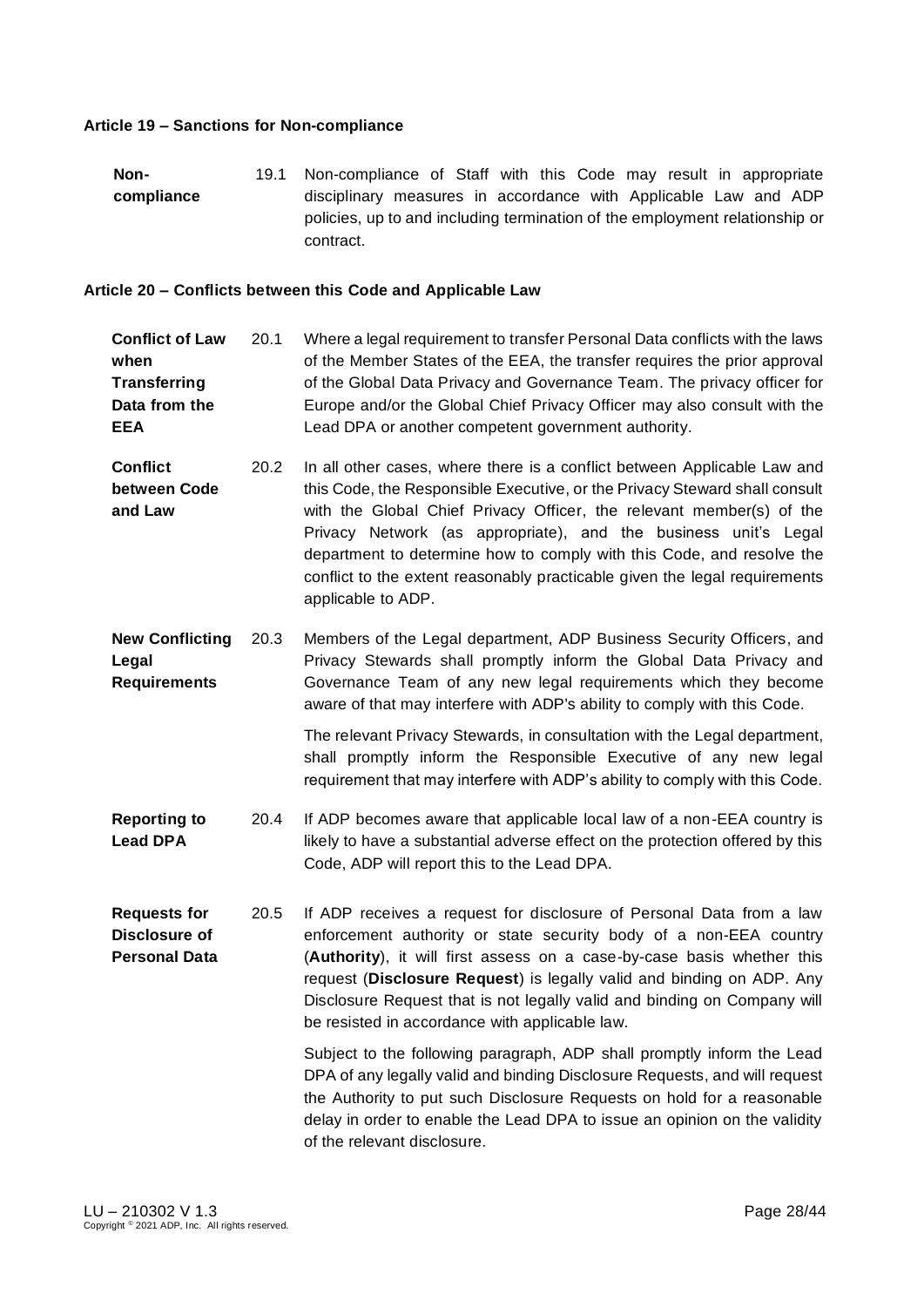If suspension and/or notification of a Disclosure Request is prohibited, such as in case of a prohibition under criminal law to preserve the confidentiality of a law enforcement investigation, ADP will request the Authority to waive this prohibition and will document that it has made this request. In any event, ADP will on an annual basis provide to the Lead DPA general information on the number and type of Disclosure Requests it received in the preceding 12 month period, to the fullest extent permitted by applicable law.

Any transfers by ADP of Personal Data to any Authority in response to a Disclosure Request will not be massive, disproportionate or indiscriminate.

#### <span id="page-28-0"></span>**Article 21 – Changes to this Code**

| <b>Approval for</b> | 21.1 | Any material changes to this Code require the prior approval of the Global |
|---------------------|------|----------------------------------------------------------------------------|
| <b>Changes</b>      |      | Chief Privacy Officer and the General Counsel, as well as adoption by the  |
|                     |      | ADP Executive Committee and shall thereafter be communicated to Group      |
|                     |      | Companies. The ADP Delegated Entity shall promptly inform the Lead         |
|                     |      | DPA of changes to this Code that have a significant impact on the          |
|                     |      | protection offered by this Code or the Code itself and will be responsible |
|                     |      | for coordinating ADP's responses to questions of the Lead DPA in respect   |
|                     |      | hereof. The Global Chief Privacy Officer shall inform the appropriate      |
|                     |      | Privacy Stewarts of the effect of such responses. Other changes (if any)   |
|                     |      | will be notified by the Chief Privacy Officer to the Lead DPA on a yearly  |
|                     |      | basis.                                                                     |

#### **Consent Not Required for Non-material Changes** 21.2 ADP shall not be required to obtain consent from Individuals prior to making changes to this Code, provided that the changes do not have a material and adverse impact on the Individuals, such as changes that confer additional rights or benefits on the Individuals.

**Effective Date of Changes** 21.3 Any change shall enter into force with immediate effect after it has been approved in accordance with Article 21 and published on the [www.adp.com](http://www.adp.com/) website.

**Prior Versions** 21.4 Any request, complaint, or claim of an Individual involving this Code shall be judged against the version of this Code as it is in force at the time the request, complaint, or claim is made.

#### <span id="page-28-1"></span>**Article 22 – Implementation and Transition Periods**

**Implementation** 22.1 The implementation of this Code shall be supervised by Privacy Stewards, with the assistance of the Global Data Privacy and Governance Team. Except as indicated below, there shall be an eighteen-month transition period from the Effective Date (as set forth in Article 1.7) for compliance with this Code.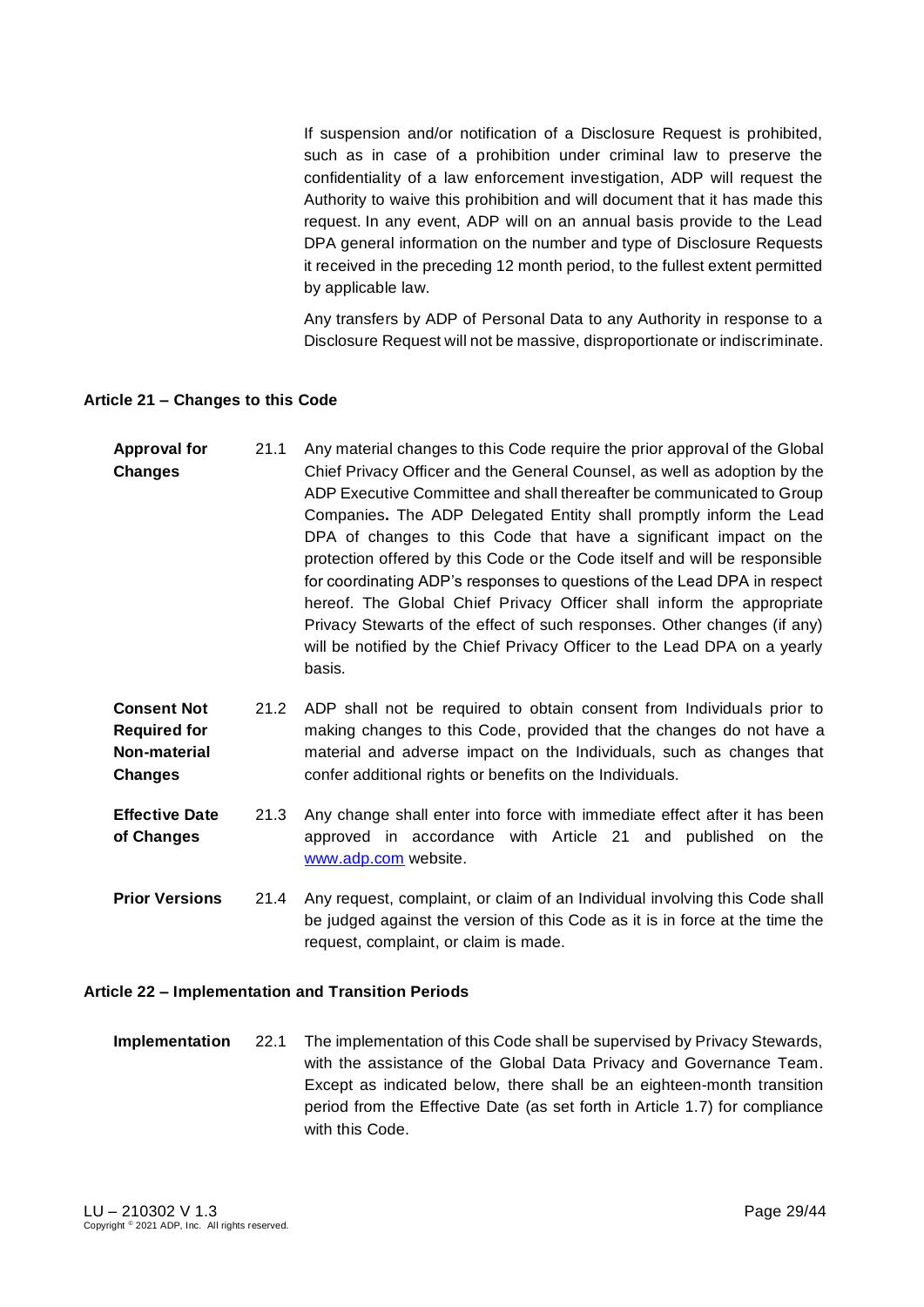Accordingly, except as otherwise indicated, within eighteen months of the Effective Date, all Processing of Personal Data shall be undertaken in compliance with this Code, and the Code shall be fully in force. During the transition period, the Code shall become effective for a Group Company, as soon as such Group Company completes the tasks necessary for full implementation and such Group Company has provided appropriate notice to the Global Chief Privacy Officer.

This Code may be used as a data transfer mechanism by the applicable Group Companies, business units, and functional areas after the Effective Date, subject to any prior authorization requirements that may exist under Applicable Law. To the extent that a Group Company, business unit or functional area receiving such Personal Data has not also implemented this Code, the data transfer must meet one of the grounds for transfer listed in Articles 11.6 – 11.7.

- **New Group Companies**  22.2 Any entity that becomes a Group Company after the Effective Date shall comply with this Code within two years of becoming a Group Company.
- **Divested Entities** 22.3 A Divested Entity (or specific parts thereof) may remain covered by this Code after its divestment for such period as may be required by ADP to disentangle the Processing of Personal Data related to such Divested Entity.
- **Transition Period for Existing Agreements** 22.4 Where there are existing agreements with Third Parties that are affected by this Code, the provisions of the agreements will prevail until the agreements are renewed in the normal course of business provided, however, that all such existing agreements shall be in compliance with this Code within eighteen months of the Effective Date.
- **Transitional Period for**  22.5 Local-for-Local Processing subject to this Code shall be brought into compliance with this Code within five years of the Effective Date.
- **Contact Details** ADP Global Data Privacy and Governance Team: [privacy@adp.com](mailto:privacy@adp.com)

ADP Delegated Entity ADP Nederland B.V. Lylantse Baan 1, 2908 LG CAPELLE AAN DEN IJSSEL THE NETHERLANDS

**Interpretations** INTERPRETATION OF THIS CODE:

(i) Unless the context requires otherwise, all references to a particular Article or Annex are references to that Article or Annex in or to this document, as they may be amended from time to time;

**Local-for-Local Processing**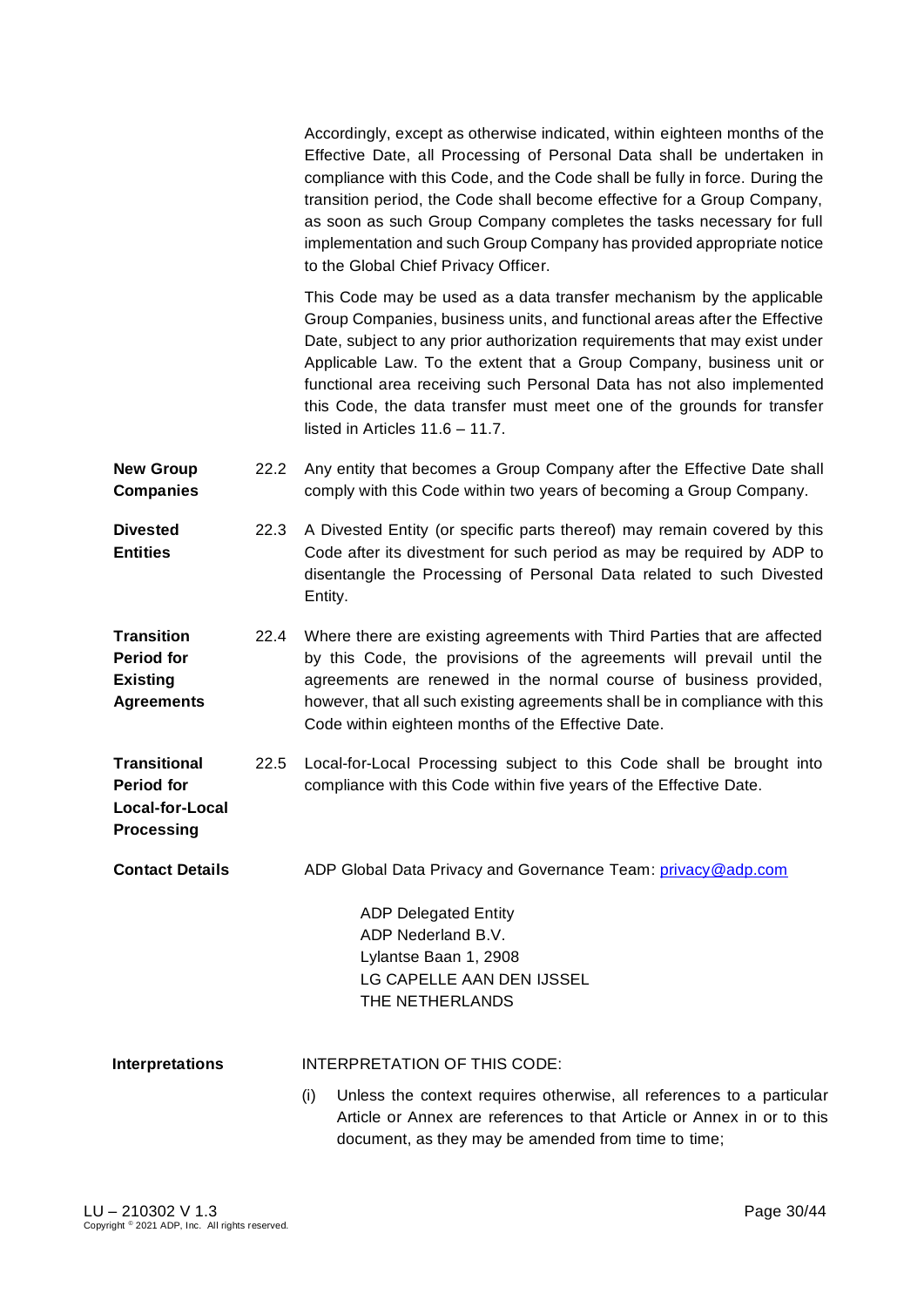- (ii) Headings are included for convenience only and are not to be used in construing any provision of this Code;
- (iii) If a word or phrase is defined, its other grammatical forms have a corresponding meaning;
- (iv) The male form shall include the female form;
- (v) The words "include," "includes," "including," and any words following them shall be construed without limitation to the generality of any preceding words or concepts and vice versa;
- (vi) The word "written" shall include any documented communication, writing, contract, electronic record, electronic signature, facsimile copy, or other legally valid and enforceable instrument without regard to format;
- (vii) A reference to a document (including, without limitation, a reference to this Code) is to the document as amended, varied, supplemented, or replaced, except to the extent prohibited by this Code or the referenced document; and
- <span id="page-30-0"></span>(viii) A reference to law includes any regulatory requirement, sectorial recommendation, and best practice issued by relevant national and international supervisory authorities or other bodies.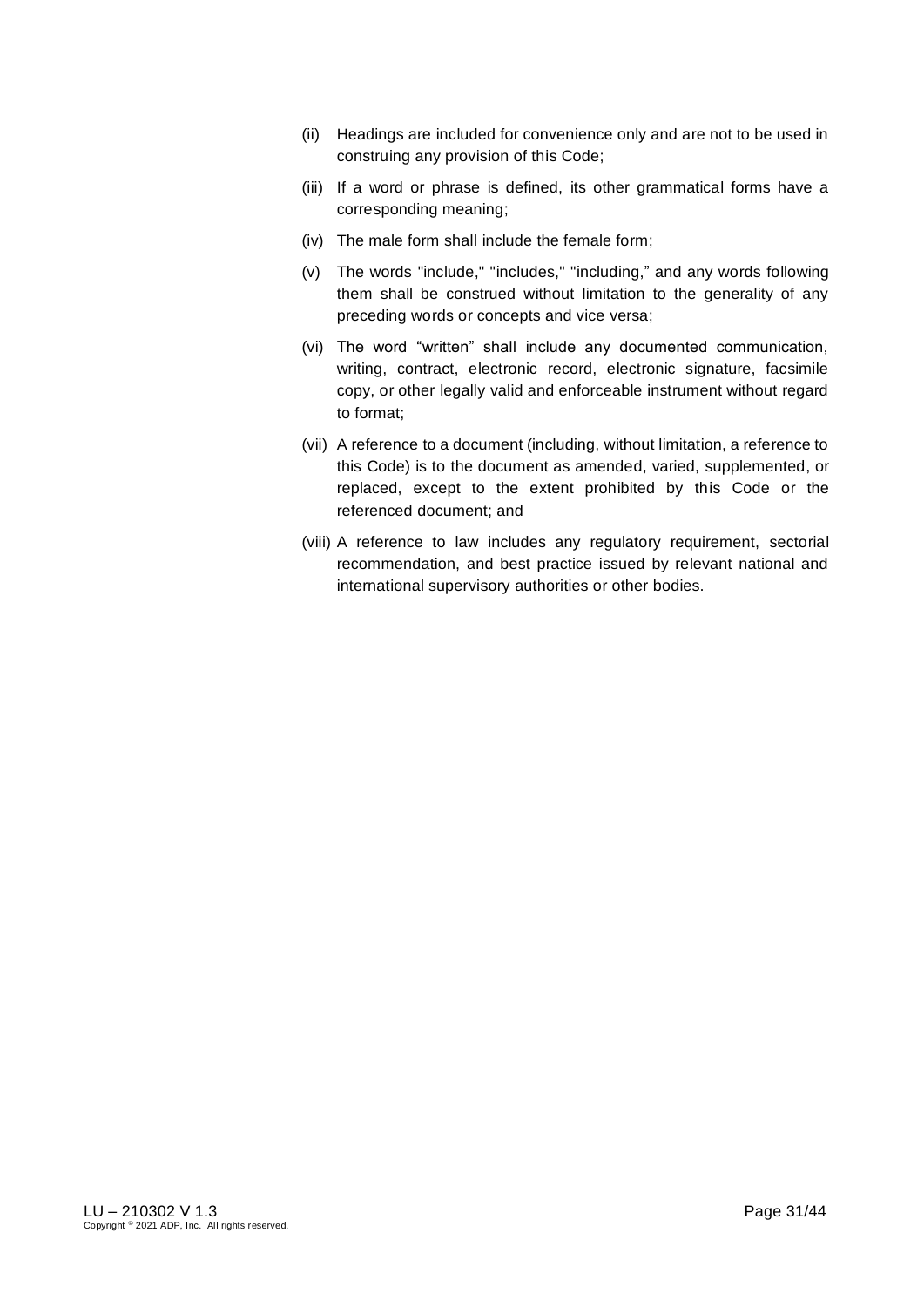## **Annex 1 – BCR Definitions**

| Adequacy<br><b>Decision</b>                     | ADEQUACY DECISION means any determination by a Data Protection<br>Authority, or other competent body, that a country, a region or a recipient of<br>a data transfer is deemed to provide an adequate level of protection for the<br>Personal Data. Entities covered by an Adequacy Decision include recipients<br>located in countries that under Applicable Law are deemed to provide an<br>adequate level of data protection as well as recipients who are bound by<br>another instrument (such as a set of Binding Corporate Rules) that have been<br>approved by the applicable Data Protection Authority or other competent<br>body. With regard to the United States, companies that become certified to<br>any US-EEA and/or US-Swiss privacy framework would be covered by an<br>Adequacy Decision. |
|-------------------------------------------------|-------------------------------------------------------------------------------------------------------------------------------------------------------------------------------------------------------------------------------------------------------------------------------------------------------------------------------------------------------------------------------------------------------------------------------------------------------------------------------------------------------------------------------------------------------------------------------------------------------------------------------------------------------------------------------------------------------------------------------------------------------------------------------------------------------------|
| <b>ADP (ADP Group)</b>                          | ADP (the ADP GROUP) means, collectively, Automatic Data Processing, Inc.<br>(the Parent Company) and the Group Companies, including ADP, Inc.                                                                                                                                                                                                                                                                                                                                                                                                                                                                                                                                                                                                                                                               |
| <b>ADP Contracting</b><br><b>Entity</b>         | ADP CONTRACTING ENTITY means the Group Company that has entered<br>into a contract required by the Codes, such as a Service Contract,<br>Subprocessor Contract, or data transfer agreement.                                                                                                                                                                                                                                                                                                                                                                                                                                                                                                                                                                                                                 |
| <b>ADP Delegated</b><br><b>Entity</b>           | ADP DELEGATED ENTITY means ADP Nederland, B.V., having its<br>registered seat in Lylantse Baan 1, 2908 LG CAPELLE AAN DEN IJSSEL,<br>the Netherlands.                                                                                                                                                                                                                                                                                                                                                                                                                                                                                                                                                                                                                                                       |
| <b>ADP Executive</b><br><b>Committee</b>        | ADP EXECUTIVE COMMITTEE means the committee of officers consisting<br>of (i) Automatic Data Processing, Inc.'s chief executive officer (CEO), and (ii)<br>those other officers that report directly to the CEO and that, collectively, have<br>responsibility for the ADP group operations.                                                                                                                                                                                                                                                                                                                                                                                                                                                                                                                 |
| <b>ADP</b><br>Subprocessor                      | For the purpose of the Privacy Code for Client Data Processing Services, an<br>ADP SUBPROCESSOR means any Group Company engaged by another<br>Group Company as a Subprocessor for Client Data.                                                                                                                                                                                                                                                                                                                                                                                                                                                                                                                                                                                                              |
| <b>Applicable Data</b><br><b>Controller Law</b> | For the purpose of the Privacy Code for Client Data Processing Services,<br>APPLICABLE DATA CONTROLLER LAW means any privacy or data<br>protection laws that apply to an ADP Client as the Data Controller of such<br>Client Data.                                                                                                                                                                                                                                                                                                                                                                                                                                                                                                                                                                          |
| <b>Applicable Data</b><br><b>Processor Law</b>  | For the purpose of the Privacy Code for Client Data Processing Services,<br>APPLICABLE DATA PROCESSOR LAW means any privacy or data<br>protection laws that apply to ADP as a Data Processor, on behalf of a Client<br>who is a Data Controller.                                                                                                                                                                                                                                                                                                                                                                                                                                                                                                                                                            |
| <b>Applicable Law</b>                           | APPLICABLE LAW means any privacy or data protection laws that are<br>applicable to any particular Processing activities.                                                                                                                                                                                                                                                                                                                                                                                                                                                                                                                                                                                                                                                                                    |
| <b>Applicant</b>                                | APPLICANT means any Individual who provides Personal Data to ADP in the<br>context of applying for a position with ADP as an Associate.                                                                                                                                                                                                                                                                                                                                                                                                                                                                                                                                                                                                                                                                     |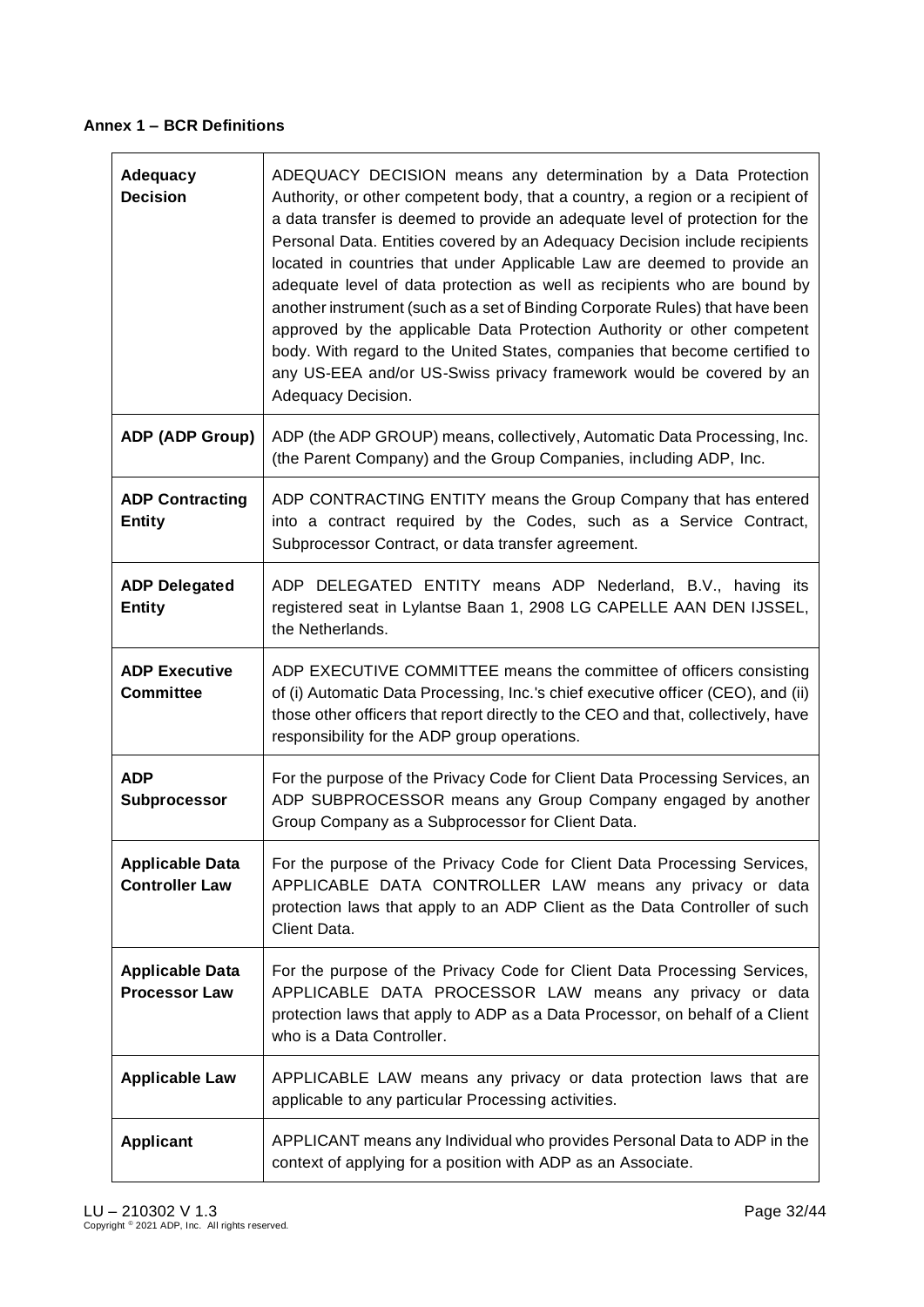| <b>Archive</b>                            | ARCHIVE means a collection of Personal Data that are no longer necessary<br>to achieve the purposes for which the Data were originally collected, or that<br>are no longer used for general business activities but are potentially used<br>only for historical, scientific, or statistical purposes, dispute resolution,<br>investigations, or general archiving purposes. Access to an Archive is limited<br>to system administrators and others whose jobs specifically require access<br>to the archive. |
|-------------------------------------------|--------------------------------------------------------------------------------------------------------------------------------------------------------------------------------------------------------------------------------------------------------------------------------------------------------------------------------------------------------------------------------------------------------------------------------------------------------------------------------------------------------------|
| <b>Associate</b>                          | ASSOCIATE means an Applicant, a current ADP employee, or a former ADP<br>employee, with the exception of a Co-Employed Individuals. NOTE: the ADP<br>Workplace Privacy Code therefore does not apply to the Processing of<br>Personal Data of Co-Employed Individuals.                                                                                                                                                                                                                                       |
| <b>Automatic Data</b><br>Processing, Inc. | AUTOMATIC DATA PROCESSING, INC. is the parent company of the ADP<br>Group, and is a Delaware (USA) corporation having its principal place of<br>business at One ADP Boulevard, Roseland, New Jersey, 07068-1728, USA.                                                                                                                                                                                                                                                                                        |
| <b>Binding</b><br><b>Corporate Rules</b>  | BINDING CORPORATE RULES means a privacy policy of a group of related<br>companies considered to provide an adequate level of protection for the<br>transfer of Personal Data within that group of companies under Applicable<br>Law.                                                                                                                                                                                                                                                                         |
| <b>Business Contact</b><br>Data           | BUSINESS CONTACT DATA means any data pertaining to a Professional<br>typically found on a business card or in an email signature.                                                                                                                                                                                                                                                                                                                                                                            |
| <b>Business Partner</b>                   | BUSINESS PARTNER means any Third Party, other than a Client or Supplier                                                                                                                                                                                                                                                                                                                                                                                                                                      |
|                                           | that has, or had a business relationship or strategic alliance with ADP (e.g.,<br>joint marketing partner, joint venture, or joint development partner).                                                                                                                                                                                                                                                                                                                                                     |
| <b>Business</b><br><b>Purpose</b>         | BUSINESS PURPOSE means a legitimate purpose for Processing Personal<br>Data as specified in Article 2, 3 or 4 of any ADP Code, or for Processing<br>Special Categories of Data as specified in Article 4 of any ADP Code.                                                                                                                                                                                                                                                                                    |
| <b>Children</b>                           | For purposes of ADP's data collection and marketing, CHILDREN means<br>Individuals under the age determined by applicable law as able to consent to<br>such data collection and/or marketing.                                                                                                                                                                                                                                                                                                                |
| <b>Client</b>                             | CLIENT means any Third Party that utilizes one or more ADP products or<br>services in the course of its own business.                                                                                                                                                                                                                                                                                                                                                                                        |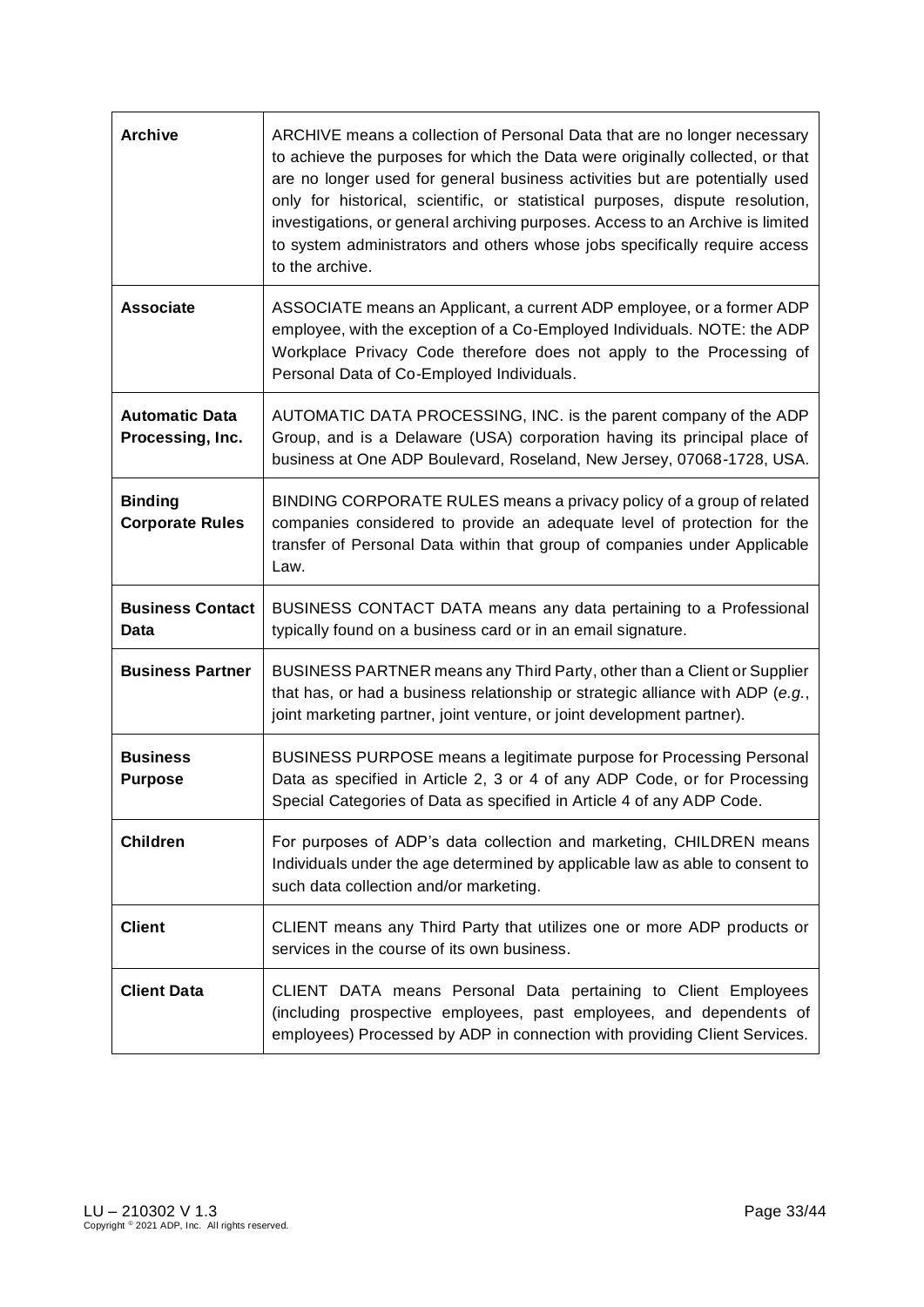| <b>Client Employee</b>                     | CLIENT EMPLOYEE means any Individual whose Personal Data are<br>Processed by ADP as a Data Processor for a Client pursuant to a Services<br>Agreement. For the sake of clarity, CLIENT EMPLOYEE refers to all<br>Individuals whose Personal Data are Processed by ADP in performing Client<br>Services (regardless of the legal nature of the relationship between the<br>Individual and the Client). It does not include Professionals whose Personal<br>Data are Processed by ADP in connection with ADP's direct relationship with<br>the Client. For example, ADP may Process Personal Data of an HR<br>Professional in order to enter into a contract with the Client--this Data are<br>subject to the Privacy Code for Business Data. However, when ADP provides<br>payroll Processing services to the Client (e.g., issues pay slips, provides<br>assistance on the use of an ADP system), the Individual's data would be<br>Processed as Client Data. |
|--------------------------------------------|---------------------------------------------------------------------------------------------------------------------------------------------------------------------------------------------------------------------------------------------------------------------------------------------------------------------------------------------------------------------------------------------------------------------------------------------------------------------------------------------------------------------------------------------------------------------------------------------------------------------------------------------------------------------------------------------------------------------------------------------------------------------------------------------------------------------------------------------------------------------------------------------------------------------------------------------------------------|
| <b>Client Services</b>                     | CLIENT SERVICES means the human capital management services<br>provided by ADP to Clients, such as recruiting, payroll and compensation<br>services, employee benefits, talent management, HR administration,<br>consulting and analytics, and retirement services.                                                                                                                                                                                                                                                                                                                                                                                                                                                                                                                                                                                                                                                                                           |
| <b>Client Support</b><br><b>Activities</b> | CLIENT SUPPORT ACTIVITIES means those Processing activities<br>undertaken by ADP to support the delivery of its products and services. Client<br>Support Activities may include, for example, training Professionals,<br>responding to questions about the services, opening and resolving support<br>tickets, providing product and service information (including updates and<br>compliance alerts), quality control and monitoring, and related activities that<br>facilitate effective use of ADP's products and services.                                                                                                                                                                                                                                                                                                                                                                                                                                |
| Code                                       | CODE means (as applicable) the ADP Privacy Code for Business Data, the<br>ADP Workplace Privacy Code (internal to ADP), and the ADP Privacy Code<br>for Client Data Processing Services; collectively referred to as the Codes.                                                                                                                                                                                                                                                                                                                                                                                                                                                                                                                                                                                                                                                                                                                               |
| <b>Co-Employed</b><br>Individual           | CO-EMPLOYED INDIVIDUAL means an employee of a U.S. Client who is<br>co-employed by an indirect US affiliate of Automatic Data Processing, Inc. as<br>part of the professional employer organization service offering in the U.S.                                                                                                                                                                                                                                                                                                                                                                                                                                                                                                                                                                                                                                                                                                                              |
| <b>Consumer</b>                            | CONSUMER means an Individual who interacts directly with ADP in a<br>personal capacity. For example, Consumers include individuals who<br>participate in talent development programs or utilize products and services<br>from ADP for their personal use (i.e., outside of an employment relationship<br>with ADP or an ADP Client).                                                                                                                                                                                                                                                                                                                                                                                                                                                                                                                                                                                                                          |
| <b>Contingent</b><br><b>Worker</b>         | CONTINGENT WORKER means an Individual who provides services to ADP<br>(and who are subject to ADP's direct supervision) on a provisional or non-<br>permanent basis, such as temporary workers, contract workers, independent<br>contractors, or consultants.                                                                                                                                                                                                                                                                                                                                                                                                                                                                                                                                                                                                                                                                                                 |
| <b>Data Controller</b>                     | DATA CONTROLLER means the entity or natural person which alone, or<br>jointly with others, determines the purposes and means of the Processing of<br>Personal Data.                                                                                                                                                                                                                                                                                                                                                                                                                                                                                                                                                                                                                                                                                                                                                                                           |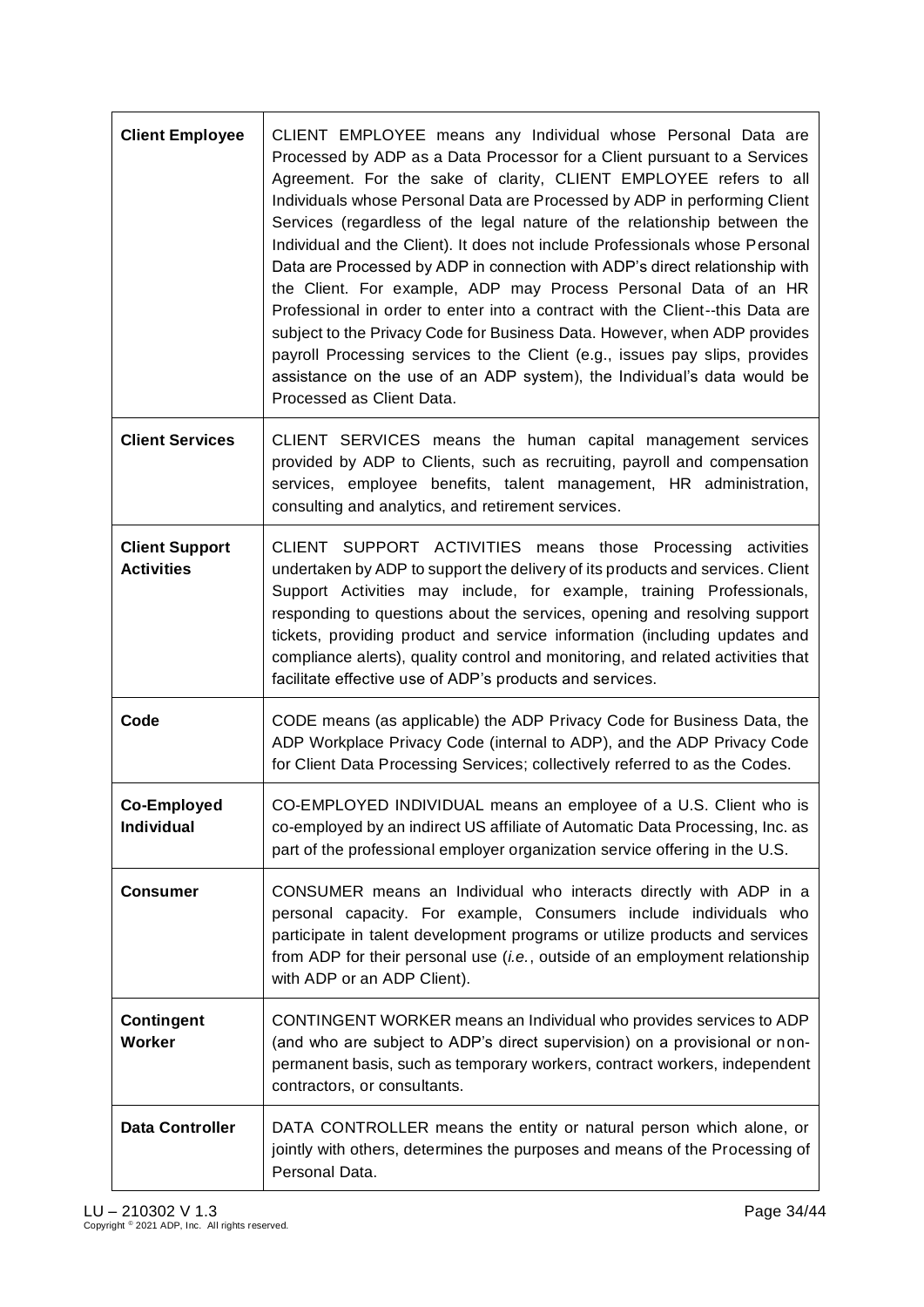| <b>Data Processor</b>                                           | DATA PROCESSOR means the entity or natural person which Processes<br>Personal Data on behalf of a Data Controller.                                                                                                                                                                                                                                                                                                  |
|-----------------------------------------------------------------|---------------------------------------------------------------------------------------------------------------------------------------------------------------------------------------------------------------------------------------------------------------------------------------------------------------------------------------------------------------------------------------------------------------------|
| <b>Data Protection</b><br><b>Authority or DPA</b>               | DATA PROTECTION AUTHORITY OR DPA means any regulatory or<br>supervisory authority that oversees data protection or privacy in a country in<br>which a Group Company is established.                                                                                                                                                                                                                                 |
| <b>Data Protection</b><br>Impact<br><b>Assessment</b><br>(DPIA) | DATA PROTECTION IMPACT ASSESSMENT (DPIA) shall mean a<br>procedure to conduct and document a prior assessment of the impact which<br>a given Processing may have on the protection of Personal Data, where<br>such Processing is likely to result in a high risk for the rights and freedoms<br>of Individuals, in particular where new technologies are used.<br>A DPIA shall contain:<br>(i)<br>a description of: |
|                                                                 | (a)<br>the scope and context of the Processing;                                                                                                                                                                                                                                                                                                                                                                     |
|                                                                 | the Business Purposes for which Personal Data are Processed;<br>(b)                                                                                                                                                                                                                                                                                                                                                 |
|                                                                 | the specific purposes for which Special Categories of Data are<br>(c)<br>Processed:                                                                                                                                                                                                                                                                                                                                 |
|                                                                 | (d)<br>categories of Personal Data recipients, including recipients not<br>covered by an Adequacy Decision;                                                                                                                                                                                                                                                                                                         |
|                                                                 | (e)<br>Personal Data storage periods;                                                                                                                                                                                                                                                                                                                                                                               |
|                                                                 | (ii)<br>an assessment of:                                                                                                                                                                                                                                                                                                                                                                                           |
|                                                                 | the necessity and proportionality of the Processing;<br>(a)                                                                                                                                                                                                                                                                                                                                                         |
|                                                                 | (b)<br>the risks to the privacy rights of Individuals; and                                                                                                                                                                                                                                                                                                                                                          |
|                                                                 | the measures to mitigate these risks, including safeguards, security<br>measures and other mechanisms (such as privacy-by-design) to ensure the<br>protection of Personal Data.                                                                                                                                                                                                                                     |
| <b>Data Security</b><br><b>Breach</b>                           | DATA SECURITY BREACH means any incident that impacts the<br>confidentiality, integrity, or availability of Personal Data, such as<br>unauthorized use or disclosure of Personal Data, or unauthorized access to<br>Personal Data, that compromises the privacy or security of the Personal<br>Data.                                                                                                                 |
| <b>Dependent</b>                                                | DEPENDENT means the spouse, partner, child, or beneficiary of an<br>Associate, or the emergency contact of an Associate or Contingent Worker.                                                                                                                                                                                                                                                                       |
| <b>Divested Entity</b>                                          | DIVESTED ENTITY means a Group Company that is no longer owned by<br>ADP as a result of the sale of company shares and/or assets, or other<br>divestiture, so that the company no longer qualifies as a Group Company.                                                                                                                                                                                               |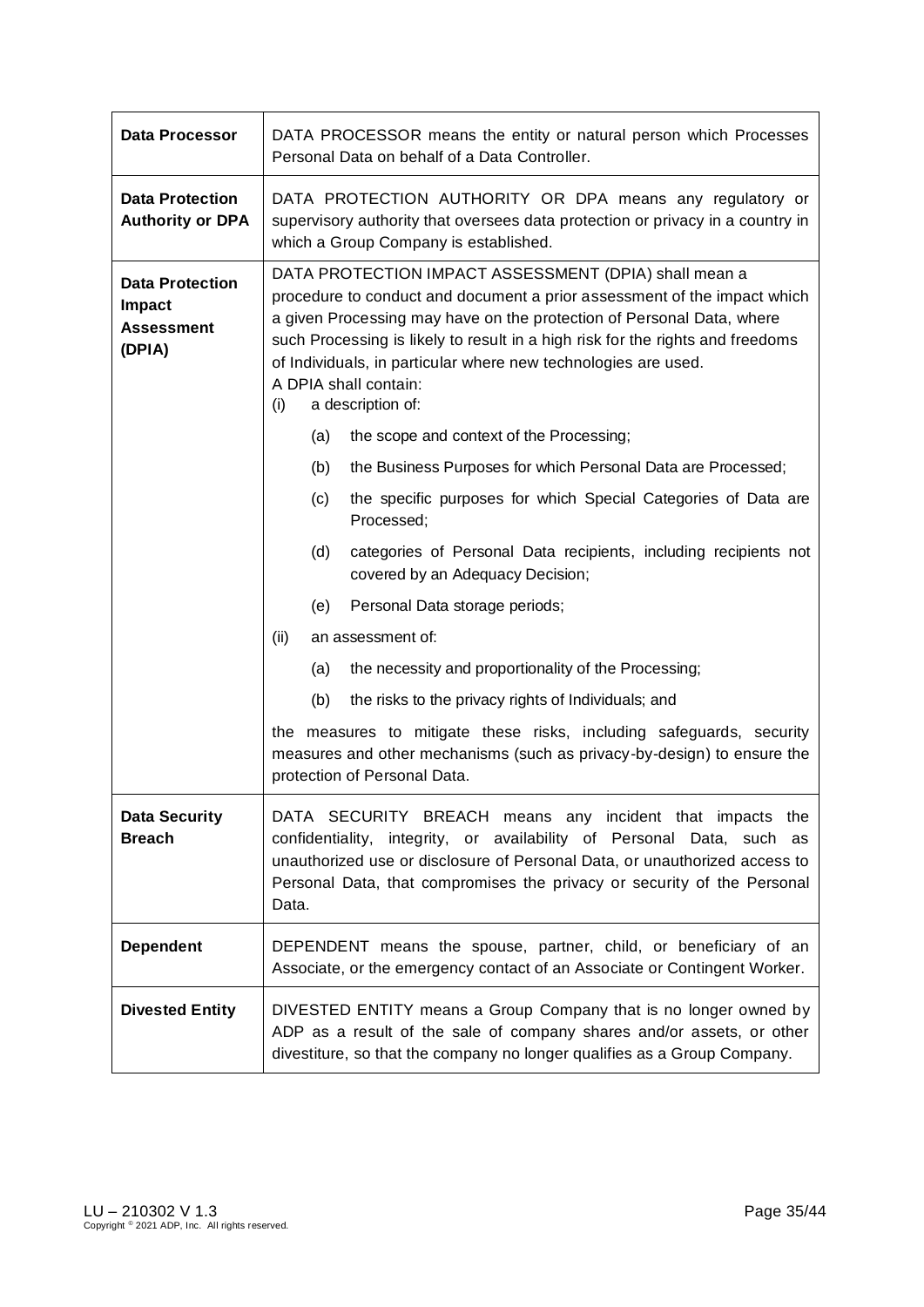| <b>EEA</b>                                               | EEA or EUROPEAN ECONOMIC AREA means all Member States of the<br>European Union, plus Norway, Iceland, and Liechtenstein and for purposes<br>of the Codes, Switzerland and the United Kingdom (UK) after its exit from the<br>European Union. By decision of the General Counsel – to be published on<br>www.adp.com it may include other countries with data protection laws having<br>data transfer restrictions similar to EEA Data Transfer Restrictions. |
|----------------------------------------------------------|--------------------------------------------------------------------------------------------------------------------------------------------------------------------------------------------------------------------------------------------------------------------------------------------------------------------------------------------------------------------------------------------------------------------------------------------------------------|
| <b>EEA Applicable</b><br>Law                             | EEA APPLICABLE LAW means the requirements under the Applicable Laws<br>of the EEA, which are applicable to any Personal Data that are originally<br>collected in the context of the activities of a Group Company established in<br>the EEA (also after being transferred to another Group Company established<br>outside the EEA).                                                                                                                          |
| <b>EEA Data</b><br><b>Transfer</b><br><b>Restriction</b> | EEA DATA TRANSFER RESTRICTION means any restriction regarding<br>cross-border transfers of Personal Data under the data protection laws of a<br>country of the EEA.                                                                                                                                                                                                                                                                                          |
| <b>Effective Date</b>                                    | EFFECTIVE DATE means the date on which the Codes become effective as<br>set out in Article 1 of the Codes.                                                                                                                                                                                                                                                                                                                                                   |
| <b>General Counsel</b>                                   | GENERAL COUNSEL means the General Counsel of Automatic Data<br>Processing, Inc.                                                                                                                                                                                                                                                                                                                                                                              |
| <b>Global Chief</b><br><b>Privacy Officer</b>            | GLOBAL CHIEF PRIVACY OFFICER means the ADP Associate who holds<br>this title at Automatic Data Processing, Inc.                                                                                                                                                                                                                                                                                                                                              |
| <b>Group Company</b>                                     | GROUP COMPANY means any legal entity that is an affiliate of Automatic<br>Data Processing, Inc. and/or ADP, Inc., if either Automatic Data Processing,<br>Inc. or ADP, Inc. directly or indirectly owns more than 50% of the issued<br>share capital, has 50% or more of the voting power at general meetings of<br>shareholders, has the power to appoint a majority of the directors, or<br>otherwise directs the activities of such legal entity.         |
| Individual                                               | INDIVIDUAL means any identified or identifiable natural person whose<br>Personal Data are Processed by ADP either as a Data Processor or a Data<br>Controller, with the exception of Co-Employed Individuals. NOTE: the ADP<br>Privacy Code for Business Data and the ADP Workplace Privacy Code<br>therefore do not apply to the Processing of Personal Data of Co-Employed<br>Individuals.                                                                 |
| <b>Internal</b><br><b>Processor</b>                      | <b>INTERNAL PROCESSOR shall mean any Group Company that Processes</b><br>Personal Data on behalf of another Group Company being the Data<br>Controller.                                                                                                                                                                                                                                                                                                      |
| <b>Lead DPA</b>                                          | LEAD DPA shall mean the Dutch Data Protection Authority.                                                                                                                                                                                                                                                                                                                                                                                                     |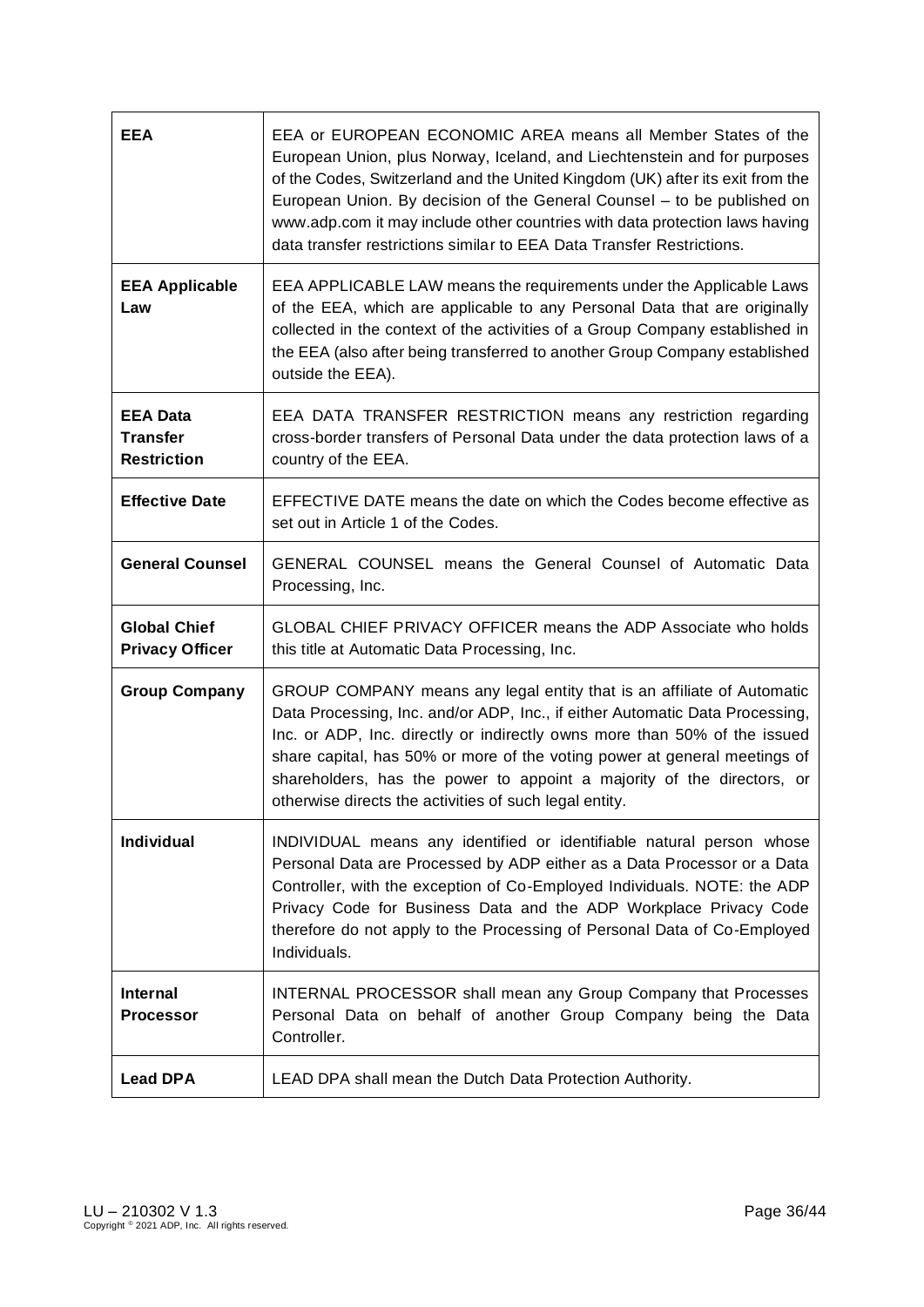| <b>Mandatory</b><br><b>Requirements</b>                        | MANDATORY REQUIREMENTS shall mean those obligations under any<br>Applicable Data Processor Law which require Processing of Personal Data<br>for (i) national security or defense; (ii) public safety; (iii) the prevention,<br>investigation, detection, or prosecution of criminal offences or of breaches of<br>ethics for regulated professions; or (iv) the protection of any Individual, or the<br>rights and freedoms of Individuals. |
|----------------------------------------------------------------|---------------------------------------------------------------------------------------------------------------------------------------------------------------------------------------------------------------------------------------------------------------------------------------------------------------------------------------------------------------------------------------------------------------------------------------------|
| <b>Global Data</b><br><b>Privacy and</b><br>Governance<br>Team | GLOBAL DATA PRIVACY & GOVERNANCE TEAM means ADP's Office of<br>Privacy and Data Governance. The Office of Privacy and Data Governance<br>is led by the Global Chief Privacy Officer and consists of privacy officers,<br>privacy managers and other Staff with reporting relationships to the Global<br>Chief Privacy Officer or the privacy officers and privacy managers.                                                                 |
| Overriding<br><b>Interest</b>                                  | OVERRIDING INTEREST means the pressing interests set forth in Article<br>13.1 of the ADP Workplace Privacy Code and the ADP Privacy Code for<br>Business Data based on which the obligations of ADP or rights of Individuals<br>set forth in Article 13.2 and 13.3 of the Codes may, under specific<br>circumstances, be overridden if this pressing interest outweighs the interest<br>of the Individual.                                  |
| <b>Personal Data or</b><br>Data                                | PERSONAL DATA or DATA means any information relating to an identified<br>or identifiable Individual. Personal Data may also be referred to as personal<br>information in policies and standards that implement the Codes.                                                                                                                                                                                                                   |
| <b>Privacy</b><br>Leadership<br><b>Council</b>                 | PRIVACY LEADERSHIP COUNCIL means the council led by the Global<br>Chief Privacy Officer and comprised of the Privacy Stewards, members of<br>the Privacy Network selected by the Global Chief Privacy Officer, and others<br>who may be necessary to assist in the Council's mission.                                                                                                                                                       |
| <b>Privacy Network</b>                                         | PRIVACY NETWORK means the members of the Global Data Privacy and<br>Governance team and other members of the Legal department, including<br>compliance professionals, and data protection officers who are in charge of<br>privacy compliance within their respective regions, countries, Business Units<br>or Functional areas.                                                                                                            |
| <b>Privacy Steward</b>                                         | PRIVACY STEWARD means an ADP executive who has been appointed by<br>a Responsible Executive and/or ADP's Executive Leadership to implement<br>and enforce the Privacy Codes within an ADP Business Unit.                                                                                                                                                                                                                                    |
| <b>Processing</b>                                              | PROCESSING means any operation that is performed on Personal Data,<br>whether or not by automatic means, such as collection, recording, storage,<br>organization, alteration, use, disclosure (including the granting of remote<br>access), transmission, or deletion of Personal Data.                                                                                                                                                     |
| <b>Processor</b><br><b>Contract</b>                            | PROCESSOR CONTRACT shall mean any contract for the Processing of<br>Personal Data entered into by ADP and a Third Party Processor.                                                                                                                                                                                                                                                                                                          |
| Professional                                                   | PROFESSIONAL means any individual (other than an employee) who<br>interacts directly with ADP in a professional or business capacity. For                                                                                                                                                                                                                                                                                                   |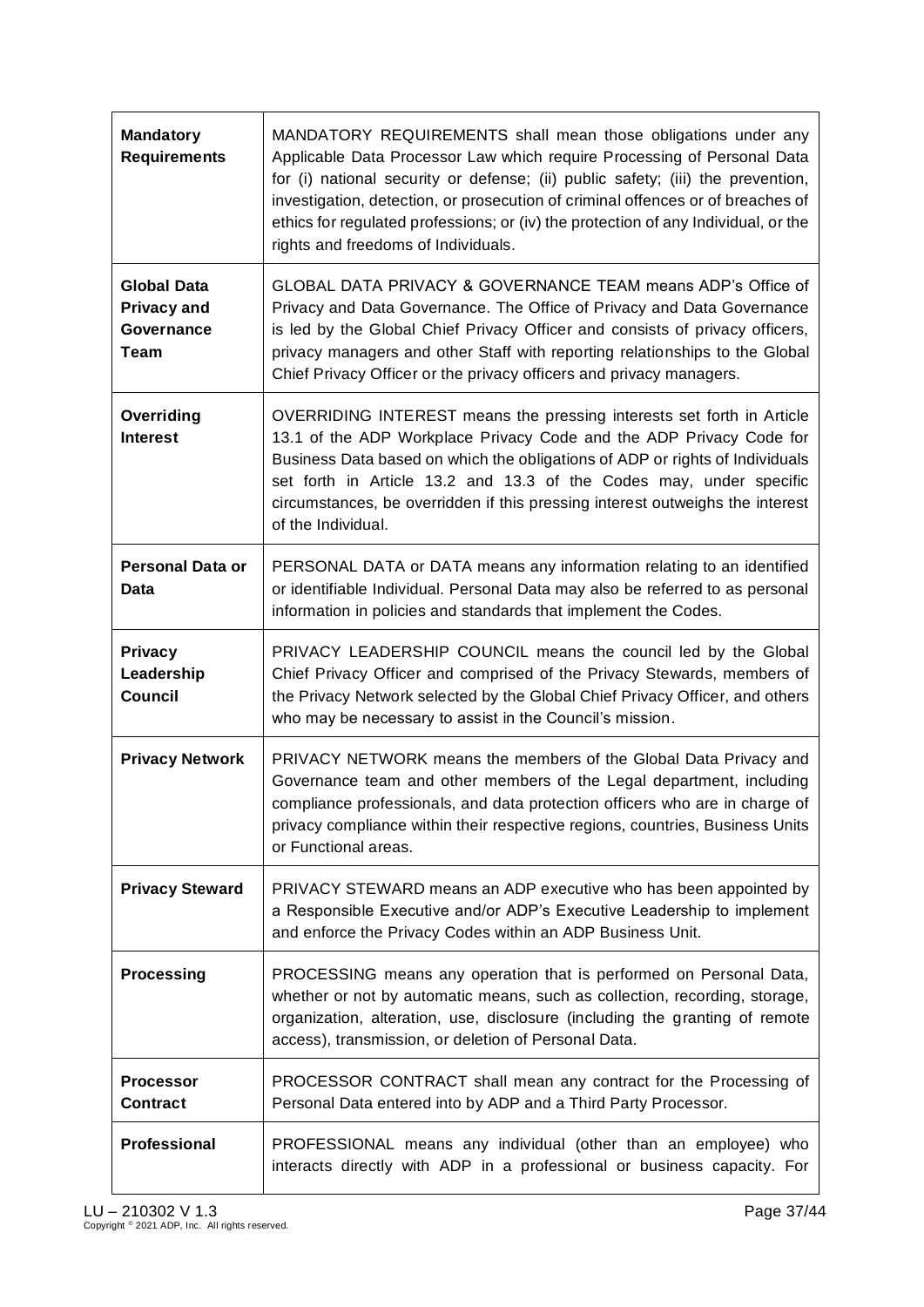|                                                | example, Professionals include Client HR staff who engage with ADP as<br>users of ADP's products or services. Professionals also include Client,<br>Supplier, and Business Partner account representatives, business contacts,<br>trade association contacts, regulators, media contacts, and other individuals<br>who interact with ADP in a commercial capacity.                                                                                                                                                  |
|------------------------------------------------|---------------------------------------------------------------------------------------------------------------------------------------------------------------------------------------------------------------------------------------------------------------------------------------------------------------------------------------------------------------------------------------------------------------------------------------------------------------------------------------------------------------------|
| <b>Responsible</b><br><b>Executive</b>         | RESPONSIBLE EXECUTIVE means the Managing Director of a Group<br>Company, or head of a business unit or functional area, who has primary<br>budgetary ownership for the Group Company, business unit, or functional<br>area.                                                                                                                                                                                                                                                                                         |
| <b>Secondary</b><br><b>Purpose</b>             | SECONDARY PURPOSE means any purpose other than the Original<br>Purpose for which Personal Data are further Processed.                                                                                                                                                                                                                                                                                                                                                                                               |
| <b>Service</b><br><b>Agreement</b>             | SERVICE AGREEMENT means any contract, agreement, or terms pursuant<br>to which ADP provides Client Services to a Client.                                                                                                                                                                                                                                                                                                                                                                                            |
| <b>Special</b><br><b>Categories of</b><br>Data | SPECIAL CATEGORIES OF DATA means Personal Data that reveal an<br>Individual's racial or ethnic origin, political opinions or membership in political<br>parties or similar organizations, religious or philosophical beliefs,<br>membership in a professional or trade organization or union, physical or<br>mental health including any opinion thereof, disabilities, genetic code,<br>addictions, sex life, criminal offenses, criminal records, or proceedings with<br>regard to criminal or unlawful behavior. |
| <b>Staff</b>                                   | STAFF means, collectively, currently-employed ADP Associates and those<br>Contingent Workers who are currently working for ADP.                                                                                                                                                                                                                                                                                                                                                                                     |
| Subprocessor<br><b>Contract</b>                | SUBPROCESSOR CONTRACT means a written or electronic agreement<br>between ADP and a Third Party Subprocessor pursuant to Article 7.1 of the<br>Privacy Code for Client Data Processing Services.                                                                                                                                                                                                                                                                                                                     |
| <b>Subprocessors</b>                           | SUBPROCESSORS means, collectively, ADP Subprocessors and Third<br>Party Subprocessors.                                                                                                                                                                                                                                                                                                                                                                                                                              |
| <b>Supplier</b>                                | SUPPLIER means any Third Party that provides goods or services to ADP<br>(e.g., as a service provider, agent, Data Processor, consultant or vendor).                                                                                                                                                                                                                                                                                                                                                                |
| <b>Third Party</b>                             | THIRD PARTY means any person, private organization, or government body<br>that is not a Group Company.                                                                                                                                                                                                                                                                                                                                                                                                              |
| <b>Third Party</b><br><b>Controller</b>        | THIRD PARTY CONTROLLER means a Third Party that Processes Personal<br>Data and determines the purposes and means of the Processing.                                                                                                                                                                                                                                                                                                                                                                                 |
| <b>Third Party</b><br><b>Processor</b>         | THIRD PARTY PROCESSOR means a Third Party that Processes Personal<br>Data on behalf of ADP that is not under the direct authority of ADP.                                                                                                                                                                                                                                                                                                                                                                           |
| <b>Third Party</b><br>Subprocessor             | THIRD PARTY SUBPROCESSOR means any Third Party engaged by ADP<br>as a Subprocessor.                                                                                                                                                                                                                                                                                                                                                                                                                                 |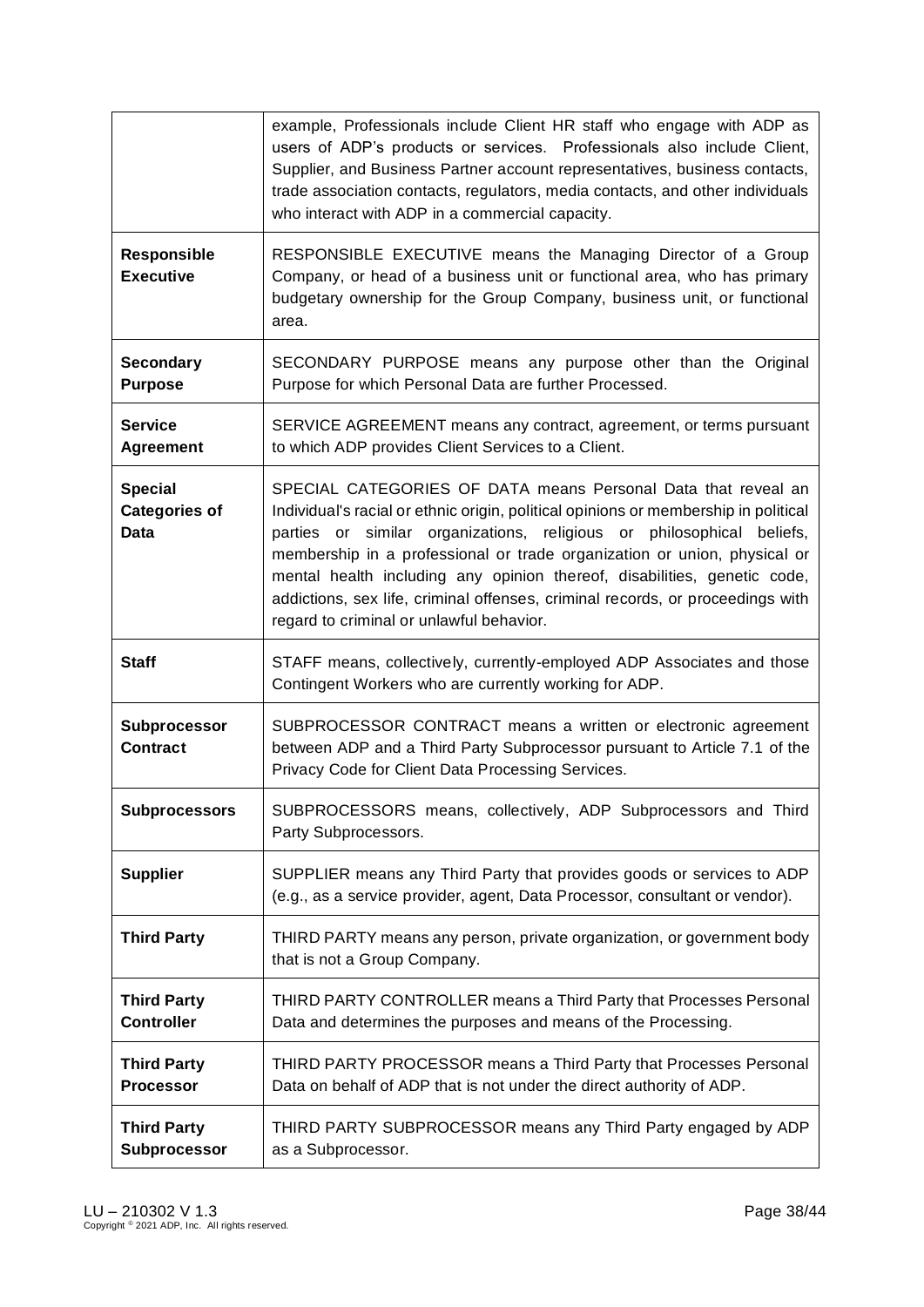## <span id="page-38-0"></span>**Annex 2** *–* **List of Group Companies bound by the ADP Privacy Code for Business Data**

| ADP (Philippines), Inc.                    | 6/F Glorietta 2 Corporate Center, Palm Drive,<br>Ayala Center, Makati City, Philippines, 1224 |
|--------------------------------------------|-----------------------------------------------------------------------------------------------|
| ADP (Suisse) SA                            | Lerzenstr. 10, 8953 Dietikon, Switzerland                                                     |
| ADP Aviation, LLC                          | One ADP Boulevard, Roseland, NJ, USA 07068                                                    |
| ADP Benefit Services KY, Inc.              | 11405 Bluegrass Parkway Louisville, KY, USA<br>40299                                          |
| <b>ADP Brasil Ltda</b>                     | Rua João Tibiriçá, n.º 1112 - Vila Anastácio -<br>São Paulo/SP. 05077-000                     |
| ADP Broker-Dealer, Inc.                    | One ADP Boulevard, Roseland, NJ, USA 07068                                                    |
| ADP Canada Co.                             | 3250 Bloor Street West, 16th Floor, Etobicoke,<br>Ontario M8X 2X9, Canada                     |
| ADP Credit Corp.                           | One ADP Boulevard, Roseland, NJ, USA 07068                                                    |
| ADP Employer Services Belgium BVBA         | Koningsstraat 97/4, 1000 Brussels, Belgium                                                    |
| ADP Employer Services Ceska Republika a.s. | Rohanske nabrezi 670/17, 18600 Praha 8, Czech<br>Republic                                     |
| <b>ADP Employer Services CIS</b>           | Varshavskoe shosse 125, 117545 Moscow,<br><b>Russian Federation</b>                           |
| ADP Employer Services Denmark ApS          | c/o Intertrust A/S, Harbour House,<br>Sundkrogsgade 21, 2100 Copenhagen, Denmark              |
| ADP Employer Services GmbH-2               | Frankfurter Str. 227, 63263 Neu-Isenburg,<br>Germany                                          |
| ADP Employer Services Iberia, S.L.U.       | Cami Antic de Valencia, 54 B, 08005 Barcelona,<br>Spain                                       |
| ADP Employer Services Italia SPA           | Viale G. Richard 5/A - 20143 Milan, Italy                                                     |
| ADP Employer Services Mexico, S.A. de C.V. | Medanos No. 169, Colonia Las Aguilas, C.P.<br>01710, Alvaro Obregon, Distrito Federal, Mexico |
| ADP Employer Services Sweden AB            | c/o Intertrust Sweden AB, Strandvägen 7 A, 114<br>56 Stockholm, Sweden                        |
| <b>ADP ES Tunisie SARL</b>                 | MIRMAR Business City Lot B16 Centre Urbain<br>Nord - 1003 Tunis, Tunisia                      |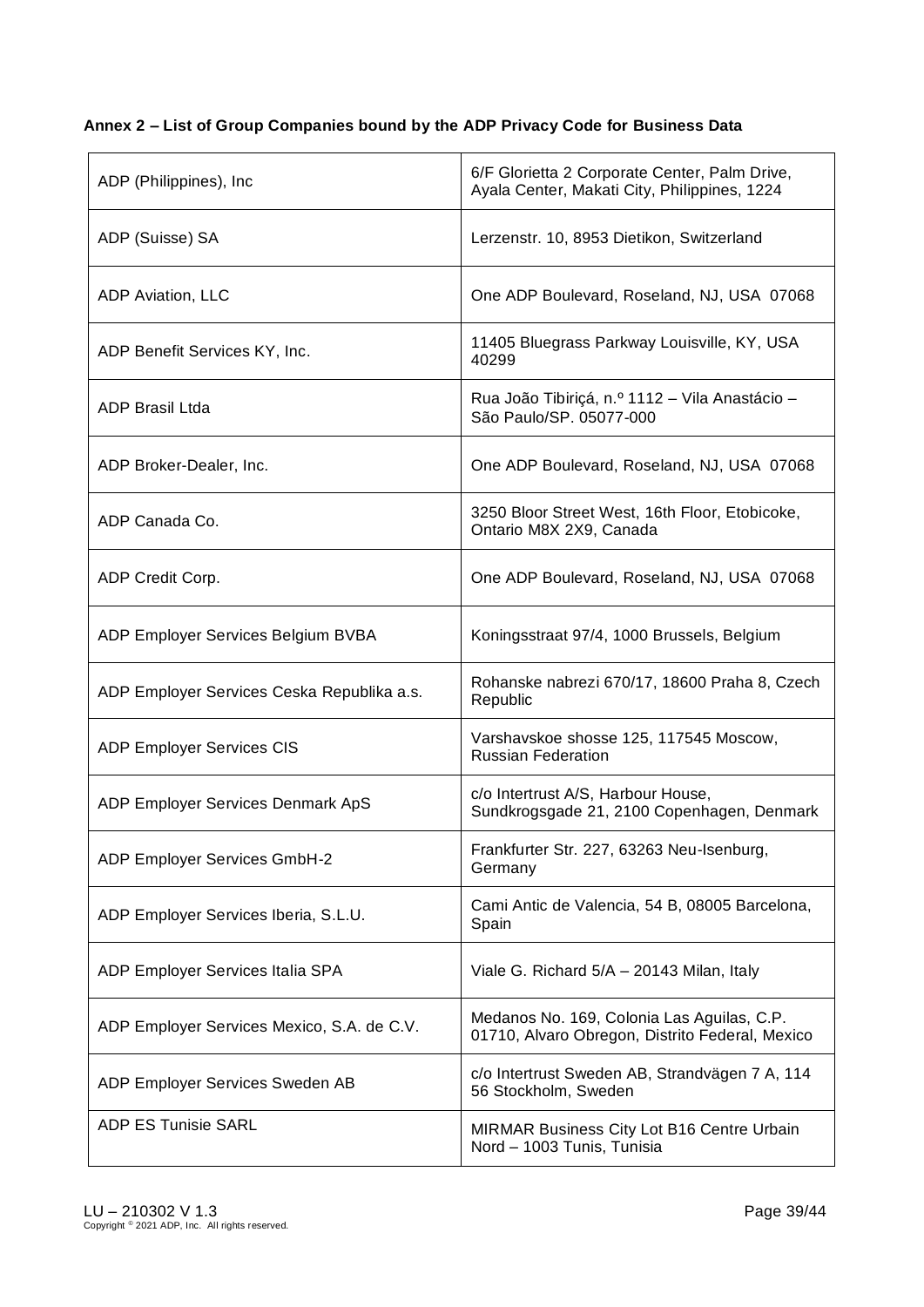| ADP Europe, S.A.S.                                   | 31, avenue Jules Quentin, 92000 Nanterre,<br>France                                                                                   |
|------------------------------------------------------|---------------------------------------------------------------------------------------------------------------------------------------|
| <b>ADP France SAS</b>                                | 31, avenue Jules Quentin, 92000 Nanterre,<br>France                                                                                   |
| ADP GlobalView B.V.                                  | Lylantse Bann 1, 2908 LG Capelle aan den,<br>Liseel, Netherlands                                                                      |
| <b>ADP GSI France SAS</b>                            | 31-41, avenue Jules Quentin, 92000 Nanterre,<br>France                                                                                |
| ADP HR and Payroll Services Ireland Limited          | Unit 1, 42 Rosemount Park Dr, Rosemount<br>Business Park, Dublin, D11 KC98, Ireland                                                   |
| ADP Human Resources Service Company<br>Limited       | Unit 738, 7/F., Low Block, Grand Millennium<br>Plaza, 181 Queen's Road Central, Hong Kong                                             |
| ADP Human Resources Services (Shanghai) Co.,<br>Ltd. | 5F, Building 2, YouYou Century Place, 428<br>Yanggao Road South, Shanghai 200127, The<br>People's Republic of China                   |
| ADP Indemnity, Inc.                                  | One ADP Boulevard, Roseland, NJ, USA 07068                                                                                            |
| ADP India Private Ltd.                               | Tamarai Tech Park, S.P. Plot No.16 to 20 & 20A,<br>Thiru-Vi-Ka Industrial Estate, Inner Ring Road,<br>Guindy, Chennai - 600 032 India |
| <b>ADP International Services BV</b>                 | Lylantse Bann 1, 2908 LG Capelle aan den,<br>Ljseel, Netherlands                                                                      |
| ADP MasterTax, Inc.                                  | One ADP Boulevard, Roseland, NJ, USA 07068                                                                                            |
| ADP Nederland B.V.                                   | K.P. van der Mandelelaan 9-35, 3062 MB<br>Rotterdam, Postbus 4065, 3006 AB Rotterdam                                                  |
| <b>ADP Outsourcing Italia SRL</b>                    | Viale G. Richard 5/A - 20143 Milan, Italy                                                                                             |
| ADP Payroll Services, Inc.                           | One ADP Boulevard, Roseland, NJ, USA 07068                                                                                            |
| ADP Polska Sp. zo.o.                                 | Prosta 70, 00-838 Warsaw, Poland                                                                                                      |
| <b>ADP Private Limited</b>                           | 6-3-1091/C/1, Fortune 9, Raj Bhavan Road,<br>Somajiguda, Hyderabad, Telangana, India -<br>500082                                      |
| ADP Residential Real Estate Services, LLC            | One ADP Boulevard, Roseland, NJ, USA 07068                                                                                            |
| ADP RPO Japan G.K.                                   | 7th Floor, Toanomon 40 MT Building, 5-13-1<br>Toranomon, Minato-ku, Tokyo, Japan                                                      |
| ADP RPO Singapore Pte Limit                          | 28 Bukit Pasoh Road, Yee Lan Court, Singapore,<br>089842                                                                              |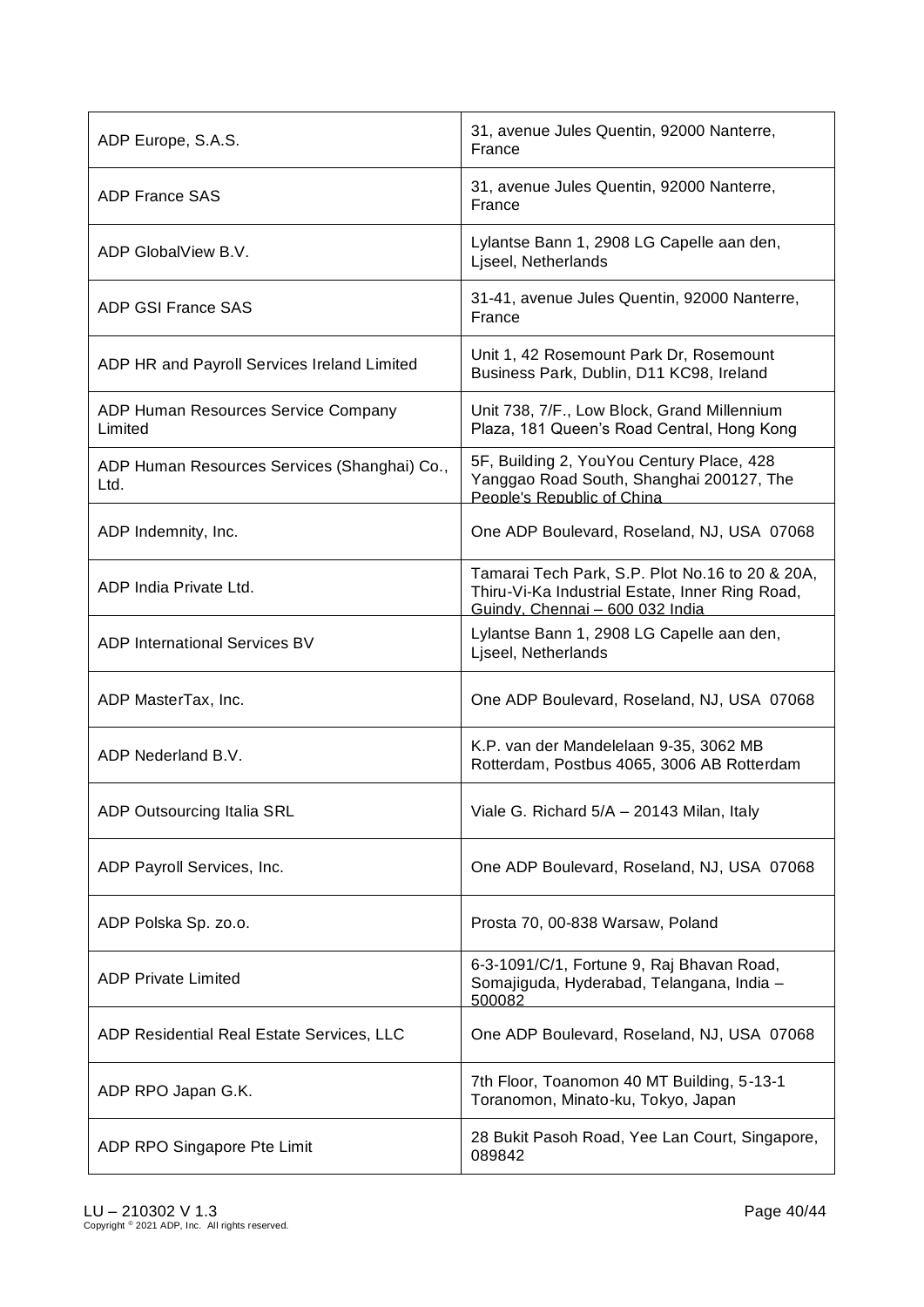| ADP RPO UK Limited                         | 22 Chancery Lane, London, England, WC2A 1LS                    |
|--------------------------------------------|----------------------------------------------------------------|
| ADP RPO, LLC                               | 3401 Technology Drive, Findlay, OH, USA 45840                  |
| ADP Screening and Selection Services, Inc. | One ADP Boulevard, Roseland, NJ, USA 07068                     |
| ADP Slovakia s.r.o.                        | Cernysevskeho 26, 851 01 Bratislava, Slovakia                  |
| <b>ADP Software Solutions Italia SRL</b>   | Via Oropa 28 - 10153 Turin, Italy                              |
| ADP Strategic Plan Services, LLC           | 71 Hanover Road, Mail Stop 580, Florham Park,<br>NJ, USA 07932 |
| ADP Tax Services, Inc.                     | One ADP Boulevard, Roseland, NJ, USA 07068                     |
| ADP TotalSource CO XXI, Inc.               | 10200 Sunset Drive, Miami, FL, USA 33173                       |
| ADP TotalSource CO XXII, Inc.              | 10200 Sunset Drive, Miami, FL, USA 33173                       |
| ADP TotalSource DE IV, Inc.                | 10200 Sunset Drive, Miami, FL, USA 33173                       |
| ADP TotalSource FL XI, Inc.                | 10200 Sunset Drive, Miami, FL, USA 33173                       |
| ADP TotalSource FL XIX, Inc.               | 10200 Sunset Drive, Miami, FL, USA 33173                       |
| ADP TotalSource FL XVI, Inc.               | 10200 Sunset Drive, Miami, FL, USA 33173                       |
| ADP TotalSource FL XVII, Inc.              | 10200 Sunset Drive, Miami, FL, USA 33173                       |
| ADP TotalSource FL XVIII, Inc.             | 10200 Sunset Drive, Miami, FL, USA 33173                       |
| ADP TotalSource FL XXIX, Inc.              | 10200 Sunset Drive, Miami, FL, USA 33173                       |
| ADP TotalSource Group, Inc.                | 10200 Sunset Drive, Miami, FL, USA 33173                       |
| ADP TotalSource I, Inc.                    | 10200 Sunset Drive, Miami, FL, USA 33173                       |
| ADP TotalSource II, Inc.                   | 10200 Sunset Drive, Miami, FL, USA 33173                       |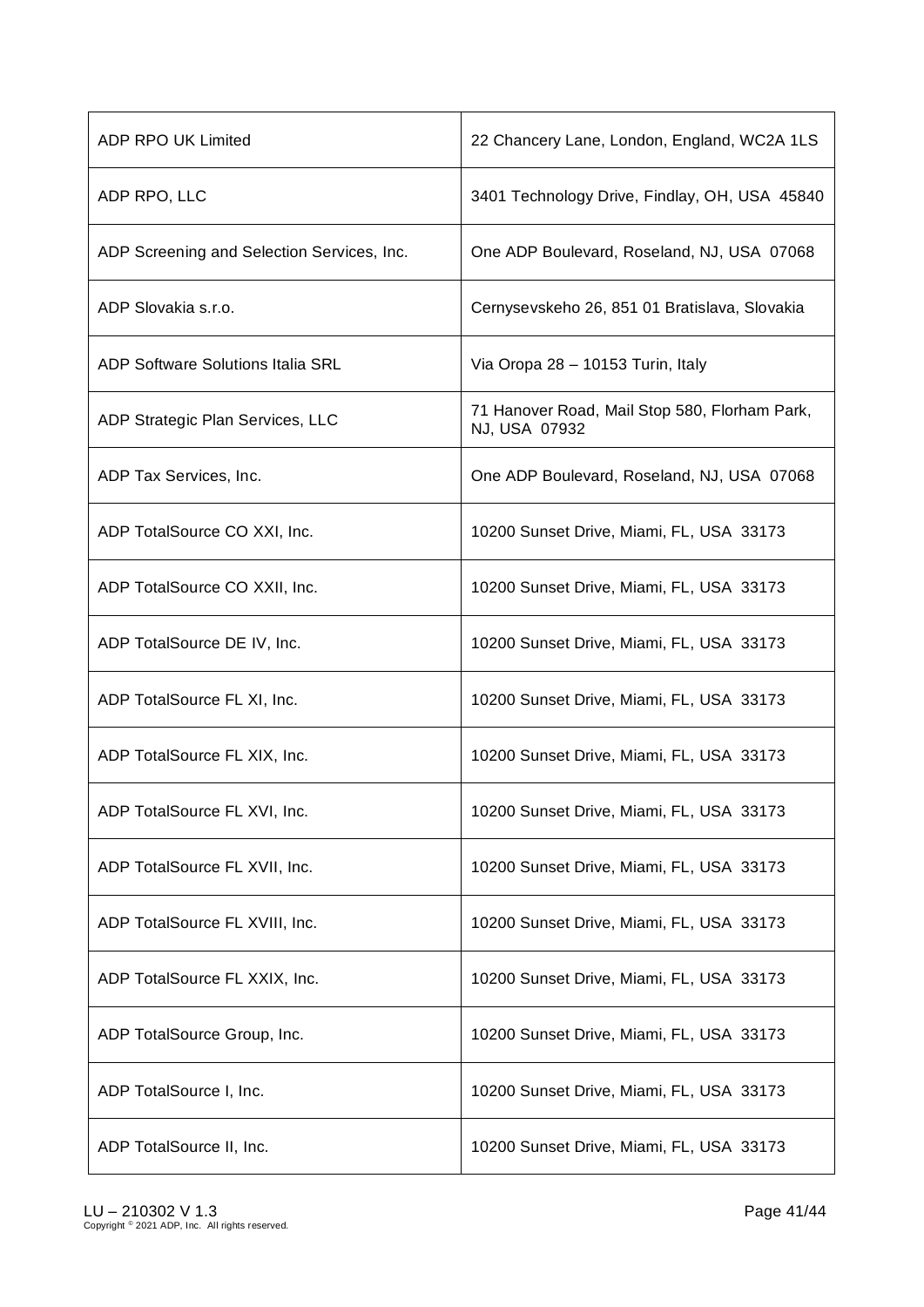| ADP TotalSource III, Inc.                           | 10200 Sunset Drive, Miami, FL, USA 33173                                         |
|-----------------------------------------------------|----------------------------------------------------------------------------------|
| ADP TotalSource MI V, Inc.                          | 10200 Sunset Drive, Miami, FL, USA 33173                                         |
| ADP TotalSource MI VI, LLC                          | 10200 Sunset Drive, Miami, FL, USA 33173                                         |
| ADP TotalSource MI VII, LLC                         | 10200 Sunset Drive, Miami, FL, USA 33173                                         |
| ADP TotalSource MI XXV, Inc.                        | 10200 Sunset Drive, Miami, FL, USA 33173                                         |
| ADP TotalSource MI XXVI, Inc.                       | 10200 Sunset Drive, Miami, FL, USA 33173                                         |
| ADP TotalSource MI XXX, Inc.                        | 10200 Sunset Drive, Miami, FL, USA 33173                                         |
| ADP TotalSource NH XXVIII, Inc.                     | 10200 Sunset Drive, Miami, FL, USA 33173                                         |
| ADP TotalSource of CO XXIII, Inc.                   | 10200 Sunset Drive, Miami, FL, USA 33173                                         |
| ADP TotalSource Services, Inc.                      | 10200 Sunset Drive, Miami, FL, USA 33173                                         |
| ADP TotalSource, Inc.                               | 10200 Sunset Drive, Miami, FL, USA 33173                                         |
| ADP, Inc.                                           | One ADP Boulevard, Roseland, NJ, USA 07068                                       |
| Automatic Data Processing (ADP) Romania SRL         | 4B Gara Herastrau St., 1st - 6th floor, District 2,<br>Bucharest, Romania 020334 |
| Automatic Data Processing Insurance Agency,<br>Inc. | One ADP Boulevard, Roseland, NJ, USA 07068                                       |
| Automatic Data Processing Limited                   | 6 Nexus Court, Mulgrave, VIC 3170, Australia                                     |
| Automatic Data Processing Limited (Hong Kong)       | 36/F. Tower Two, 1 Matheson Street, Causeway<br>Bay, Hong Kong                   |
| Automatic Data Processing Limited (UK)              | Syward Place, Pyrcroft Road, Chertsey, Surrey,<br><b>KT16 9JT</b>                |
| Automatic Data Processing Pte. Ltd.                 | 78 Shenton Way, #26-01, Singapore 079120                                         |
| Automatic Data Processing, Inc.                     | One ADP Boulevard, Roseland, NJ, USA 07068                                       |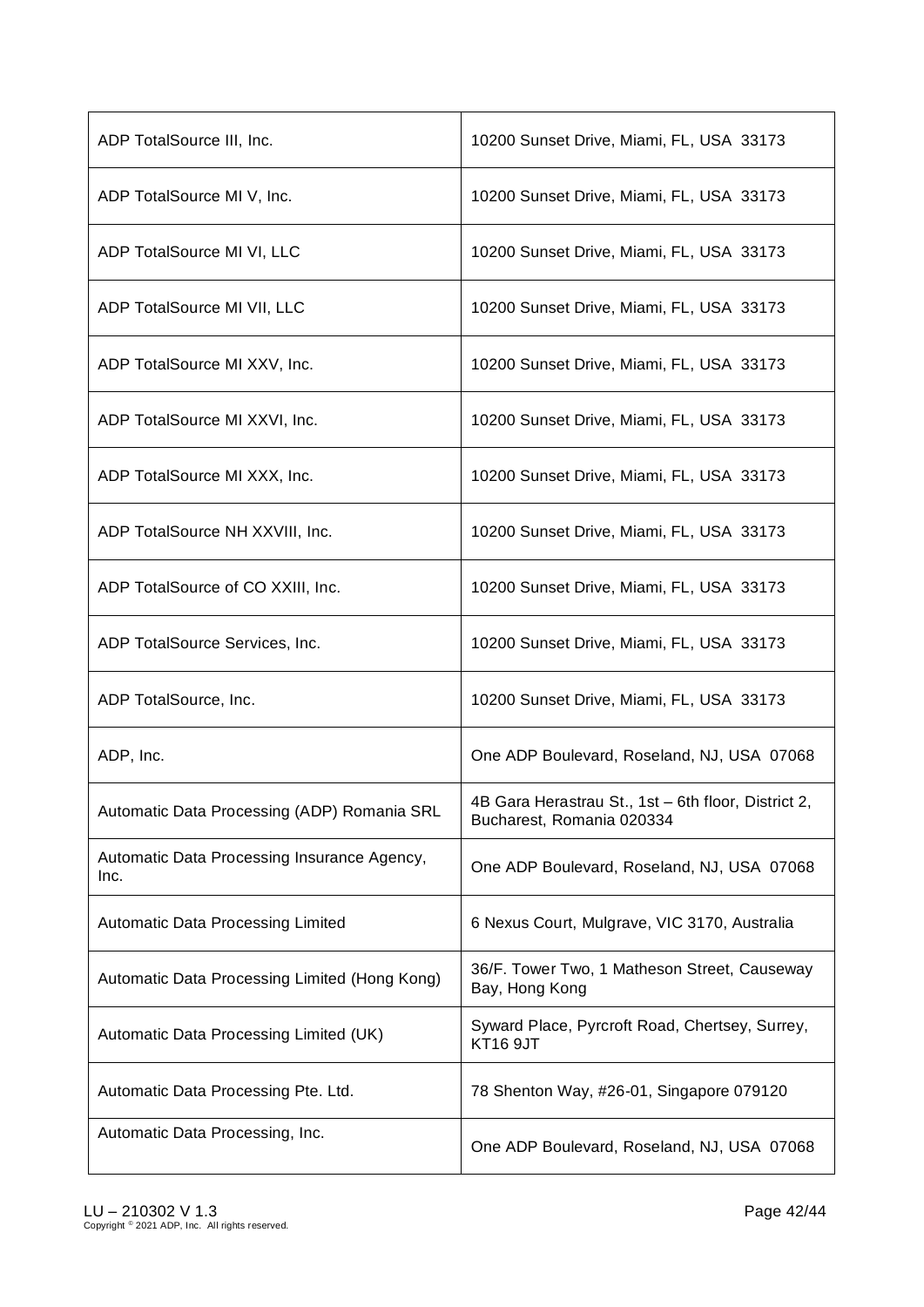| <b>Business Management Software Limited</b>                        | 2 Peterborough Business Park, Lynch Wood,<br>Peterborough, Cambridgeshire, PE2 6FZ |
|--------------------------------------------------------------------|------------------------------------------------------------------------------------|
| Celergo Hungary kft                                                | 1093 Budapest, Kozraktar utca 30. 6. emelet.,<br>Cg. 01-090980824, Hungary         |
| Celergo LLC                                                        | One ADP Boulevard, Roseland, NJ, USA 07068                                         |
| Celergo PTE. LTD.                                                  | 62 Ubi Road 1, #11-07 Oxley Bizhub 2 Singapore<br>408734                           |
| Celergo UK Limited                                                 | 1 Fetter Lane, London, EC4A 1BR                                                    |
| <b>Federal Liaison Services LLC</b>                                | One ADP Boulevard, Roseland, NJ, USA 07068                                         |
| Global Cash Card, Inc.                                             | 7 Corporate Park, Suite 130, Irvine, California,<br><b>USA 92606</b>               |
| MasterTax Service, LLC                                             | 7150 e. Camelback Road, Suite 10, Scottsdale,<br>AZ, USA 85251                     |
| MasterTax, LLC                                                     | 7150 e. Camelback Road, Suite 10, Scottsdale,<br>AZ, USA 85251                     |
| OnForce Services, Inc.                                             | One ADP Boulevard, Roseland, NJ, USA 07068                                         |
| OnForce, Inc.                                                      | One ADP Boulevard, Roseland, NJ, USA 07068                                         |
| Payroll Peru SAC                                                   | Av. Alfredo Benavides 768 oficina 1202,<br>Miraflores, Lima, Peru                  |
| Payroll S.A.                                                       | Av. Apoquindo 5400, piso 16, comuna de Las<br>Condes, Santiago de Chile            |
| Resources Enterprise Services - Workers<br><b>Compensation LLC</b> | One ADP Boulevard, Roseland, NJ, USA 07068                                         |
| <b>Resources Enterprise Services LLC</b>                           | One ADP Boulevard, Roseland, NJ, USA 07068                                         |
| Ridgenumber - Processamento de Dados LDA                           | Rua Brito e Cunha, 254 - 2 <sup>o</sup> , 4450-082<br>Matosinhos, Portugal         |
| The Marcus Buckingham Company                                      | 8350 Wilshire Boulevard, #200, Beverly Hills, CA,<br>USA 90211                     |
| VirtualEdge Corporation                                            | One ADP Boulevard, Roseland, NJ, USA 07068                                         |
| W. Ray Wallace & Associates, Inc.                                  | 11700 Great Oaks Way, Suite 200, Alpharetta,<br>GA, USA 30022                      |